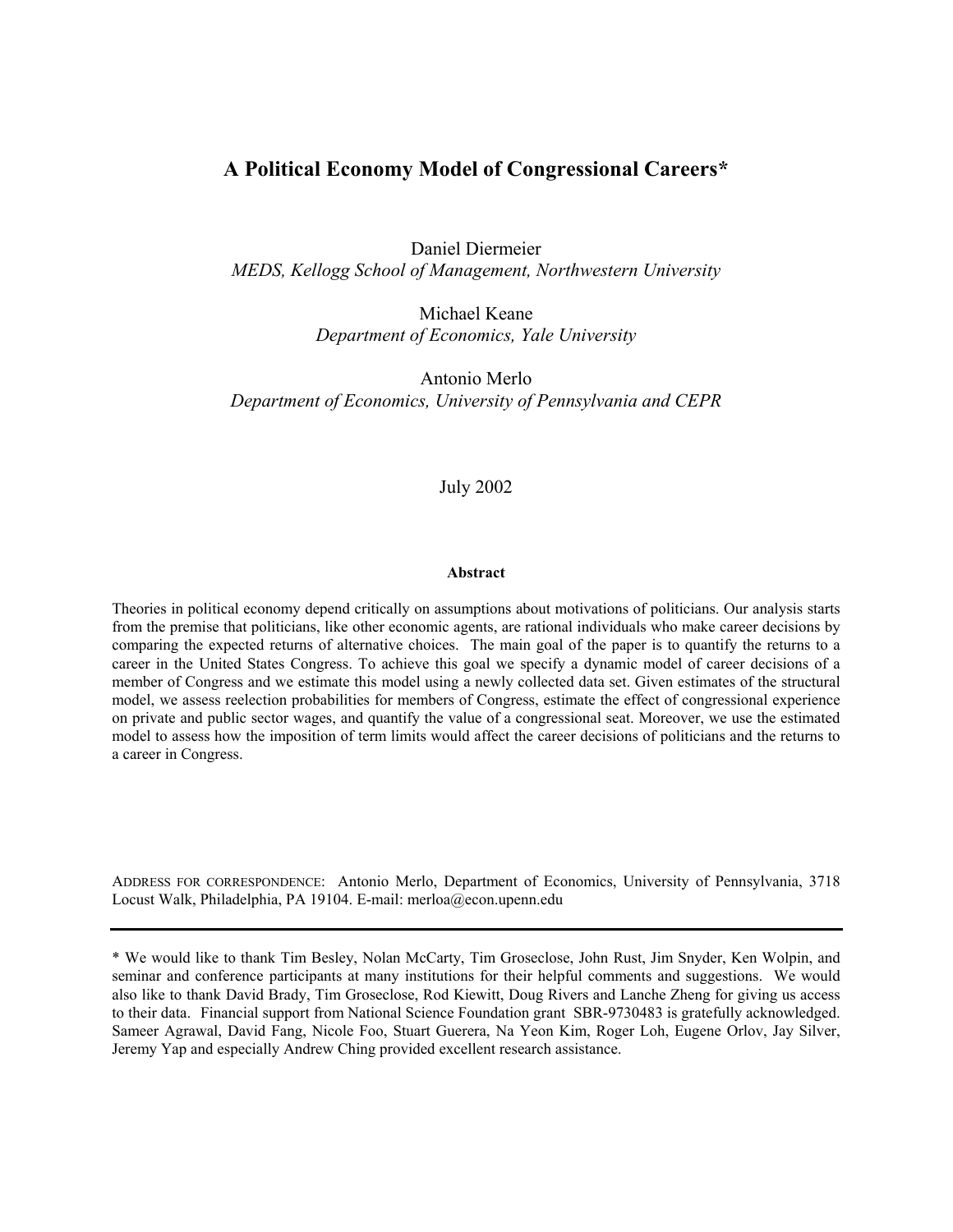### **1. Introduction**

Understanding the goals of elected office holders is of fundamental importance in political economy. Since the appearance of Anthony Downs' (1957) seminal contribution, many theories of representative democracy have assumed that politicians care only about winning elections.<sup>1</sup> While useful in modeling many political decision processes, assuming that politicians are *solely* interested in the goal of reelection makes them seem like odd economic agents. In fact, reelection may be better understood as an (intermediate) objective to realize other goals, like monetary income, the pleasure and perks of a powerful public office, or the desire to implement certain policies.2 This suggests an exploration of politicians' motivations in the context of their political careers, and raises the fundamental question of what are the returns to an individual from a career in politics.

A shift from a reelection focus to the study of political careers may have important policy-relevant implications. Consider, for example, the case of term limits. Empirical work on U.S. Congressional elections has generated concerns that very high incumbent reelection rates, and the prevalence of large victory margins, may have eroded public accountability of elected officials.<sup>3</sup> These concerns have led several interest groups to advocate the imposition of term limits as a possible remedy.<sup>4</sup> Simply focusing on electoral success, however, may underestimate the electoral risk of incumbents, since it does not account for exits by particularly vulnerable incumbents in anticipation of electoral defeat. Furthermore, by altering the incentives faced by politicians, term limits are likely to affect their career decisions and may therefore have important consequences for the composition of Congress.

Our analysis starts from the premise that politicians, like other economic agents, are rational individuals who make career decisions by comparing the expected returns of alternative choices. The main goal of the paper is to quantify the returns to a career in the United States Congress. To achieve this goal we specify a dynamic model of career decisions of a member of

<sup>&</sup>lt;sup>1</sup> These theories range from the study of electoral competition, as in Downs's own work, to the internal organization of Congress (see, e.g., Mayhew (1974a)).

<sup>&</sup>lt;sup>2</sup> For models where politicians are *only* policy motivated see, e.g., Alesina (1988), Calvert (1985), and Wittman (1977). See also the related work on citizen candidates by Besley and Coate (1997) and Osborne and Slivinsky

<sup>(1996).&</sup>lt;br><sup>3</sup> See, e.g., Bauer and Hibbing (1989), Jacobson (1987), and Mayhew (1974b).

<sup>&</sup>lt;sup>4</sup> See, e.g., Benjamin and Malbin (1992).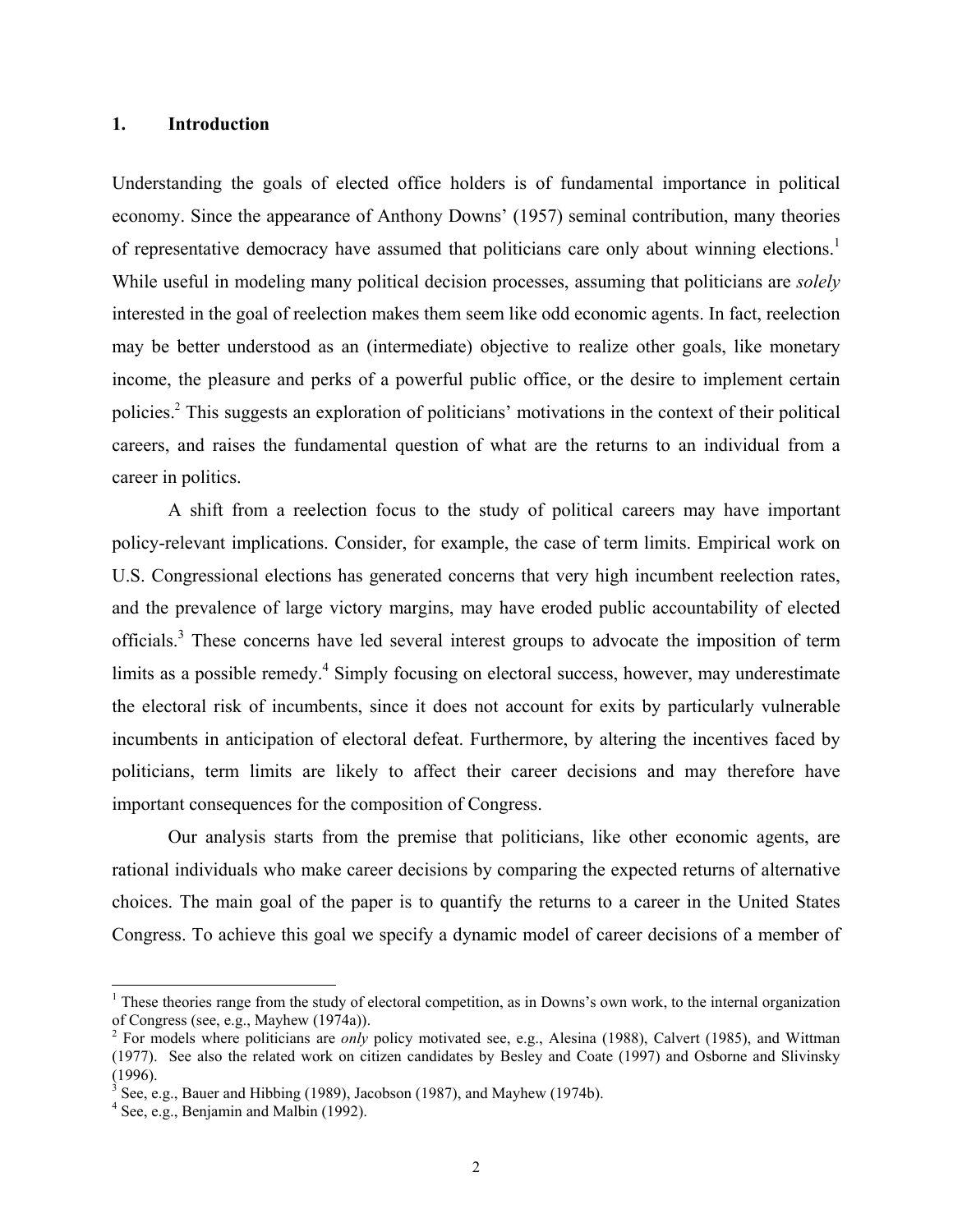the U.S. Congress and we estimate this model using a newly collected data set that contains detailed information on all members of Congress in the post-war period. A novel feature of the data is that it incorporates information about post-congressional employment of former members of Congress and their salaries in these occupations. This crucial piece of information allows us to estimate the returns to congressional experience in post-congressional employment, which may be an important component of the returns to congressional careers.

Our framework enables us to sort out the relative importance of two key factors that may induce people to pursue a political career: the utility politicians derive from being in office and the monetary returns to a career in Congress. Using our model, we (i) assess the selection bias in estimates of election probabilities based only on politicians who choose to run, and (ii) evaluate the effects of the imposition of term limits on the value of a congressional seat and on the career decisions of politicians.

The study of congressional careers has a long tradition in american politics (see, e.g., Schlesinger (1966) and Hibbing (1991)). Recently, several authors have undertaken empirical studies of the determinants of representatives' choices among the basic career options: (i) run for reelection; (ii) run for higher office (e.g., run for the Senate in the case of House members), and (iii) retire (see, e.g., Groseclose and Krehbiel (1994), Groseclose and Milyo (1999), Hall and van Houweling (1995), and Kiewiet and Zeng (1993)). Existing studies, however, suffer from four main limitations that we seek to address:

First, prior studies have estimated static choice models that do not take into account the dynamic aspects of politicians' career choices over the life-cycle. For example, the decision of a member of Congress to seek reelection is likely to depend not only on current payoffs, which depend, in turn, on the probability of winning today, but also on the option value of holding the seat, which may depend on the probability of winning a bid for higher office in the future. A second, closely related, problem, is that existing studies ignore the career prospects of politicians after they leave Congress (either voluntarily or via losing an election). In deciding whether to run for reelection, a politician may recognize that the distribution of his/her post-congressional wages would be influenced by additional congressional experience. If congressional experience is valuable in the private sector, then it may be optimal for politicians to opt out of Congress at particular points in their careers so as to maximize post-congressional payoffs.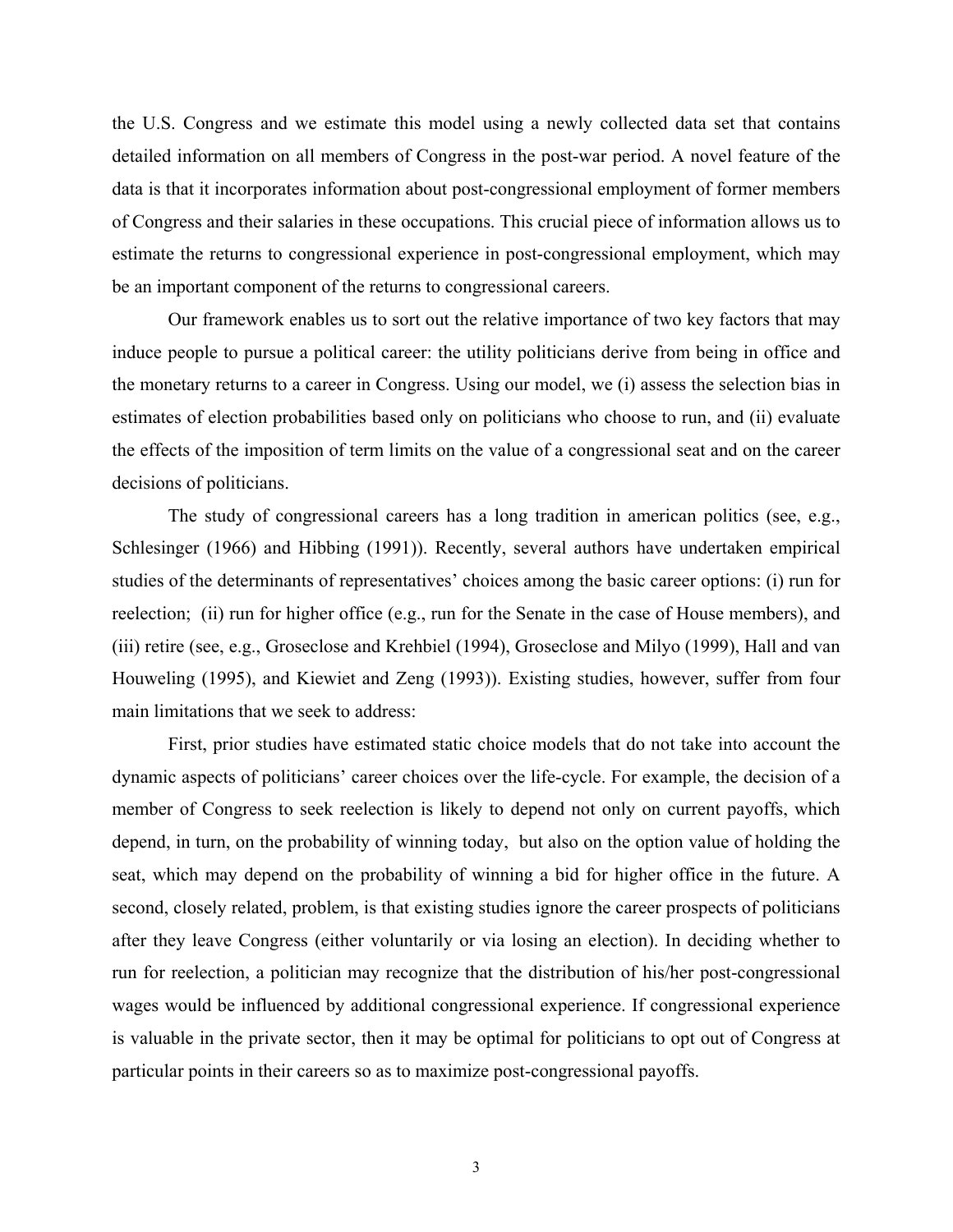A third limitation of most existing studies of congressional careers is that they typically ignore the selection bias created by politicians' decisions about whether to run for reelection.<sup>5</sup> For example, a representative's decision to give up his/her seat in the House in order to run for a seat in the Senate, is likely to be affected by the probability he/she will be successful. Ignoring the fact that samples of members of Congress who run for elections are choice based would result in biased estimates of the probabilities of winning elections (see, e.g., Heckman (1974, 1979)). A fourth, and related, problem is the failuure to deal with unobserved heterogeneity. While the importance of taking into account politicians' (unobservable) personal characteristics, such as "valence" or "charisma," has been recognized by the theoretical literature (see, e.g., Aragones and Palfrey (2002) and Groseclose (2001)), the empirical literature has so far neglected to incorporate politician's unobserved heterogeneity into the analysis of their career choices.

In this paper we provide a new, comprehensive framework for the empirical analysis of congressional careers that adresses these four limitations. Specifically, we develop a dynamic optimization model of the career decisions of a member of the U.S. Congress. To illustrate the basic features of our model, consider a sitting member of the House of Representatives. At the end of the two year House term, this individual must decide whether to run for reelection, run for a seat in the Senate (if available), retire from professional life, or leave Congress to pursue an alternative career. In order to solve this decision problem, the representative will compare the expected present value of the curremnt and future payoffs associated with the different alternatives. He/she is fully aware of the fact that current decisions will affect the distribution of future payoffs.

For example, if the politician decides to exit Congress and pursue an alternative career, he/she will draw from a distribution of post-congressional wages that is determined, in part, by his/her current stock of congressional experience. On the other hand, if the politician decides to run for reelection, and is succesful, he/she will remain in the House for two more years, collect the congressional wage rate along with any non-pecuniary payoffs from office, and face a similar decision problem at the end of the two-year House term. The politician recognizes that this additional term in Congress may improve his/her distribution of post-congressional wages, and

<sup>&</sup>lt;sup>5</sup> See Groseclose and Krehbiel (1994) for an exception.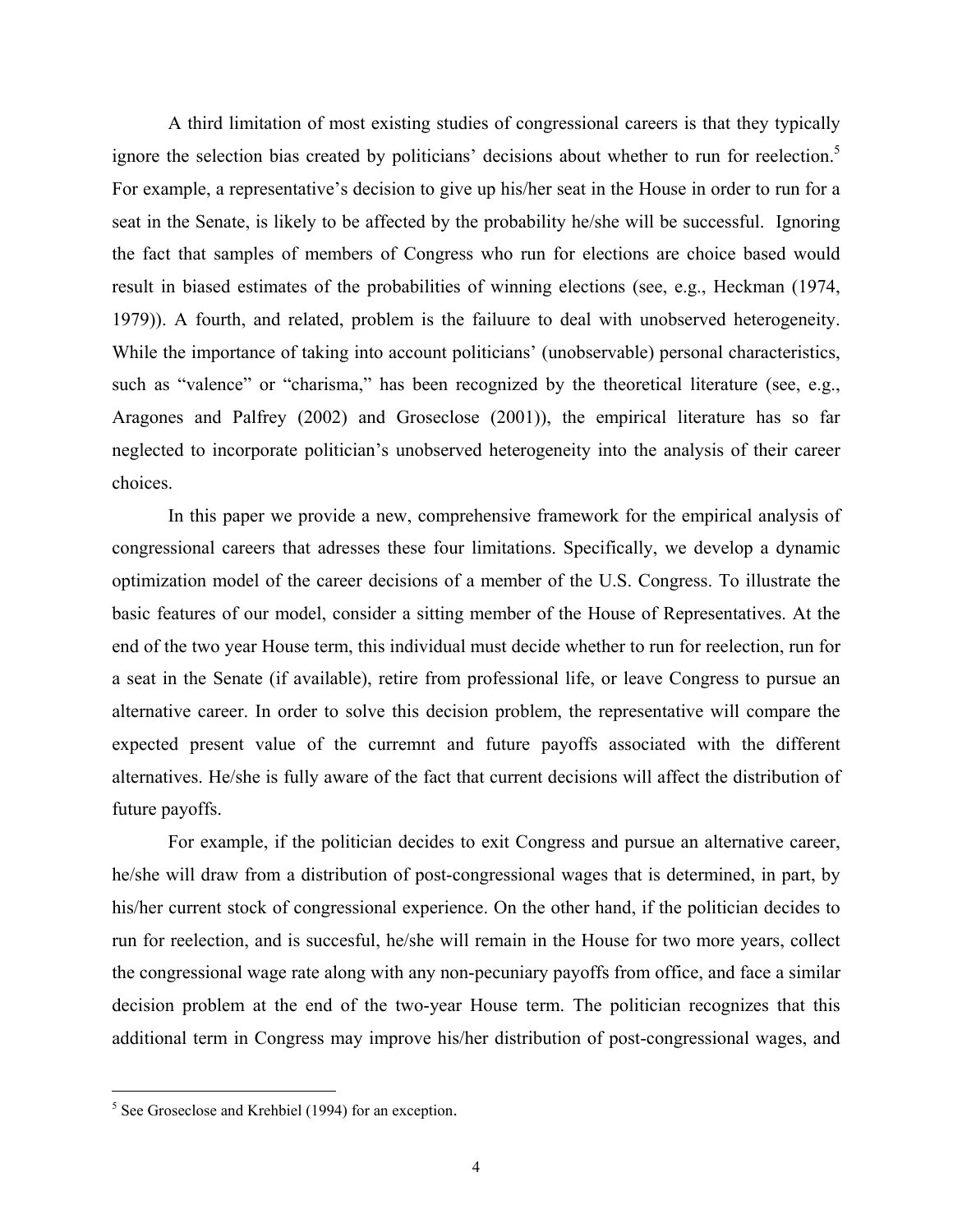may enhance (or detract) from his/her probability of winning a bid for higher office in the future. The politician takes all these considerations into account when making the current decision.

A key innovation of our framework is that we explicitly model the career opportunities of politicians outside Congress. In particular, we assume that when a politician exits from Congress, he/she can choose between two employment options: one in the private sector and one in the public sector. The wage the politician would receive in each sector is a function of age, education, congressional experience (i.e., number of terms in the House, number of terms in the Senate, and committee assignments), and whether exit is voluntary or a consequence of an electoral defeat. In addition, we assume that politicians differ with respect to their (unobserved) skills, which together with their other (observed) characteristics may affect both their probability of winning an election and their post-congressional payoffs.<sup>6</sup>

Our main findings can be summarized as follows. First, congressional experience significantly increases wages in post-congressional occupations both in the private and in the public sector. However, the marginal effect of an additional term in Congress on postcongressional wages decreases quite rapidly with experience. Second, the non-pecuniary rewards from being in Congress are rather large (especially in the Senate), suggesting that policy motivations and/or the perks of office play an important role in the career decisions of politicians. In particular, monetary returns alone (that is, wages in Congress and postcongressional payoffs), cannot explain the observed behavior of politicians.

Third, politicians' unobserved attributes (i.e., valence or charisma), play an important role throughout their congressional careers, as "good" politicians have a substantially higher probability of winning elections. However, being a good politician does not seem to generate better job-market opportunities outside Congress. Thus, there is evidence of comparative advantage, since the relatively good politicians are not relatively productive in the private sector.

Fourth, we find that the selectivity bias induced by politicians' decisions whether to run for reelection is actually rather modest. Reelection probabilities in the House and Senate are indeed very high, even unconditionally. However, there is substantial selection in terms of who runs for higher office, so that the unconditional probability of a House member winning a bid for higher office is much lower than is suggested by the observed frequency of successful bids.

 $6$  For example, the ability of politicians to empathize with people may affect their reelection prospects and play an important role throughout their career.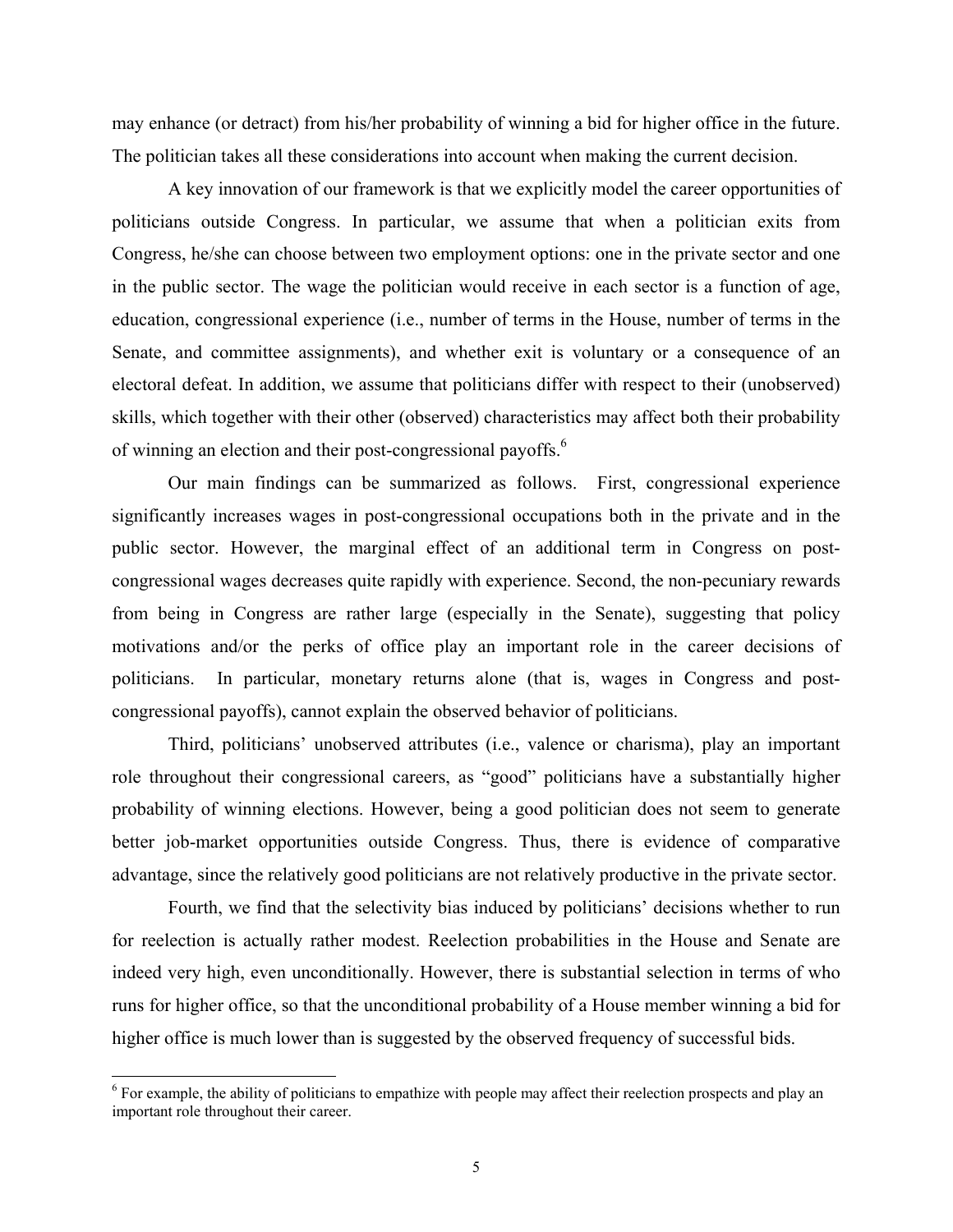Finally, we find that the imposition of term limits would substantially increase early voluntary exit from Congress and significantly reduce the value of a congressional seat. Moreover, our analysis indicates that the members of Congress who would be most negatively affected by term limits are those who have relatively better politicians' skills and are relatively older.

The remainder of the paper proceeds as follows. In Section 2, we present the model. In Section 3, we describe the data. In Section 4 we present our estimation results and discuss the fit of the model. In Section 5 we present the results of an experiment designed to assess the value of a congressional seat. Section 6 concludes by examining the results of a policy experiment on the imposition of term limits.

## **2. A Structural Model of Congressional Careers**

 $\overline{a}$ 

We assume that politicians make decisions about running for reelection, running for higher office, and exit from Congress (either to retirement or another type of work) every two years the length of a House term. Politicians are forward looking, and realize that current decisions will affect the distribution of future payoffs. Thus, they must solve a dynamic optimization problem to determine the current decision that maximizes expected present value of lifetime utility. We assume that politicians' behavior can be represented as if they solve a discrete choice dynamic programming (DP) problem to arrive at optimal current period decisions. This means we must solve that DP problem ourselves in order to form the likelihood function for the model (see, e.g., Eckstein and Wolpin (1989) and Rust (1994)).

In order to solve the DP problem we use a standard backsolving procedure. To implement this procedure, we must specify a terminal period beyond which we do not model decisions. For simplicity, we assume that this terminal period occurs at age 80. If a politician lives to that age, then he/she must exit Congress at that point.<sup>7</sup> Furthermore, it greatly simplifies our problem to assume that exit from Congress is an absorbing state—that is, the politician cannot return to Congress after leaving, regardless of the age at which he or she exits. We also assume that the

 $<sup>7</sup>$  Despite some well publicized exceptions, staying in Congress after age 80 is quite a rare event in the data.</sup>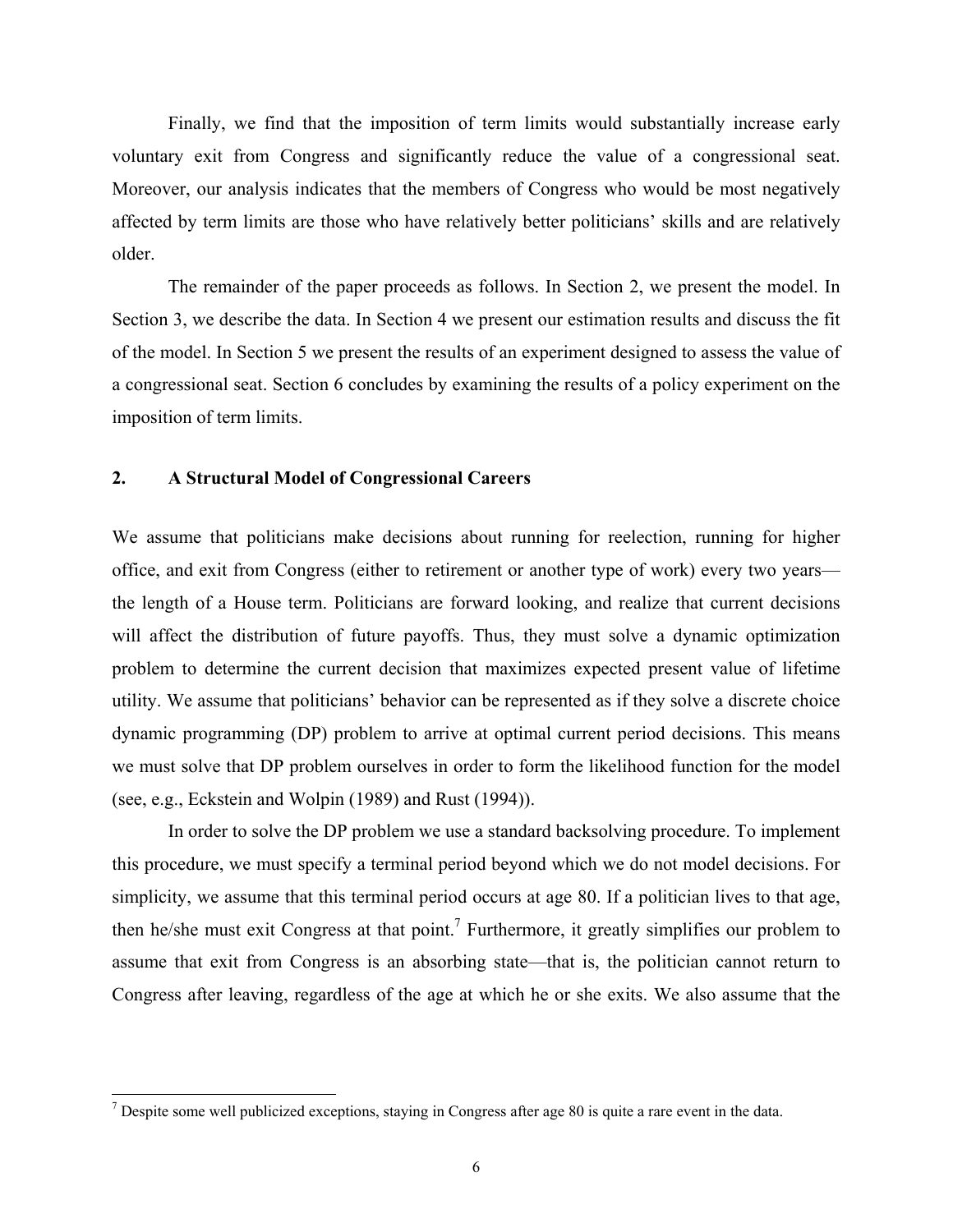earliest age at which a person can be elected to Congress is age  $30.8$  Given the two-year length of the decision period and the age 80 terminal period, this means there are 25 decision periods in our model.

When a politician exits Congress (either voluntarily or via electoral defeat), he/she chooses between two post-congressional career options or retirement (see Section 2.1). We do not model choice behavior after that point. Exogenous death and retirement transition rates govern the expected present value of each post-congressional option.

Our model can usefully be decomposed into several parts. These are: (i) postcongressional payoffs, (ii) the decisions of senators, (iii) the decisions of representatives, and (iv) probabilities of winning elections and the evolution of exogenous state variables. We now describe these in turn.

### **2.1 Post-Congressional Payoffs**

 $\overline{a}$ 

At the end of each two-year period, a politician who is in Congress has the option of exiting. A key feature of our model is that, when a politician exits from Congress, he/she can choose between two post-congressional employment options, or else retire. The employment options are (i) work in a private sector occupation, or (ii) work in a public sector occupation (i.e., enter another political job). By other political jobs we are thinking primarily of appointed positions that the politician may be offered, such as cabinet posts, bureaucratic positions, etc. We abstract from the fact that a politician might have to run (or be confirmed) for some non-congressional positions.

The wage the politician would receive in each of the two alternatives is determined by the politician's age, education, and variables characterizing his/her congressional experience. We specify log wage functions that are similar in functional form to those postulated in the human capital literature (Mincer (1958), Becker (1964)), except for the inclusion of the congressional experience variables. Assume the wage functions take the form:

 $8$  Returning to Congress after an exit, and election prior to age 30, are both very rare events in our data, so we feel these are reasonable simplifications.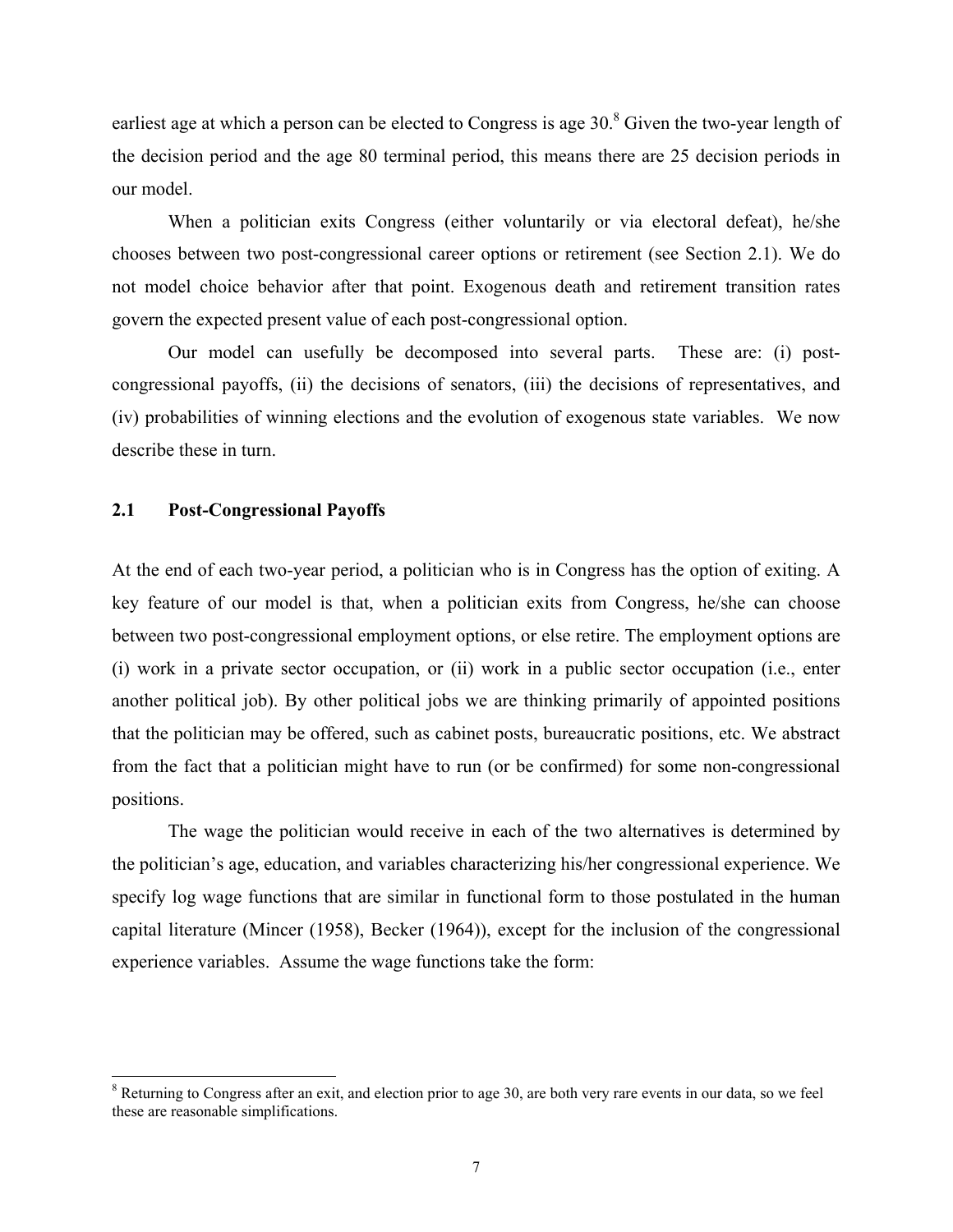(1) 
$$
\ln W_{ijt} = \beta_{0j} + \beta_{1j} Type_i + \beta_{2j} BA_i + \beta_{3j} JD_i + \beta_{4j} Age_{it} + \beta_{5j} Age_{it}^2 + \beta_{6j} TH_{it} + \beta_{7j} TH_{it}^2 + \beta_{8j} TS_{it} + \beta_{9j} TS_{it}^2 + \beta_{10j} COM_{it} + \beta_{11j} VE_{it} + \varepsilon_{ijt}
$$

Here,  $W_{ijt}$  is the wage offered to individual *i* in occupation *j* in period *t*, for  $j = 1,2$ , and  $t =$ *1,…,25*. Note that *t* indexes two-year increments in age from 32 through 80. Since we present the decision process for an individual *i*, we do not need separate age and calendar time subscripts.

This specification allows for the possibility that individuals have different unobserved endowments of skill for each occupation (as in Keane and Wolpin (1997)). The variable *Type<sub>i</sub>* indexes the (unobserved) endowment vectors. As we discuss in Section 4, we estimated models with up to four types, but found negligible improvements in fit in going beyond just two types. Thus, to simplify notation, we present the model with only two types. In that case,  $Type_i$  is simply a dummy variable equal to 1 if the (unobserved) type of politician *i* is "good." The case where the dummy variable  $Type_i = 0$  corresponds to the default or "normal" type. The error term *εijt* represents the purely stochastic component of the wage offer, which is revealed when the politician exits Congress.

Turning to the observables in the wage function,  $BA_i$  is a dummy variable equal to 1 if individual *i* has a bachelor's degree and zero if not, and  $JD_i$  is a dummy variable equal to 1 if he/she has a law degree and zero otherwise. *THit* and *TSit* are the number of prior terms served in the House and Senate, respectively.  $COM_{it}$  is a dummy variable equal to 1 if, during the prior term in the House, a representative had served on a major House committee.<sup>9</sup> Political scientists typically define the major House committees as Ways and Means, Appropriations, and Rules (see, e.g., Deering and Smith (1990)). The idea here is that service on one of these major committees may augment the human capital one brings to post-congressional employment. For example, being a member of the Ways and Means committee might generate knowledge that would enhance one's value as a lobbyist for companies trying to obtain tax breaks.

Finally,  $VE_{it}$  is an indicator function for whether the politician exited Congress voluntarily rather than via losing an election bid. Our rationale for including this variable in the wage function is that the mode of exit (i.e., voluntarily or by losing), may affect the value of the politician in certain types of jobs. Whether the overall effect on wages is positive or negative is *a priori* ambiguous. On the one hand, losing an election may reduce the value of the politician in

<sup>&</sup>lt;sup>9</sup> Committee membership is less important in the modern Senate (Sinclair (1989)).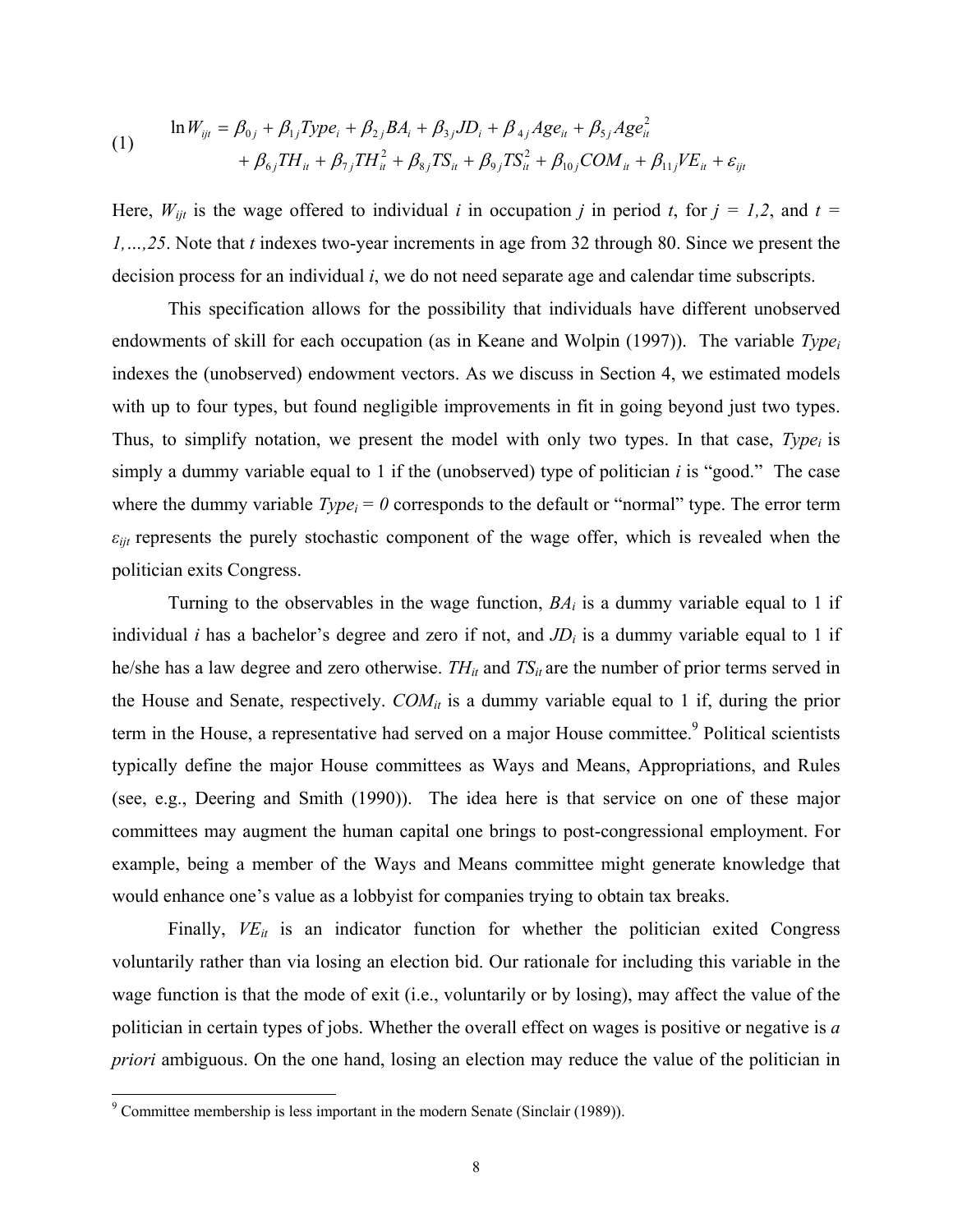jobs where popularity is important (such as being a spokesperson for a company). On the other hand, exiting Congress voluntarily may signal the politician's desire to "slow down" and hence reduce the perceived value of the politician to potential employers.

A third option upon exit is retirement. In this case, the politician may (depending on age and length of service) receive congressional pension payments whose value depends on his/her employment history. We describe the congressional pension rules in detail in Section 3. For now, we just write the pension rule as:

$$
(2) \tPE_{it} = f(Age_{it}, TH_{it}, TS_{it})
$$

which says that the pension payment  $PE_{it}$  that individual *i* will begin to receive if he/she retires at time *t* depends on his/her age as well as terms in the House and Senate. Then, the payoff in the retirement option is:

$$
(3) \qquad PR_{it} = PE_{it} + \alpha_L + \alpha_{VE}VE_{it}.
$$

The parameter  $\alpha_L$  captures the monetized value of leisure. The parameter  $\alpha_{VE}$  captures an additional monetized value of leisure for people who exit Congress voluntarily rather than via losing an election. For instance,  $α<sub>VE</sub> > 0$  captures the notion that those who exit voluntarily desire to "slow down," so that their value of leisure after exiting congress is relatively high. This parameter enables us to capture a prominent feature of the data: those who exit Congress voluntarily are much more likely to choose retirement as a post-congressional option than further employment, even conditional on age and other observed characteristics.

Equations (1) and (3) give the per-period payoffs for each of the three post-congressional alternatives. We now describe the present value of the utility stream from each option. As noted previously, we do not model choice behavior beyond the first choice that the politician makes after leaving Congress. Rather, we assume that exogenous death and retirement transition probabilities govern outcomes from that point onward. Specifically, if the politician chooses employment option  $j$ , for  $j = 1,2$ , then he/she will remain in that alternative until either retirement or death. Once the politician enters retirement he/she stays in that state until death. Let  $\pi_r(t)$ , and  $\pi_d(t)$  be the retirement probability and death probability, respectively. These are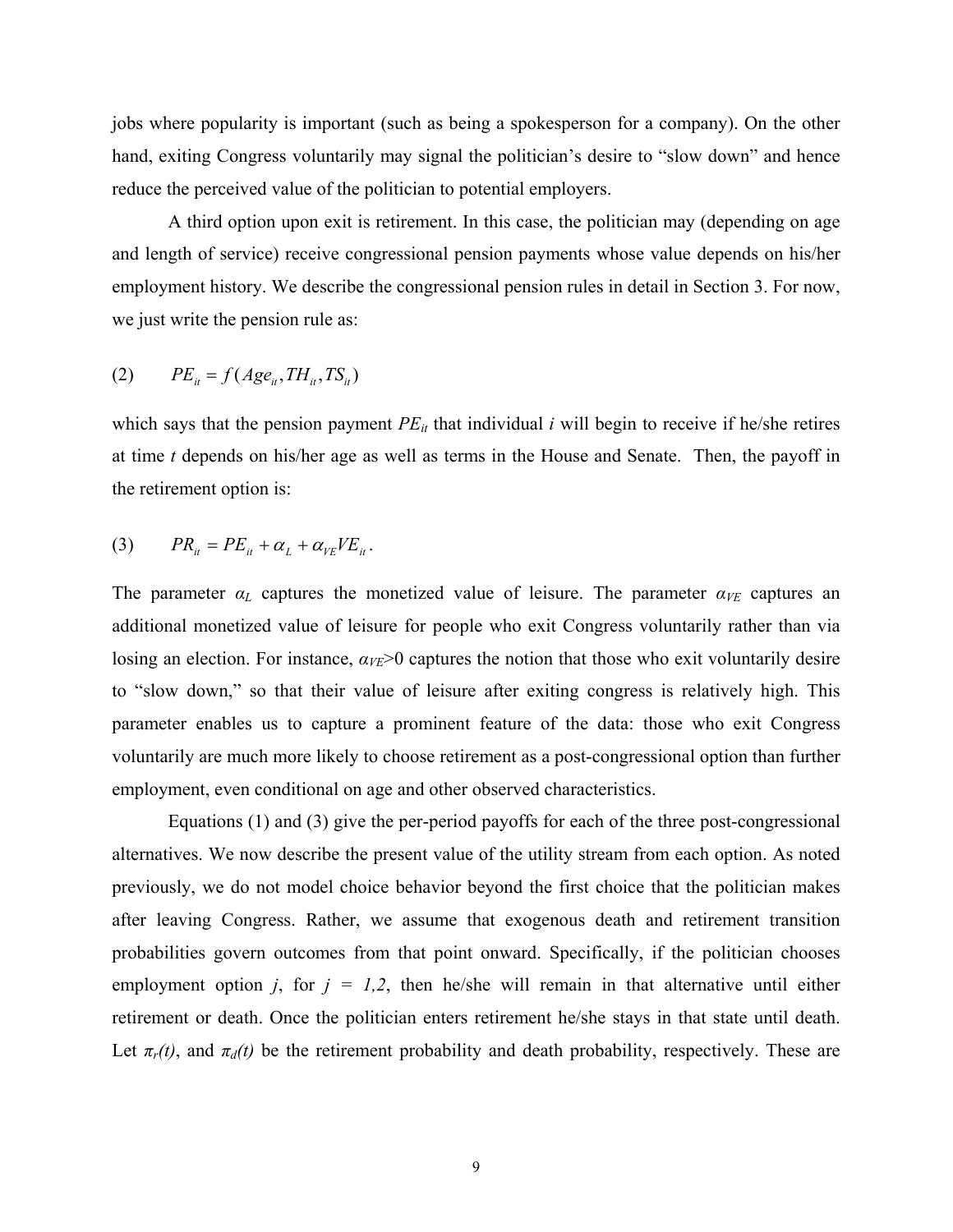written as functions of *t* to allow them to depend on the age at exit from Congress.<sup>10</sup> Letting  $\delta$ denote the per-period discount factor, the present discounted value of private sector employment can be written:

(4) 
$$
PV_1(W_{i1t}) = \frac{W_{i1t} + \alpha_{1C}COM_{it}}{1 - \delta(1 - \pi_d(t))(1 - \pi_r(t))} + \frac{\delta(1 - \pi_d(t))\pi_r(t)PV_3(PR_{it})}{1 - \delta(1 - \pi_d(t))(1 - \pi_r(t))}
$$

while, for the public sector, we have:

(5) 
$$
PV_2(W_{i2t}) = \frac{W_{i2t} + \alpha_{2W} + \alpha_{2C}COM_{it}}{1 - \delta(1 - \pi_d(t))(1 - \pi_r(t))} + \frac{\delta(1 - \pi_d(t))\pi_r(t)PV_3(PR_{it})}{1 - \delta(1 - \pi_d(t))(1 - \pi_r(t))}.
$$

In equation (5),  $\alpha_{2W}$  is a parameter that captures the additional utility from holding another political job. Given that politicians get non-pecuniary rewards from being in Congress, it seems reasonable to assume they may also get non-pecuniary rewards from other political jobs. The parameters  $\alpha_{1C}$  and  $\alpha_{2C}$  capture the monetized value of having served on a major House committee, which could generate additional income from speaking engagements, consulting, book contracts and other similar activities. We allow the value from these activities (which we do not observe) to differ depending on whether the politician's post-congressional occupation is in the private or the public sector. Similarly, the present discounted value of the retirement option is:

(6) 
$$
PV_3(PR_{ii}) = \frac{PR_{ii}}{1 - \delta(1 - \pi_d(t))}.
$$

 $\overline{a}$ 

We also assume there is an idiosyncratic (politician specific) taste shock associated with each post-congressional option. Thus, the overall values of the three options may be written  $V_j$  =  $PV_j + \xi_j$  for  $j = 1,2,3$ . We assume the vector  $\xi_{it} = (\xi_{itb}, \xi_{i2b}, \xi_{i3b})$  is *i.i.d* type I extreme value with standard deviation  $\rho_E$ . Following Rust (1987), this assumption allows us to form simple expressions for the choice probabilities and the expected maximum value of the exit options, which we now describe.

 $10$  In our empirical work we will also let them vary with age after exit from Congress, but it simplifies the exposition to ignore this.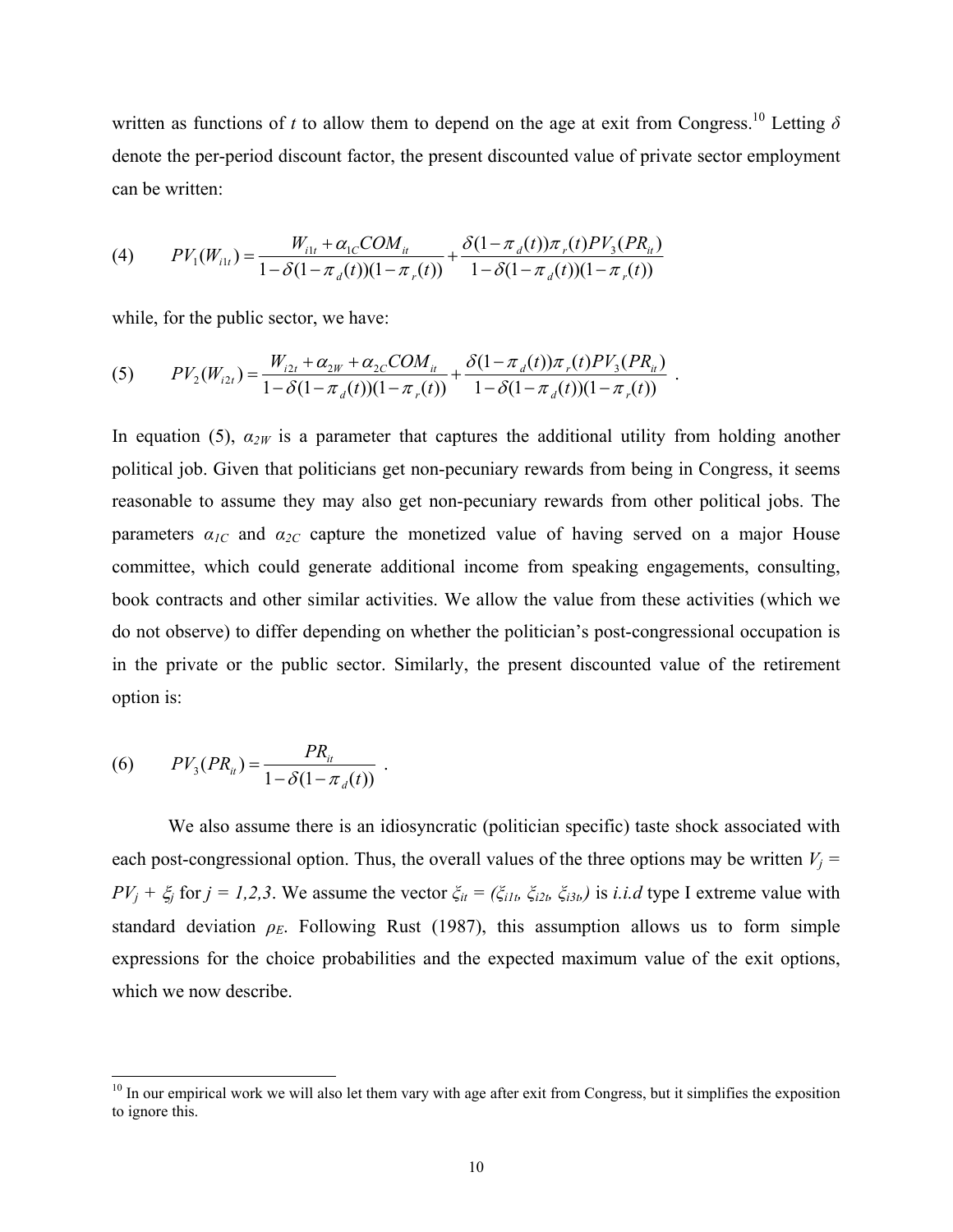We assume that politicians do not see the vector of taste shocks *ξit* prior to exiting Congress.<sup>11</sup> Nor, as noted earlier, do they see the stochastic component of wage draws  $\varepsilon_{it} = (\varepsilon_{ilb})$ *εi2t)*. Upon deciding to exit, the *εit* and *ξit* values are revealed, and the politician chooses the alternative with the highest value. Therefore, in order to form the expected value of the option to exit Congress, the politician must form the expected maximum over the payoff draws for all three alternatives (integrating over the  $\varepsilon_{it}$  and  $\zeta_{it}$ ).

To achieve a more compact notation, let  $XP_{it}$  denote the set of state variables that are relevant for the determination of post-congressional payoffs. We have:

$$
(7) \qquad XP_{ii} = (Type_i, BA_i, JD_i, Age_{ii}, TH_{ii}, TS_{ii}, COM_{ii}, VE_{ii})
$$

Then, we write the present value of the employment and retirement options as:

(8) 
$$
PV_j(W_{ijt}) = PV_j(XP_{it}, \varepsilon_{ijt})
$$
  $j = 1,2$ 

and

 $\overline{a}$ 

$$
(9) \tPV_3(PR_{it}) = PV_3(XP_{it})
$$

to highlight the fact that the present values of wages in post-congressional employment options depend on the state variables *XPit*, which are known at the time of the decision to exit Congress, and the stochastic terms  $\varepsilon_{it}$ , which are not.

The expected value of the decision to exit Congress can then be written:

(10)  
\n
$$
V_{E}(XP_{it}) = E_{\varepsilon}E_{\xi} \max\{PV_{1}(XP_{it}, \varepsilon_{i1t}) + \xi_{i1t}, PV_{2}(XP_{it}, \varepsilon_{i2t}) + \xi_{i2t}, PV_{3}(XP_{it}) + \xi_{i3t}\}
$$
\n
$$
= \int_{\varepsilon} \rho_{E} \ln(\exp(PV_{1}(XP_{it}, \varepsilon_{i1t}) / \rho_{E}) + \exp(PV_{3}(XP_{it}) / \rho_{E}))f(\varepsilon)d\varepsilon
$$

 $11$  This type of independence assumption is crucial for the type of solution method developed by Rust (1987). However, one might expect politicians who voluntarily exit congress to have a higher value of leisure, on average, and to therefore have relatively high values of  $\xi_{i3t}$ , making them more likely to choose retirement as the postcongressional option. This is precisely the sort of dependence that our parameter  $a_{V_E}$  captures, since it can be interpreted as letting the mean of ξi3t be conditioned on *VEit*. In general, as Rust has noted, letting distributions of the stochastic terms be conditioned on lagged observables is the ideal way to relax the strength of the independence assumptions underlying his approach. The parameters  $\alpha_{1C}$ ,  $\alpha_{2C}$  and  $\alpha_{2W}$  play a similar role in our model.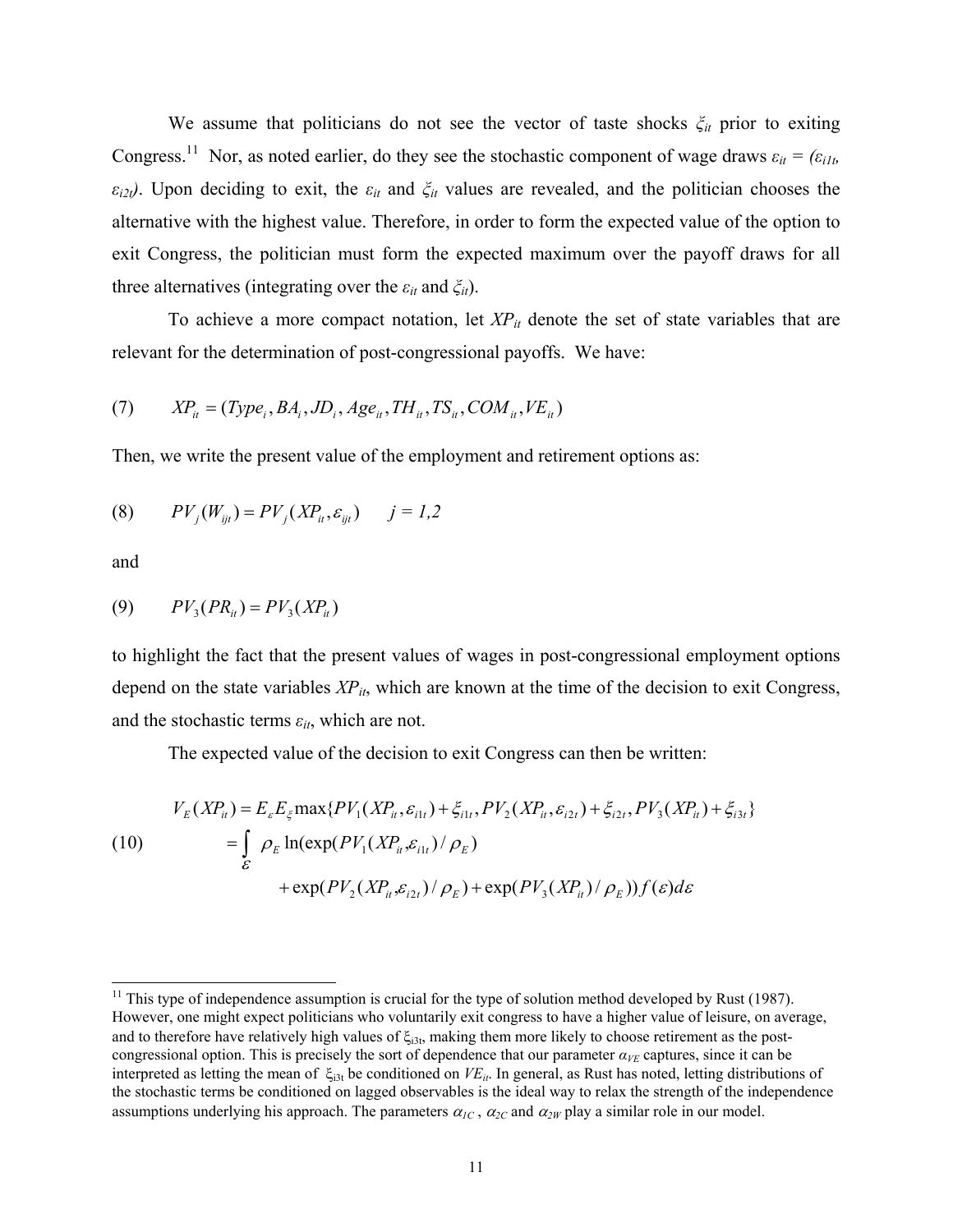Here,  $f(\varepsilon)$  is the joint density of the vector of wage draws  $\varepsilon_{it} = (\varepsilon_{i1t}, \varepsilon_{i2t})$ , which we assume to be a bivariate normal,  $\varepsilon_{it} \sim N(0, AA')$ , where

(11) 
$$
A = \begin{pmatrix} a_{11} & 0 \\ a_{12} & a_{22} \end{pmatrix}
$$

 Given this structure, we also obtain simple expressions for the probability that each postcongressional alternative is chosen. Let  $d_{ikt}$  be an indicator variable equal to 1 if option  $k$  is chosen and 0 otherwise, where  $k = 1$  denotes the private sector,  $k = 2$  denotes the public sector, and  $k = 3$  denotes retirement. Then, the probability that politician *i* decides to retire is simply:

(12) 
$$
P(d_{i3t} = 1 | XP_{it}) = \frac{\exp(PV_3(XP_{it}) / \rho_E)}{\int_{\varepsilon} \exp(PV_1(XP_{it}, \varepsilon_{i1t}) / \rho_E) + \exp(PV_2(XP_{it}, \varepsilon_{i2t}) / \rho_E) + \exp(PV_3(XP_{it}) / \rho_E)} f(\varepsilon) d\varepsilon
$$

If the politician chooses employment in either the private or public sector, a wage is observed, so we form must a choice probability conditional on the wage in order to obtain the appropriate likelihood function contribution (see equation (36) in the Appendix, which describes the construction of the likelihood function).

#### **2.2 Decisions of Senators**

In this section we consider the decisions of a sitting senator. Of course, senators do have options of running for other offices, like president or governor. But the frequency of such decisions is fairly low, and to include them would drastically complicate the model. Thus, we do not model the decisions of senators to run for other offices.<sup>12</sup> Given this simplifying assumption, the behavior of senators is much simpler to describe than that of representatives (who can also choose to run for the Senate), because they have fewer options. This is why we describe the behavior of senators first.

 Like representatives, we assume that senators make decisions every two years. It turns out that this is useful, even though a Senate term is six years, because early exit by senators is not uncommon in the data. The set of options a senator faces depends on whether his/her seat is up for election in a given period. Define a state variable *ST* ("Senate term") that is equal to 1, 2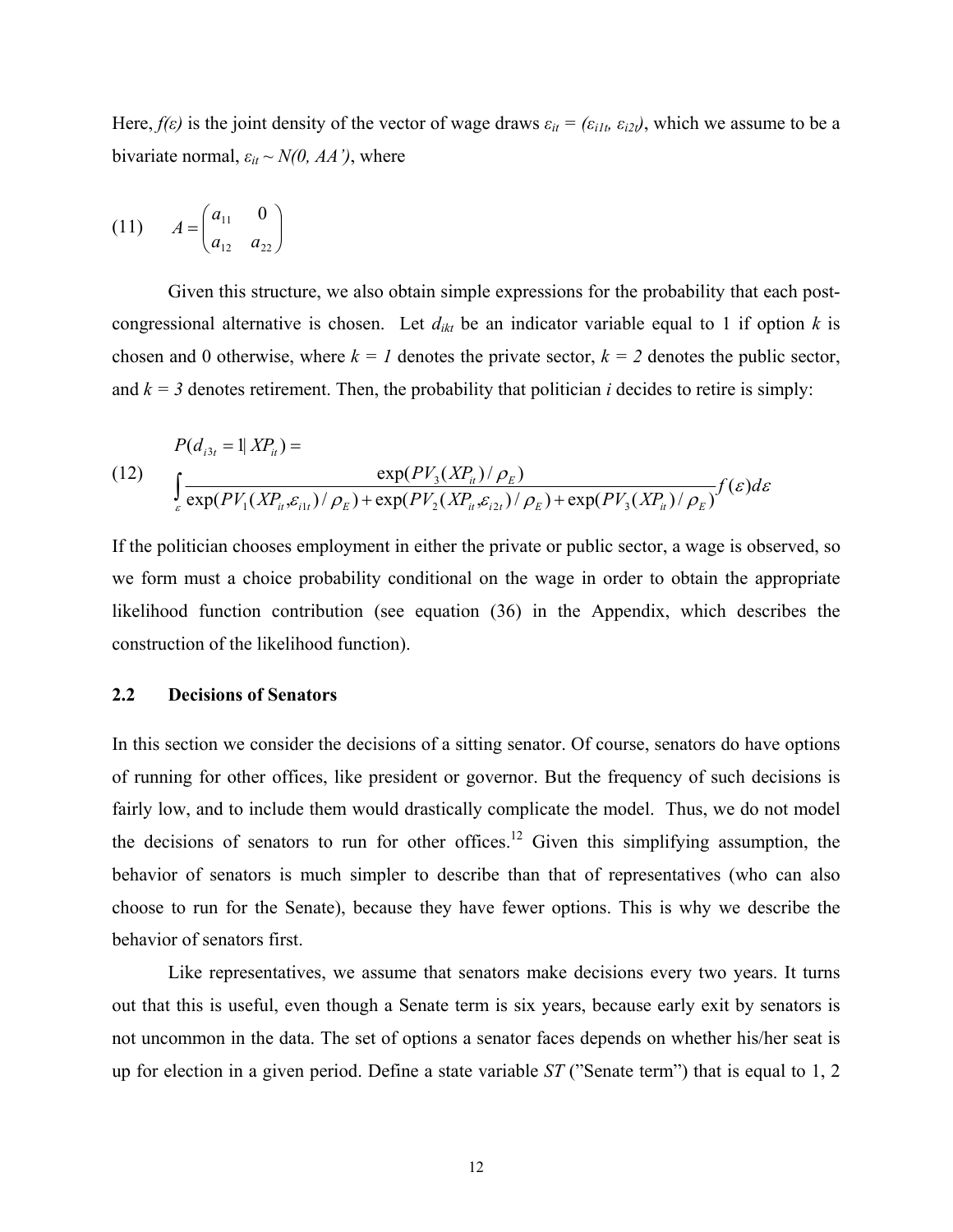or 3 as the senator has served 2, 4 or the full 6 years of his/her term. If *ST = 1* or *ST = 2* then the senator has two options: to continue sitting in the Senate or exit Congress. If *ST = 3* then the senator has to decide whether to run for reelection or exit Congress.

Denote by  $XS_{it}$  the set of state variables that are relevant to the decisions of senators. We have:

 $(XS_i = (XP_i, SOS_i, SOM_t, Party_i,ST_t)$ 

Obviously this includes  $XP_{it}$ , the set of state variables that determine the distribution of postcongressional payoffs should the politician exit the Senate, already defined in (7). The state vector also contains measures of the political climate, which influence the senator's re-election chances, denoted  $SOS_{it}$  ("state of the state") and  $SOW_t$  ("state of the world"). These indicate, respectively, whether conditions in the senator's home state and aggregate conditions favor election of a Democrat or a Republican.

 We describe the construction of *SOS* and *SOD* in detail in Section 3. At this point it suffices to say that, in each period, we classify each state in the U.S. as being relatively good, neutral, or bad for the election of Democrats (*SOS*) based on the state's vote in presidential elections relative to the national vote.<sup>13</sup> Similarly, in each period we classify the situation in the U.S. as a whole (*SOW*), based on the aggregate outcome of all congressional elections to the House of Representatives. (Note that we construct  $SOS_{it}$  as a measure of the state of the state *relative* to the aggregate state of the world).

We assume that the senator knows the state of his/her state as well as the state of the world prior to making the decision on whether to retire, run for reelection or stay in the Senate. The evolution of  $SOS_{it}$  and  $SOW_t$  over time and how these variables affect election probabilities are described in Section 2.4. At this point we simply note that  $SOS_{it}$  and  $SOW_t$  each evolve over time according to a Markov process with transition probabilities  $p_{SOS,i,t+1} = P(SOS_{i,t+1} | SOS_{i})$ and  $p_{SOW_{t+1}} = P(SOW_{t+1} | SOW_{t})$ .

Cleary the variable *Partyi*, which indicates whether the politician is a Democrat or a Republican, is also a relevant state variable, since it is its interaction with  $SOS_{it}$  and  $SOW_t$  that

 $12$  If a senator does become a governor we treat it just like any other post-congressional political job.  $13$  Minnesota, for example, would always be a good state for Democrats, whereas a number of southern states have shifted from being good for Democrats to good for Republicans during our sample period.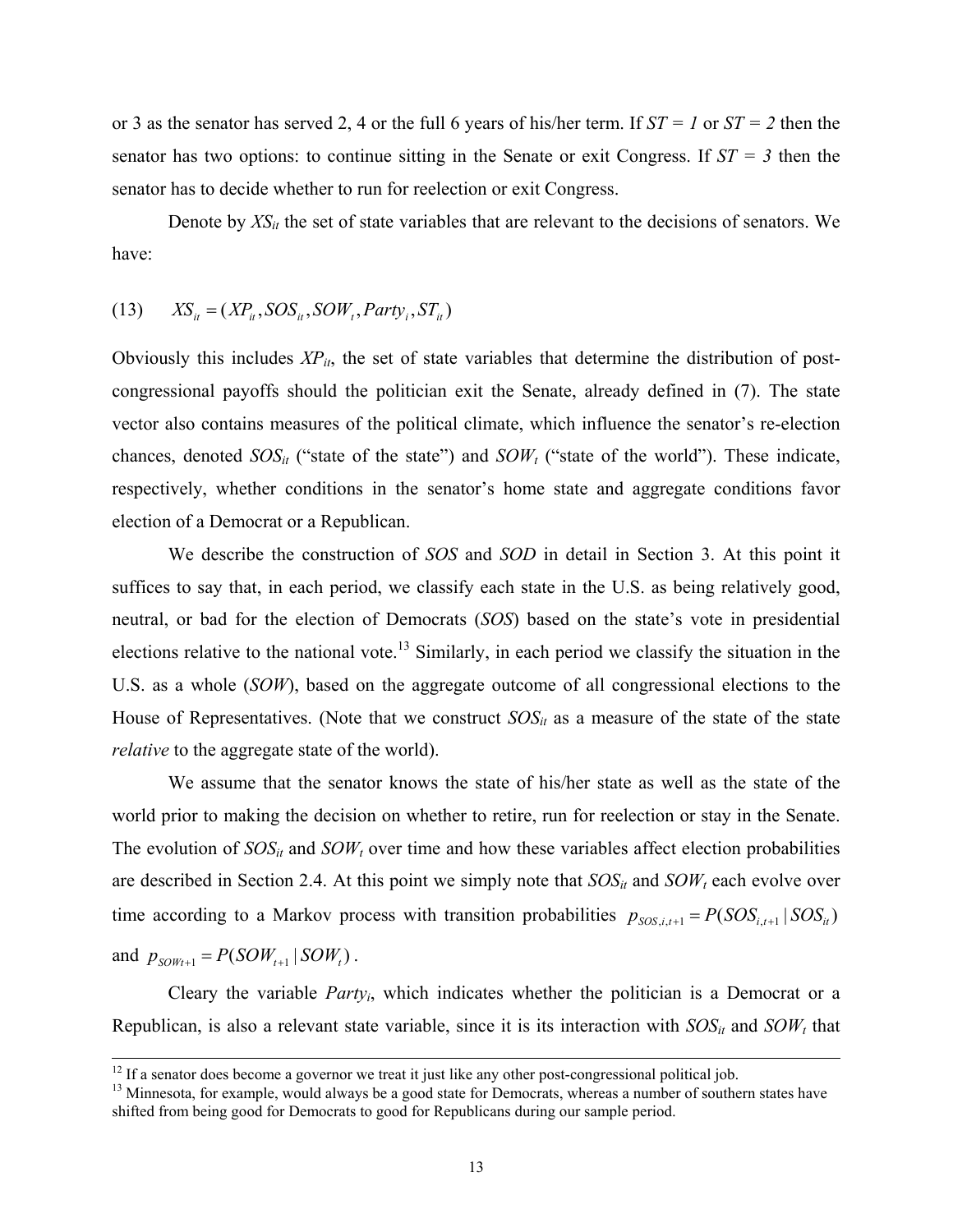affects the politician's chances in the next election. We assume that political party is a fixed characteristic of the politician. There are instances of politicians changing parties while in Congress over the sample period, but to include the possibility of changing party would substantially complicate our model, and such instances are sufficiently rare that we feel it is a reasonable approximation to ignore them.

Consider first the decision of a senator when  $ST = 1$ . This case corresponds to a situation where the senator's seat is not up for election, so that the senator's choice is simply to stay in office or to retire. Denote by  $V_S(XS_{it}, s)$  the value of choosing the Senate option given the relevant state variables  $(XS_{it}, s)$ , where the second element of the state vector indicates that the politician is already a sitting senator. We have:

(14) 
$$
V_{S}(X\mathbf{S}_{u}, \mathbf{s}) = W_{S}(t) + \alpha_{S} + \mu_{1\mathbf{S}u} + \delta(1 - \pi_{d}(t))EV(X\mathbf{S}_{i,t+1}, \mathbf{s}).
$$

The first three terms in (14) capture the immediate payoff from staying in the Senate at age t.  $W<sub>S</sub>(t)$  is the wage the senator will receive, and the term  $\alpha<sub>S</sub>$  captures the monetized value of the per-period non-pecuniary rewards from being in the Senate. The term  $\mu_{ISit}$  is a stochastic component to *i*'s utility from being in the Senate at time *t*. This may capture random fluctuations in the non-pecuniary rewards over time.

 The last term in (14) captures the future component of the value from staying in the Senate. This is equal to the discount factor,  $\delta$ , times the probability of survival to the next decision period,  $(I-\pi_d(t))$ , times the expected value of the state the politician will arrive at in period  $t+1$  given survival,  $EV(XS_{i,t+1}, s)$ . Given (7) and (13), we see that:

(15) 
$$
X\mathbf{S}_{i,t+1} = X\mathbf{S}_{it} + (0\ 0\ 0\ 2\ 0\ \frac{1}{3}\ 0\ 0\ ?\ ?\ 0\ 1)
$$

which means that if the politician stays in the Senate, and lives until  $t+1$ , then age increases by 2, number of terms in the Senate increases by 1/3, the changes in *SOS* and *SOW* are uncertain (indicated by ?), and *ST* increases by 1. Uncertainty about the changes in *SOS* and *SOW* is one reason that the politician must take the expectation in (14). The other reason is that the politician does not know what the realization of the *i.i.d.* taste shock  $\mu_{1Sit}$  will be in period  $t+1$ . (Note that  $\mu_{1\text{Sit}}$  is in fact a state variable relevant to the time *t* decision, but since it is serially independent we follow convention and do enter it explicitly in our value function expressions).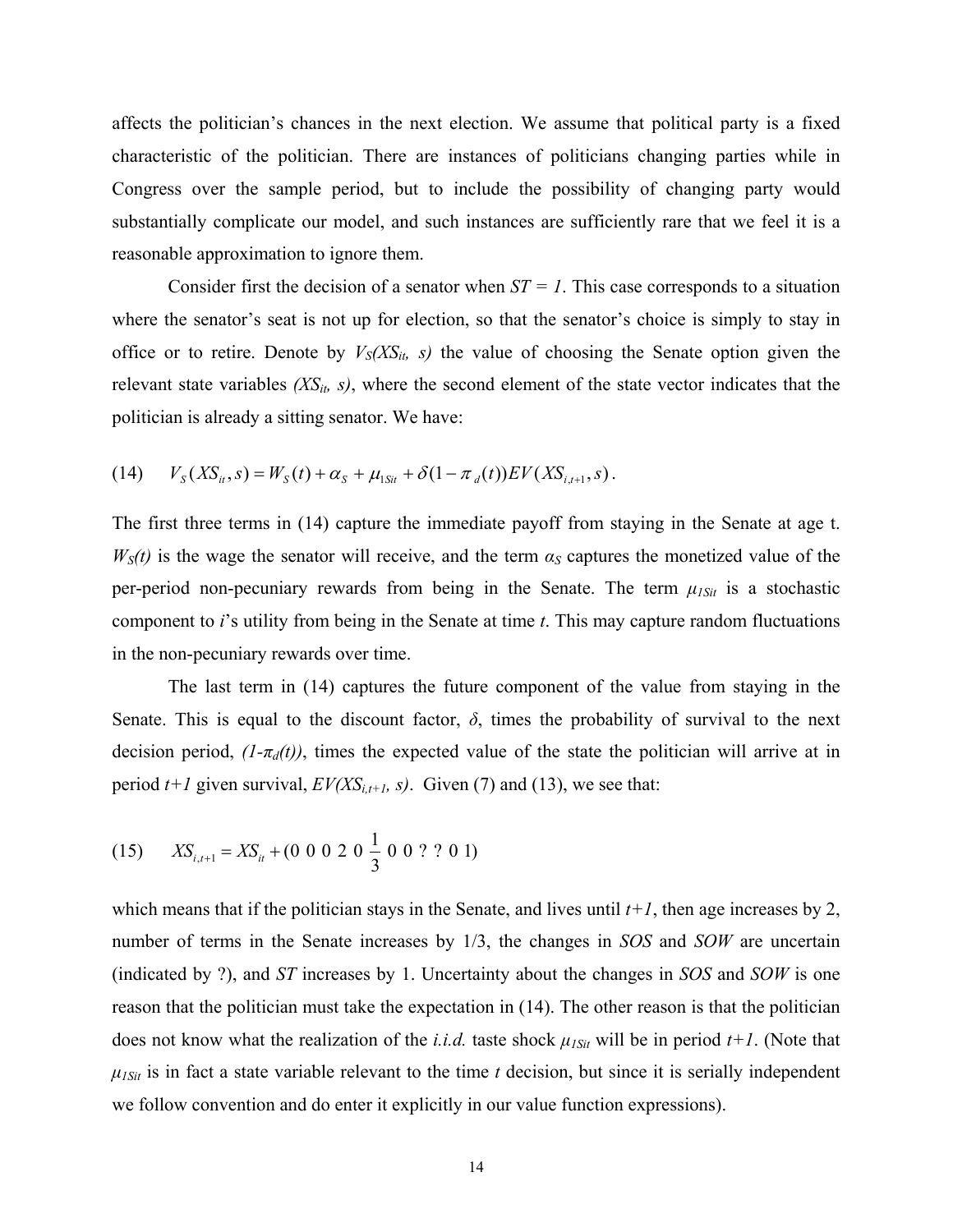We next develop the expression for  $EV(XS_{i,t+1}, s)$ , the expected value of the next period state, should the senator remain in the Senate. First, suppose that  $SOS_{i,t+1}$  and  $SOW_{t+1}$  are known, so that the only uncertainty is with regard to  $\mu_{1Si,t+1}$ . At time  $t+1$  the politician will again choose whether to stay in the Senate or exit, so  $EV(XS_{i,t+1}, s)$  is the expected maximum of  $V_S(XS_{i,t+1}, s)$ and  $V_E(XP_{i,t+1})$ . If we put the model in a form in which  $V_S$  and  $V_E$  both have additive independent type I extreme value error terms, then we can again use Rust's (1987) close-form formula for the expected maximum. Although  $V_E$  does not have an error term, we can achieve an equivalent representation by assuming that  $\mu_{ISi,t+1}$  is equal to the difference of two independent type I extreme value error terms, each with standard deviation  $\rho_{IS}$ . Then we have:

(16) 
$$
EV(XS_{i,t+1}, s) = E \max \{V_s(XS_{i,t+1}, s), V_E(XP_{i,t+1})\}
$$

$$
= \rho_{1s} \ln(\exp(\overline{V}_s(XS_{i,t+1}, s) / \rho_{1s}) + \exp(V_E(XP_{i,t+1}) / \rho_{1s}))
$$

where  $\overline{V}_S(XS_{ii}, s) = V_S(XS_{ii}, s) - \mu_{1Sii}$ . Then, to form expected value functions that are not conditional on  $SOS_{i,t+1}$  and  $SOW_{t+1}$ , we simply take a weighted average of expressions like (16), each calculated at a different realization for  $SOS_{i,t+1}$  and  $SOW_{t+1}$ , and weighted by the probability of that realization conditional on *SOSit* and *SOWt*, respectively.

 Given this structure, we also obtain simple expressions for the probability that each alternative is chosen. Let  $d_{ii}^k$  be an indicator variable equal to 1 if option *k* is chosen and 0 otherwise, where  $k = S.E$ . Then, e.g., the probability that the senator decides to remain in the Senate is simply:

(17) 
$$
P(d_{ii}^S = 1 | X S_{ii}, s) = \frac{\exp(V_S(X S_{ii}, s) / \rho_{1S})}{\exp(\overline{V}_S(X S_{ii}, s) / \rho_{1S}) + \exp(V_E(X P_{ii}) / \rho_{1S})}
$$

There is no important difference in the decisions of senators when  $ST = 2$ , except that, at that point, the future component of the value of the stay in Senate option is an expected maximum over the run for reelection and exit options, rather than the stay in Senate and exit options. Also, we let the standard deviation of the taste shocks differ at each value of *ST*, so *ρ2S* replaces  $\rho_{IS}$  in all relevant expressions.

Now we describe the senator's decision when  $ST = 3$ . At that point the senator's seat is up for election, and he/she has the options of running for reelection or leaving Congress. If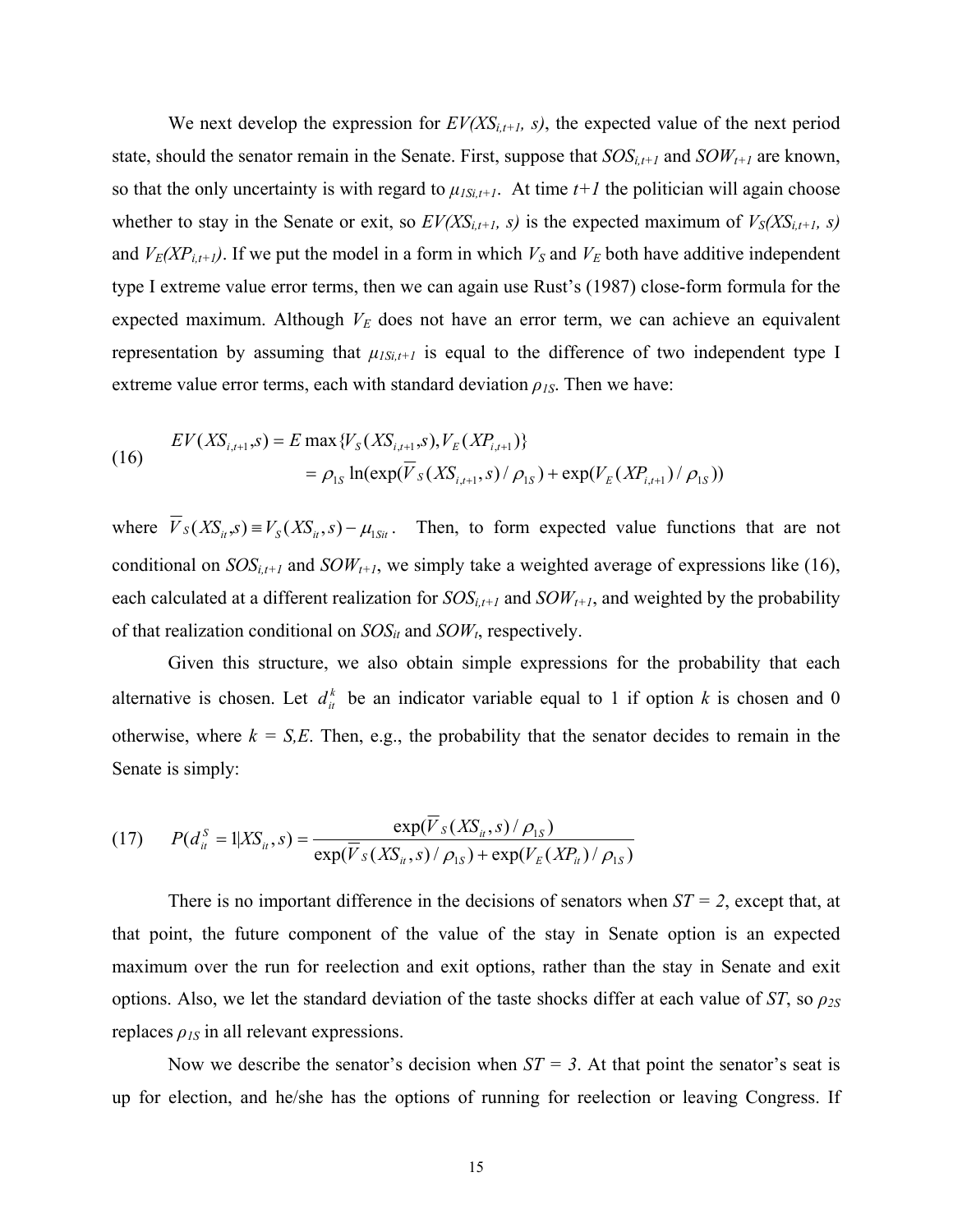he/she decides to run, the probability of winning is  $p_s(XS_{it})$ . We allow the probability of winning to potentially depend on all the senator's state variables (including the unobserved type), as discussed in Section 2.4. Note that we do not model the outcome of primaries and general elections separately. If a senator loses a bid for reelection we do not distinguish if this was due to losing a primary or a general election.

 If the senator wins the reelection bid, then he/she will sit in the Senate for two years, and then make a decision regarding whether to continue. A rather subtle point with regard to timing in the model is thus that the senator, at the time he/she decides whether to run for reelection, does not yet know the draw  $\mu_{1\text{Si}t+1}$  for utility from continuing to sit in the Senate that will be revealed when  $ST = 1$ . Thus, the expected payoff to winning is given by the expected value of  $(14)$ :

(18) 
$$
EV_{S}(XS_{it}, s) = W_{S}(t) + \alpha_{S} + \delta(1 - \pi_{d}(t))EV(XS_{i, t+1}, s)
$$

Then we have:

(19) 
$$
V_{RS}(XS_{ii}, s) = p_S(XS_{ii})EV_S(XS_{ii}, s) + (1 - p_S(XS_{ii}))V_E(XP_{ii}^*) + (\alpha_{RS} + \mu_{RSti})
$$

This says that the value of running for the Senate is equal to the probability of winning times the expected value of sitting in the Senate for the next period, plus the probability of losing times the value of exit (recall that a senator who loses a reelection bid then makes a post-congressional career decision), plus the term  $\alpha_{RS} + \mu_{RSit}$ . Here,  $\alpha_{RS}$  is the mean utility a senator gets from running for the Senate (which may be positive or negative, and whose sign is not obvious *a priori*), and  $\mu_{RSt}$  is the idiosyncratic component of the utility of running for reelection, which is specific to senator *i* at time *t*. Finally,  $XP_{it}^{*}$  denotes the  $XP_{it}$  sub-vector of  $XS_{it}$  with  $VE_{it}$  set to 0, since the senator exits via losing rather than voluntarily.

Letting  $\mu_{RSt}$  be the difference of two independent type I extreme value error terms, each with standard deviation  $\rho_{RS}$ , we then have:

(20) 
$$
EV(XS_{it}, s) = E \max \{V_{RS}(XS_{it}, s), V_{E}(XP_{it})\}
$$

$$
= \rho_{RS} \ln(\exp(\overline{V}_{RS}(XS_{it}, s) / \rho_{RS}) + \exp(V_{E}(XP_{it}) / \rho_{RS}))
$$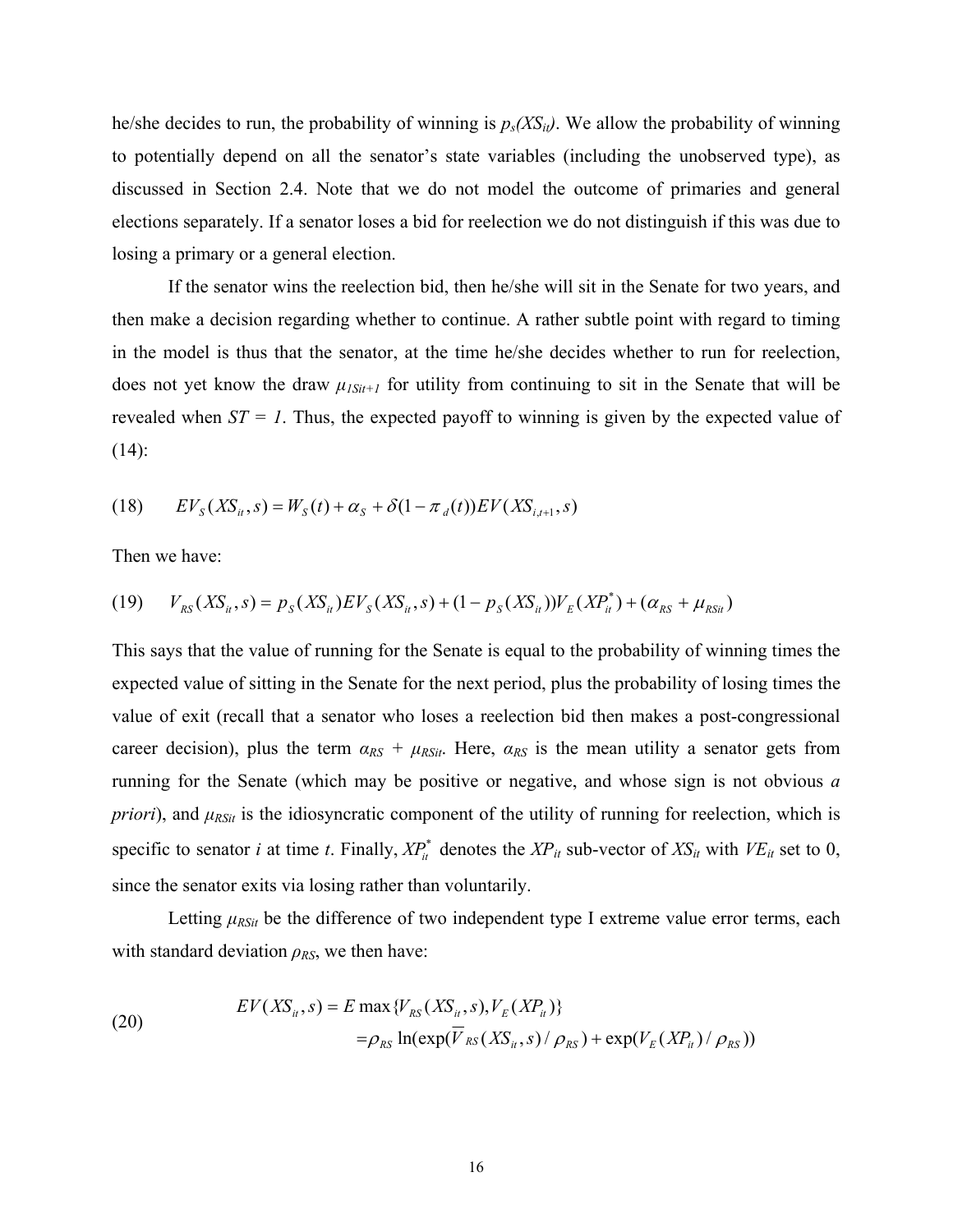where  $\overline{V}_{RS}(XS_{it}, s) = V_{RS}(XS_{it}, s) - \mu_{RSI}$ . Expressions for the choice probabilities are similar to equation (17).

## **2.3 Decisions of Representatives**

Decisions of representatives are more complex than those of senators, because representatives may have the option of running for the Senate. Moreover, because Senate terms are six years while House terms are only two years, a representative will not have the option of running for higher office in every election. A further complication is that, if a Senate seat is up for election, a representative's chances of winning the seat depend critically on the seat's incumbency status. If there is an incumbent senator of the representative's own party running for the seat, then there is (presumably) little chance he/she can win it. If there is an incumbent running from the other party then the chances of winning may be better, but they are still likely to be small. If the seat is open, however, the representative's chances of winning may improve substantially.

Clearly, the value of a House seat may be enhanced substantially if it is likely that the holder of that seat will have an option to run for Senate with a reasonably large probability of winning in the not too distant future. Thus, a key aspect of the representative's problem is to forecast when Senate seats in his/her state will be up for election (we assume representatives cannot change state), whether an incumbent will be running when a seat does come up, and the incumbent's party affiliation. The problem is complicated by the fact that each state has two senators. Furthermore, it is uncertain when (and if) Senate seats will become open, because senators may die in office, leave the Senate before the end of their terms or decide not to run when their terms run out.

 To capture these features of the problem, it is useful to define new state variables that we call *Cycle* and *INC*. The position of a state in its "Senate cycle" refers to the number of periods until each of its two Senate seats comes up for election, baring unusual circumstance like death or early retirement of sitting senators. *Cycle = 1,2,3* indexes the three possible positions in the Senate cycle for a state, which are  $(a,b) = (0,1)$ ,  $(0,2)$ , or  $(1,2)$  respectively, where *a* is the number of periods until a Senate seat is first scheduled to come up, and *b* is the number of periods until the next Senate seat is scheduled to come up. Thus, e.g., when *Cycle = 1* there is a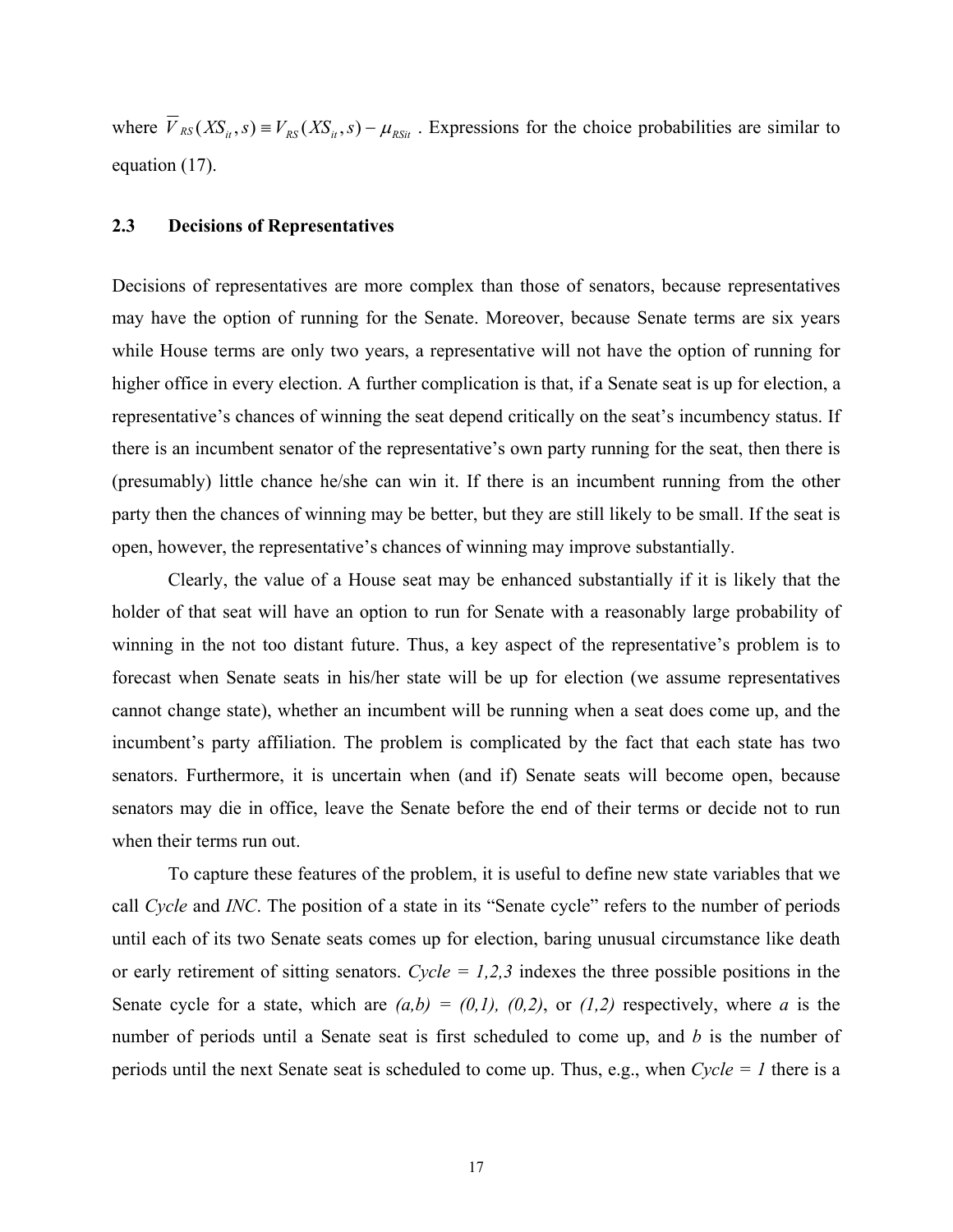Senate election scheduled for both *t* and *t+1*. The variable *Cycle* evolves deterministically (i.e., scheduled elections are unaffected by deaths or retirements of senators).

 $INC = 1, \ldots, 4$  indexes the four possible states of incumbency for a state's two Senate seats, with the seats ordered in terms of which is scheduled to come up for election first (just as in the definition of *Cycle*). Letting *D*, *R* denote Democrat and Republican, respectively, the possibilities are *(D, D), (D, R), (R, D), (R, R)*. Thus, e.g., if *INC = 3* we have *(R, D)* which means the first seat scheduled to come up for election has an incumbent Republican, while the next has an incumbent Democrat.

 Now we define values of the critical state variable *ES* ("election status"), which determines the set of options a representative faces. If *ES = 1* there is no Senate seat up for election in the representative's state, so his/her only options are to run for reelection or leave Congress. If  $ES = 2$ , 3 or 4 then there is a Senate seat up for election in the representative's state. There is an incumbent Democrat or Republican senator running for reelection as *ES = 2* or *ES = 3*, respectively. If *ES = 4* the seat is open.

*ES* and *INC* evolve stochastically because of death and retirement by senators, and the uncertain outcome of future Senate elections. We specify that  $(INC_{it}, ES_{it})$  evolves according to a conditional Markov process with transition probabilities:

$$
(21) \qquad p_{(INC, ES), i, t+1}(m, n) = P(INC_{i, t+1}, ES_{i, t+1} | Cycle_{it}, INC_{it}, ES_{it}) \qquad m = 1, ..., 4; n = 1, ..., 4
$$

The specification of these probabilities, which are constructed using empirical frequencies from our data set, is discussed more fully in Section 2.4.14

There are three other state variables relevant to a representative's electoral prospects. Most obviously, there is the political climate of his/her district in terms of election of Republicans vs. Democrats. We denote this by *SODi*, which we define analogously to *SOSit*, except that we have defined *SODi* as a *fixed* characteristic of a representative's district. As *SOD = 1, 2* or *3*, the chances for election of a Democrat in the district are *typically* good, neutral, or bad, respectively. Thus, *SOS* and *SOW* also affect the probability of winning a house election. E.g., even if a Democratic representative sits in a district that is generally favorable for

<sup>14</sup> Note that *INC* and *ES* could be predicted perfectly using lagged *CYCLE*, *INC* and *ES* if incumbent senators always ran for reelection, and never left office due to death, appointment to other offices or early retirement. Thus, these are the natural variables to use in predicting *INC* and *ES*.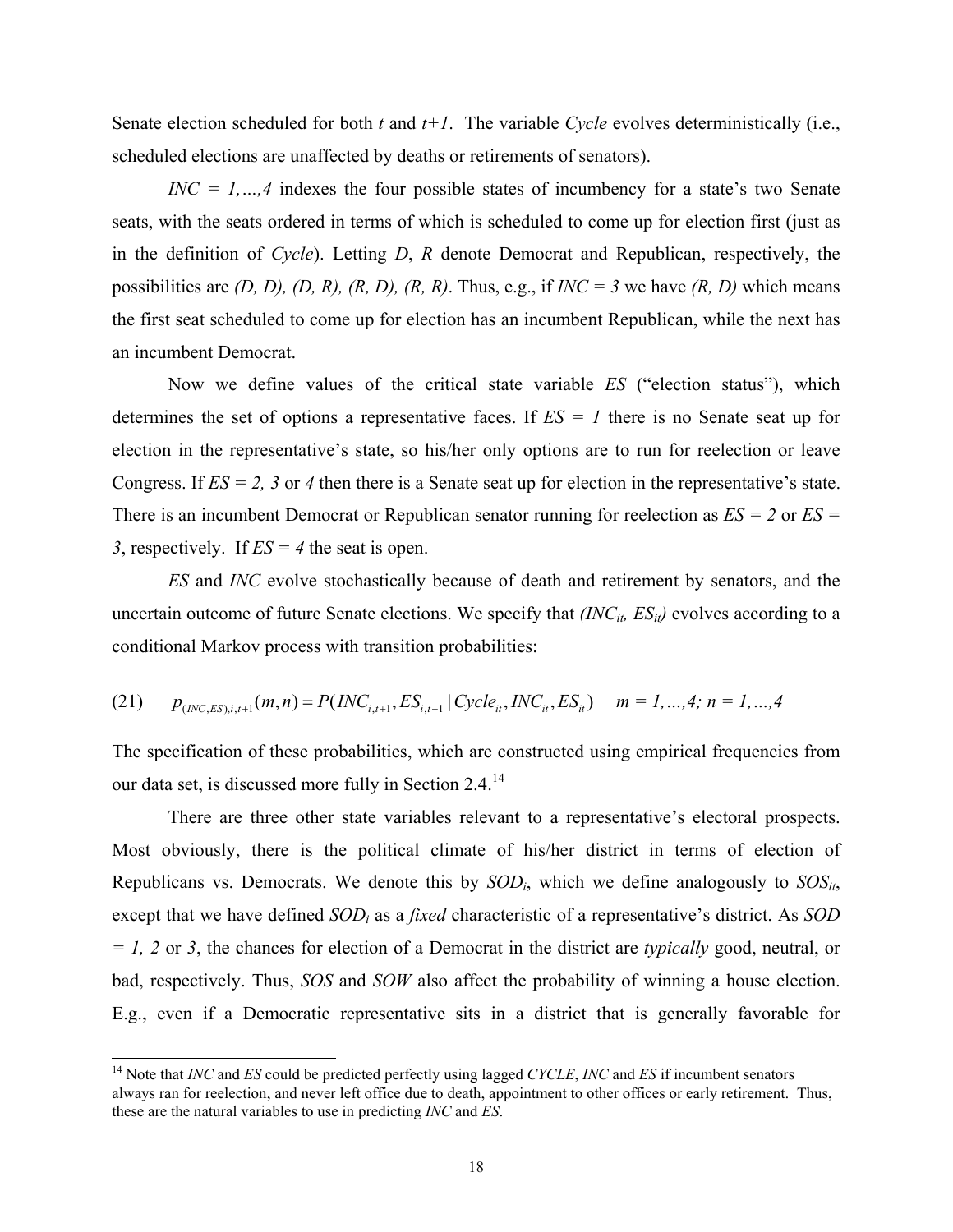Democrats, his/her reelection chances are relatively lower in years when SOS and/or SOW are more favorable for Republicans.

Note that  $SOS_{it}$  and  $SOW_t$  are also relevant state variables for representatives for two other reasons: First, if a Senate seat is up for election they influence the chances of winning in a bid for higher office. Second, even if there is no Senate election in period *t*,  $SOS_{it}$  and  $SOW_t$  are still relevant, because they help to predict the probability of winning a Senate seat in the future.

A further complication that must be considered is that membership on prestigious committees is of great importance for a House member. Recall that committee membership is indicated by the variable  $COM_{it}$ , which we defined in Section 2.1. We assume that after a representative is elected to the House, he/she receives a draw that determines committee status. We denote the probability of being named to a major House committee by  $p_C(XC_{ii})$ , where  $XC_{it}$  is a vector of state variables. We describe  $p_C(XC_{ii})$  more fully in Section 2.4. Here we just note that  $XC_{it}$  will include prior committee status, terms in the House, age and the representative's type.

Denoting by  $XH_{it}$  the complete set of state variables that are relevant to the decisions of representatives, we have:

## (22)  $XH_{it} = (XP_{it}, SOD_i, SOS_{it}, SOW_t, Party_i, ES_{it}, Cycle_{it}, INC_{it}, Cohort_i)$

 $\overline{a}$ 

where  $XP_{it}$  denotes the vector of state variables relevant to post-congressional payoffs.<sup>15</sup>

The only variable in (22) that we have not yet discussed is *Cohorti*. This takes the value 1, 2, or 3, depending on whether individual *i* enters Congress between 1947 and 1965, between 1967 and 1975, or between 1977 and 1993, respectively. The main reason we included *Cohort* as a state variable is that it has been widely noted that House reelection probabilities have changed over time. A preliminary analysis of our data suggested clear breaks between these cohorts. Thus we include *Cohort* in the reelection probability functions that we discuss in Section 2.4.<sup>16</sup>

<sup>&</sup>lt;sup>15</sup> At this point it is worth recalling that in equation (7) we defined  $XP_{it}$  as including the House committee status state variable *COM<sub>it</sub>*.<br><sup>16</sup> We also use the *Cohort* variable to capture the fact that congressional salaries have changed over time. To a good

approximation, salary paths were very similar for members within each of the entering cohorts defined here, regardless of entry year. Thus, we let each cohort have its own salary path, which we constructed from the salary data using age-specific averages across all cohort members. Alternatively, we could have let each entering congressional class be its own cohort (i.e., have its own salary path), but this would drastically expand the size of the state space of our model and increase computational time substantially. This cost did not appear justified given the rather limited variation of salaries within the cohorts we define.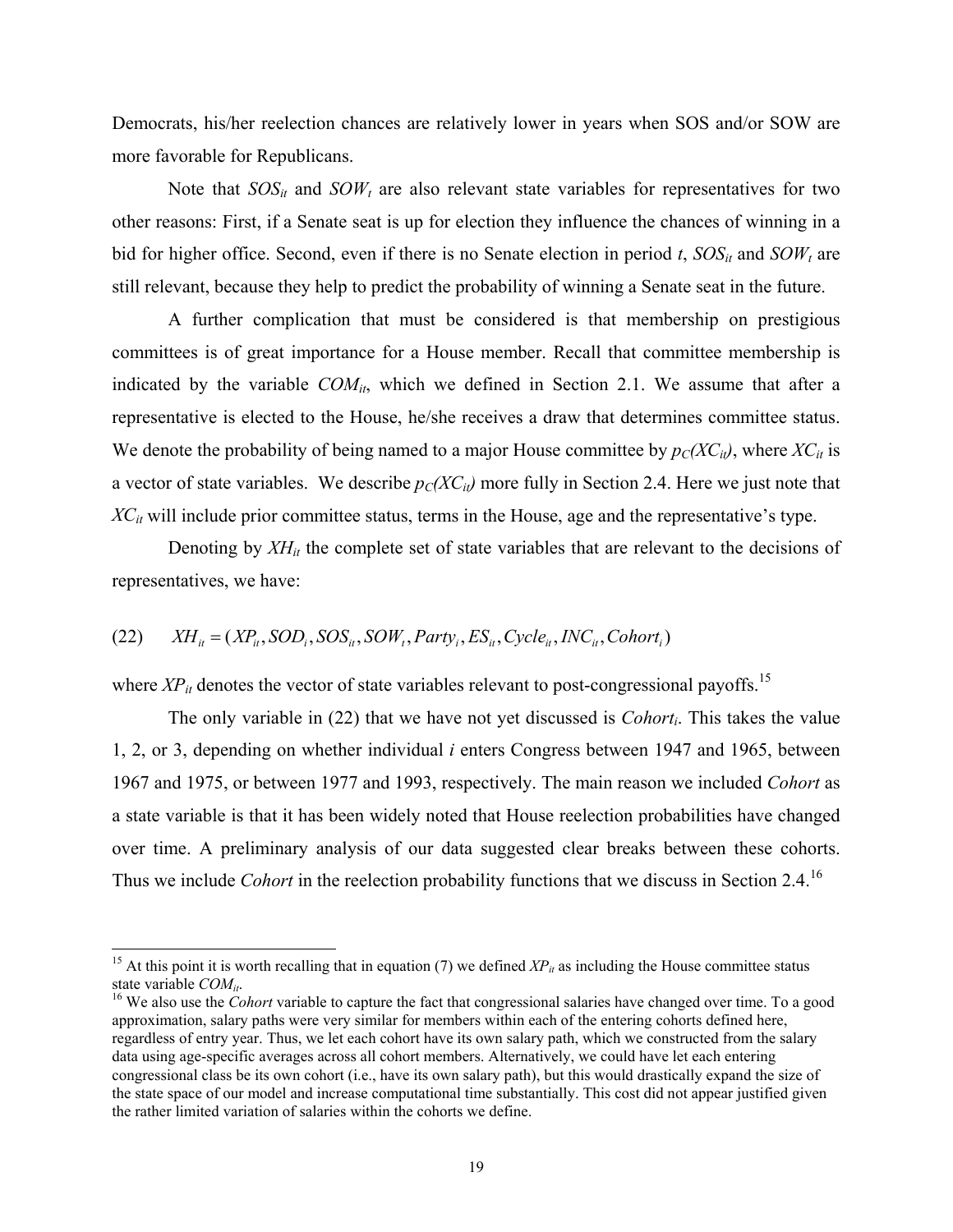The timing of events in the decision process for a representative is as follows. At the end of his/her two-year term, the representative decides whether to exit, run for reelection, or, if the option is available, run for Senate. At the time this decision is made, the politician knows the state of his/her district, as well as SOS and SOW for the upcoming election. The representative also knows whether a Senate seat is up for election, whether an incumbent will run for the seat, and, if so, the party of that incumbent. If the politician decides to run for the House or Senate, he/she then gets a draw from a probability distribution that determines the election outcome. If the politician wins reelection to the House, he/she then gets a draw from a probability distribution that determines if he/she is made a member of a major committee. Then the process repeats itself. On the other hand, if the politician loses, then he/she chooses an exit option, and the process terminates.

 Now consider a sitting representative's decision when *ES = 2, 3* or *4*, so that the option of running for Senate is available. The other two options are to run for reelection or to exit Congress. The value of running for Senate is:

(23) 
$$
V_{RS}(XH_{it}, h) = p_{HS}(XH_{it})EV_S(XS_S, s) + (1 - p_{HS}(XH_{it}))V_E(XP_{it}^*) + (\alpha_{HS} + \mu_{HSt})
$$

where *h* indicates that the politician is sitting in the House. Equation (23) resembles equation (19), the value to a sitting senator of running for Senate, except that: (i) the probability of winning,  $p_{H\text{S}}(XH_{it})$  is different, and (ii) we allow the direct utility or disutility to a representative from running for a Senate seat,  $\alpha_{H\text{S}} + \mu_{H\text{Sit}}$ , to differ from the utility or disutility that a sitting senator would receive. The probability that a representative wins a bid for a Senate seat is more complex than the probability a senator wins reelection, because  $p_{\text{HS}}(XH_{\text{it}})$  depends not just on the representative's characteristics, the state of the state, and the state of the world, but also on whether an incumbent is running for the seat. We describe  $p_{\text{HS}}(XH_{ii})$  in more detail in Section 2.4.

The value of running for reelection to the House is:

(24) 
$$
V_{RH}(XH_{it}, h) = p_H(XH_{it})EV_H(XH_{it}, h) + (1 - p_H(XH_{it}))V_E(XP_{it}^*) + (\alpha_{RH} + \mu_{RHit})
$$

Here,  $p_H(XH_{ii})$  is the probability of winning reelection to the House, which we describe more fully in Section 2.4. As was the case with Senate elections, we do not model the outcome of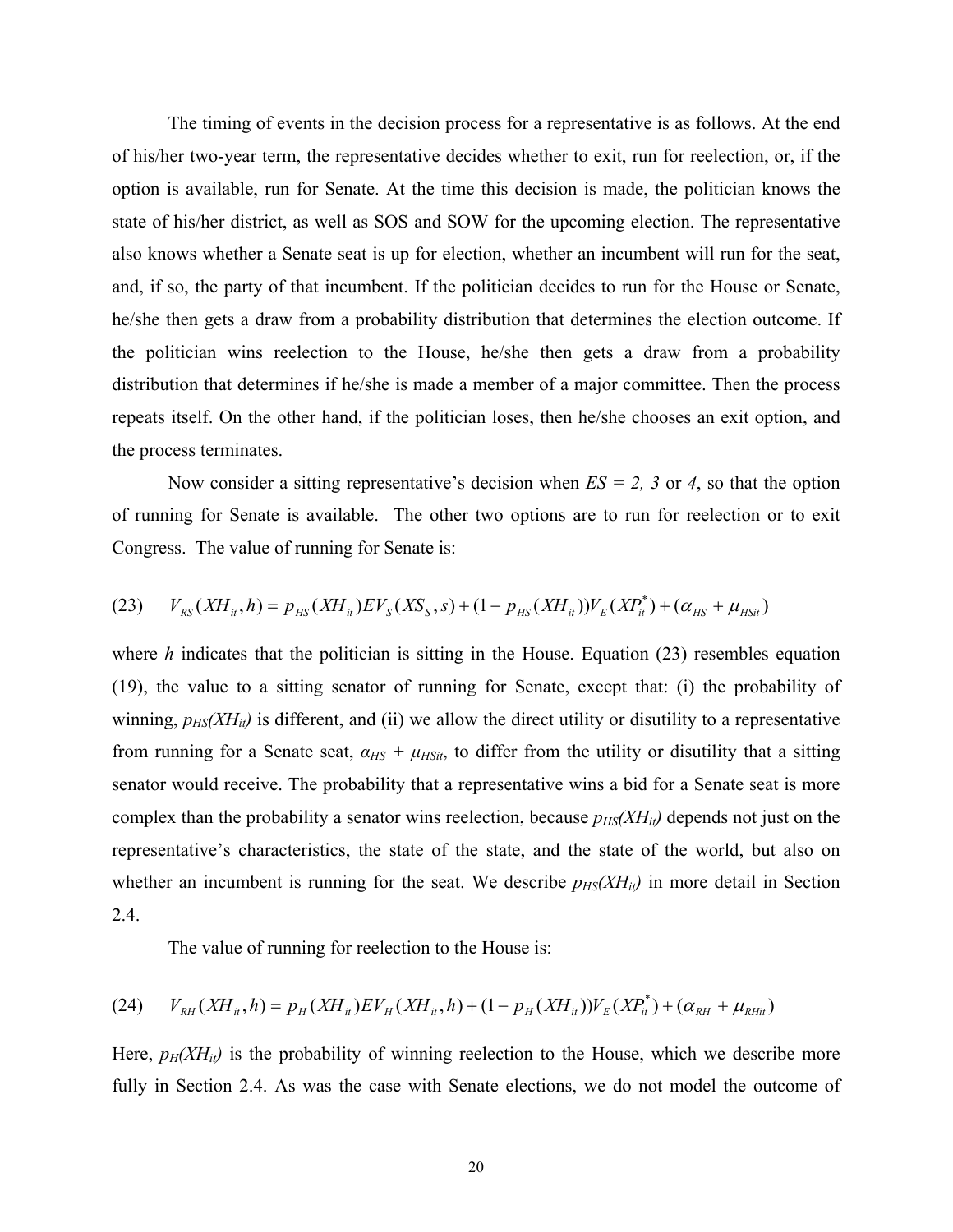House primaries and general elections separately. The term  $\alpha_{RH}$  is the mean value of the direct utility that the representative gets from running for the House (which may be positive or negative, and whose sign is not obvious *a priori*), while  $\mu_{RHit}$  is the idiosyncratic component of the utility of running for reelection, which is specific to House member *i* at time *t*.

The expected value of sitting in the House given reelection at time *t* is:

(25) 
$$
EV_{H}(XH_{u}, h) = W_{H}(t) + \alpha_{H} + p_{C}(XC_{u})\alpha_{C} + \delta(1 - \pi_{d}(t))EV(XH_{i, t+1}, h \mid XH_{u})
$$

The first three terms in (25) capture the current component of the payoff from sitting in the house at time t.  $W_H(t)$  is the wage, and  $\alpha_H$  is the monetized value of the utility of sitting in the House. The parameter  $\alpha_C$  is the monetized value of the expected utility of being named to a major House committee. This is multiplied by  $p_C(XC_{it})$  to get the expected utility.

The last term in (25) is the future component, which consists of the discount factor times the probability of survival to the next decision period, times the expected value of the state the representative will occupy at time *t+1* when he/she next makes decisions about exiting Congress or running for office. This expectation is taken over the five pieces of information that will be revealed after the representative is reelected at *t* but before he/she makes time *t+1* decisions. These are whether the representative gets selected for a major committee after his/her reelection, along with SOS and SOW for the time *t+1* election, and the status of the two Senate seats in his/her state at the time of the  $t+1$  election. Thus we have:

$$
EV(XH_{i,t+1}, h \mid XH_{it}) =
$$
\n
$$
(26)\qquad \qquad \sum_{COM=0}^{1} \sum_{SOW=1}^{3} \sum_{SOS=1}^{3} \sum_{ES=1}^{4} \sum_{INC=1}^{4} p_{C,i,t+1} p_{SOW,t+1} p_{SOS,i,t+1} p_{(INC,ES),i,t+1} EV(XH_{i,t+1}, h)
$$

In the term  $EV(XH_{i,t+1}, h)$ , the state variables COM, SOW, SOS, ES and INC are all conditioned on, so the expectation is taken only over the draws for the time *t+1* taste shocks for running for House and Senate,  $\mu_{H\{St,t+1\}}$  and  $\mu_{RH\{t,t+1\}}$ , which the politician cannot anticipate at time *t*. If  $ES = \ell$ , where  $\ell = 2$ , 3 or 4, so that the option to run for Senate is available, then this has the form: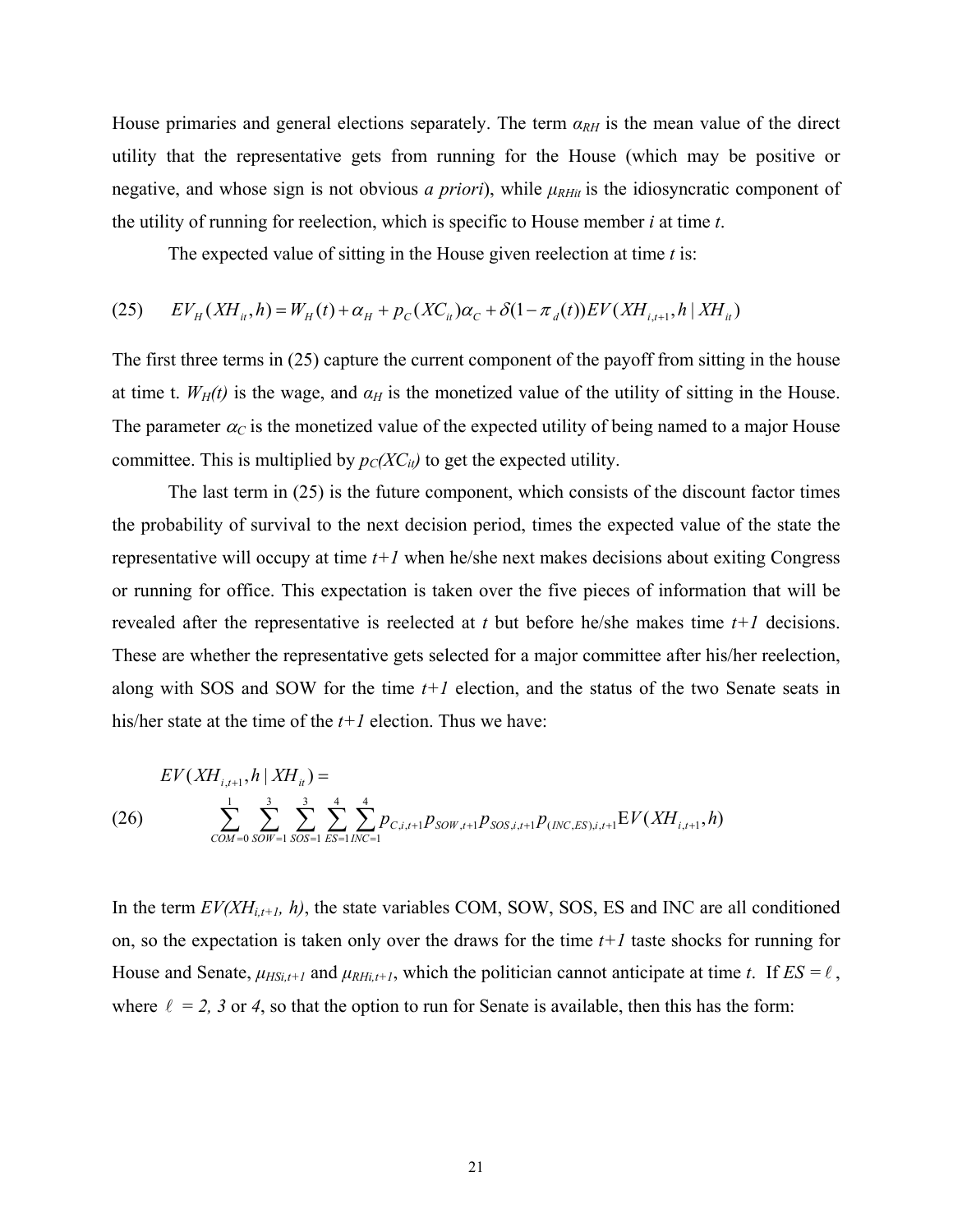$$
EV(XH_{i,t+1}, h) = E \max \{V_{RS}(XH_{i,t+1}, h), V_{RH}(XH_{i,t+1}, h), V_{E}(XP_{i,t+1})\}
$$
  
=  $\rho_{\ell H} \ln(\exp(\overline{V}_{RS}(XH_{i,t+1}, h) / \rho_{\ell H}) + \exp(\overline{V}_{RH}(XH_{i,t+1}, h) / \rho_{\ell H}) + \exp(V_{E}(XP_{i,t+1}) / \rho_{\ell H}))$ 

where  $\overline{V}_{RS}(XH_{i,t+1}, h) = V_{RS}(XH_{i,t+1}, h) - \mu_{HSt}$ ,  $\overline{V}_{RH}(XH_{i,t+1}, h) = V_{RH}(XH_{i,t+1}, h) - \mu_{RH}$ , and we specify that  $\mu_{HSi,t+1} = \zeta_{Iit} - \zeta_{3it}$  and  $\mu_{RHi,t+1} = \zeta_{2it} - \zeta_{3it}$ , where  $\zeta_{Iit}$ ,  $\zeta_{2it}$  and  $\zeta_{3it}$  are mutually independent type I extreme value error terms. These have standard deviation  $\rho_{2H}$ ,  $\rho_{3H}$  or  $\rho_{4H}$ , depending on whether  $ES = 2$ , 3 or 4. This distributional assumption allows us to again apply the Rust (1987) formula to achieve a simple close-form expression for the expected maximum. If *ES = 1*, so the only options are to run for reelection or leave Congress, then the expression is modified just by dropping the  $\overline{V}_{RS}$  term. In this case we specify that the error standard deviation is  $\rho_{IH}$ .

Finally, given our distributional assumptions on the taste shocks, the probabilities that the representative chooses each of the three options at time *t* have simple forms. Let  $d_h^k$  be an indicator variable equal to 1 if option  $k$  is chosen and 0 otherwise, where  $k = RH$ , RS, E. Then, e.g., the probability that the representative decides to run for the Senate is simply:

(28)  
\n
$$
P(d_{it}^{RS} = 1|XH_{it}, h) = \frac{\exp(\overline{V}_{RS}(XH_{it}, h) / \rho_{\ell H})}{\exp(\overline{V}_{RS}(XH_{it}, h) / \rho_{\ell H}) + \exp(\overline{V}_{RH}(XH_{it}, h) / \rho_{\ell H}) + \exp(V_{E}(XP_{it}) / \rho_{\ell H})}
$$

where  $\ell = 2$ , 3, or 4, depending on whether  $ES = 2$ , 3, or 4.

It is straightforward to work out the relevant value functions and probability expressions for a sitting representative's decision when  $ES = I$ , where the option of running for Senate is not available. This simply involves working through the same steps as above with the terms involving  $\overline{V}_{RS}$  eliminated where appropriate and  $\rho_{IH}$  replacing  $\rho_{IH}$ .

## **2.4 Probabilities of Winning and Evolution of Exogenous State Variables**

In Sections 2.1 through 2.3 we have referred to functions that determine the probabilities of winning elections and being named to a major House committee, and the evolution of the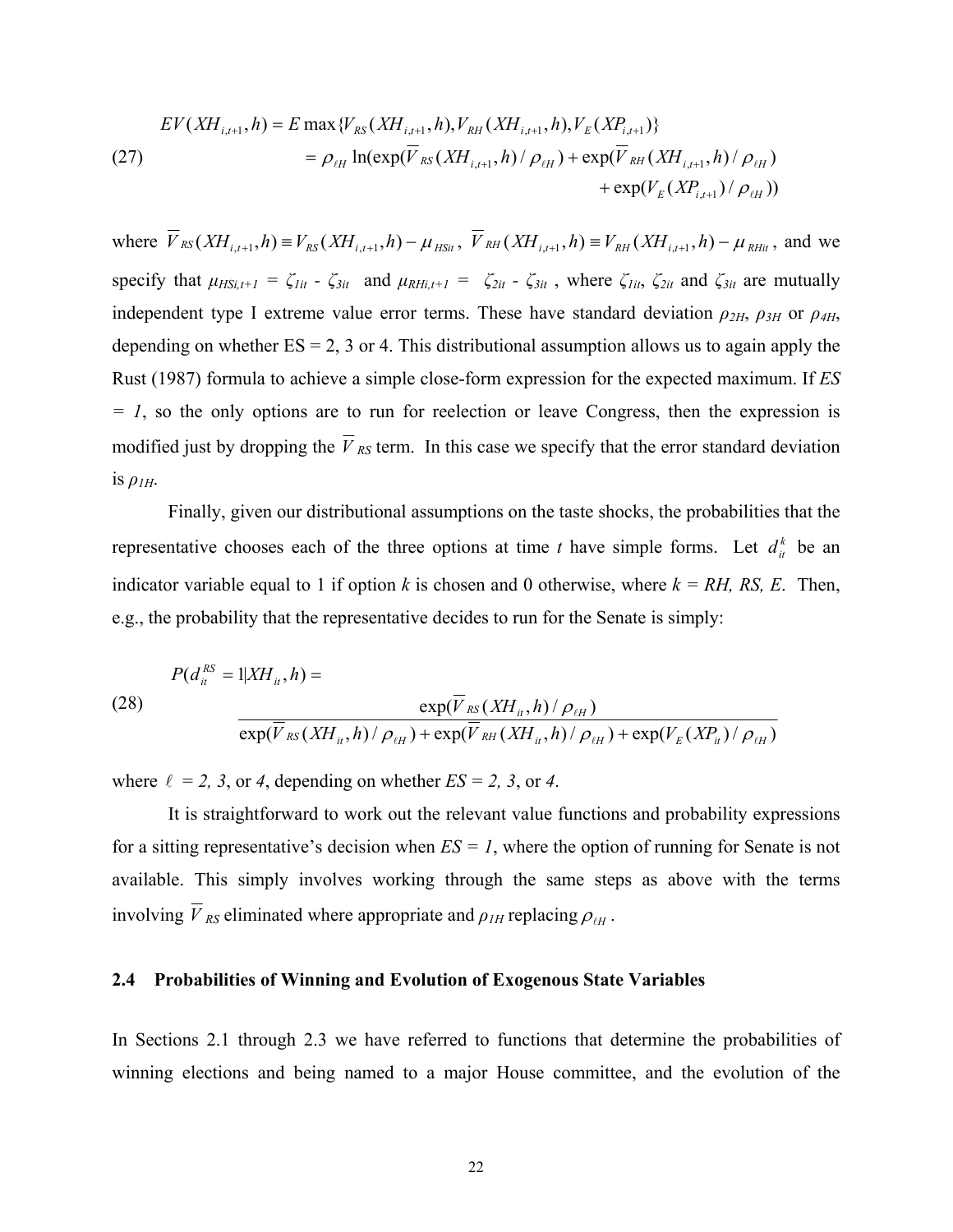exogenous state variables  $SOS_{it}$ ,  $SOW_{it}$ ,  $INC_{it}$ , and  $ES_{it}$ . In this section we describe the specifications we use in our analysis.

 First consider Senate elections. The probability that a senator wins reelection or that a representative wins election to the Senate may be conveniently specified to have a logit form. Define the latent index *USit* by the equation:

$$
U_{\text{Sit}} = \phi_0 + \phi_1 \text{Type}_i + \phi_2 A g e_{it} + \phi_3 A g e_{it}^2
$$
  
+  $\phi_4 \text{TH}_{it} * \text{HSE}_{it} + \phi_5 \text{TH}_{it}^2 * \text{HSE}_{it} + \phi_6 \text{TS}_{it} + \phi_7 \text{TS}_{it}^2$   
+  $\phi_8 \text{I} [\text{SOS}_{it} = 1] * \text{I} [\text{Party}_i = D] + \phi_9 \text{I} [\text{SOS}_{it} = 1] * \text{I} [\text{Party}_i = R]$   
+  $\phi_{10} \text{I} [\text{SOS}_{it} = 2] * \text{I} [\text{Party}_i = D] + \phi_{11} \text{I} [\text{SOS}_{it} = 3] * \text{I} [\text{Party}_i = D]$   
+  $\phi_{12} \text{I} [\text{SOS}_{it} = 3] * \text{I} [\text{Party}_i = R] + \phi_{13} \text{I} [\text{SOW}_i = 1] * \text{I} [\text{Party}_i = R]$   
+  $\phi_{14} \text{I} [\text{SOW}_i = 2] * \text{I} [\text{Party}_i = D] + \phi_{15} \text{I} [\text{SOW}_i = 3] * \text{I} [\text{Party}_i = D]$   
+  $\phi_{16} \text{I} [\text{SOW}_i = 3] * \text{I} [\text{Party}_i = R] + \phi_{17} \text{I} [\text{ES}_{it} = 2] * \text{I} [\text{Party}_i = D] * \text{HSE}_{it}$   
+  $\phi_{18} \text{I} [\text{ES}_{it} = 2] * \text{I} [\text{Party}_i = R] * \text{HSE}_{it} + \phi_{19} \text{I} [\text{ES}_{it} = 3] * \text{I} [\text{Party}_i = D] * \text{HSE}_{it}$   
+  $\phi_{20} \text{I} [\text{ES}_{it} = 3] * \text{I} [\text{Party}_i = R] * \text{HSE}_{it} + \phi_{21} \text{I} [\text{ES}_{it} = 4] * \text{I} [\text{Party}_i = D] * \text{HSE}_{it}$   
+  $\$ 

where  $HSE_{it}$  is a dummy variable that takes the value 1 if individual *i* is running for a Senate seat in period *t* from the House and 0 otherwise, *I[.]* is an indicator variable that takes the value 1 if the expression within brackets is true and 0 if it is false, and *νSit* is a standard logistic error term. Then, defining  $\overline{U}_{\text{Sit}} = U_{\text{Sit}}$  -  $v_{\text{Sit}}$ , the probability of winning reelection to the Senate and the probability of winning election to a Senate seat from the House are simply:

(30) 
$$
p_S(XS_{it}) = \frac{\exp(\overline{U}_{Sit})}{1 + \exp(\overline{U}_{Sit})}
$$
 and  $p_{HS}(XH_{it}) = \frac{\exp(\overline{U}_{Sit})}{1 + \exp(\overline{U}_{Sit})}$ 

 $\overline{a}$ 

In the first expression in equation (30) we have  $HSE_{it} = 0$ , while in the second expression we have that  $HSE_{it} = 1$ . This specification allows the probabilities to depend on age, and previous congressional experience as captured by past terms in the House and Senate, as well as by the state of the state and the state of the world in terms of whether it is a good, bad or neutral for Democrats.<sup>17</sup>

<sup>&</sup>lt;sup>17</sup> Note that indicators for  $(SOS=2, R)$ ,  $(SOW=2, R)$  are excluded from (29). Thus, a Republican running in a neutral *SOS* and *SOW* is the base case. For Democrats, we can estimate a complete set of *SOS* interactions, because these are identified from differences with Republicans in those states. However, for Democrats we need to normalize on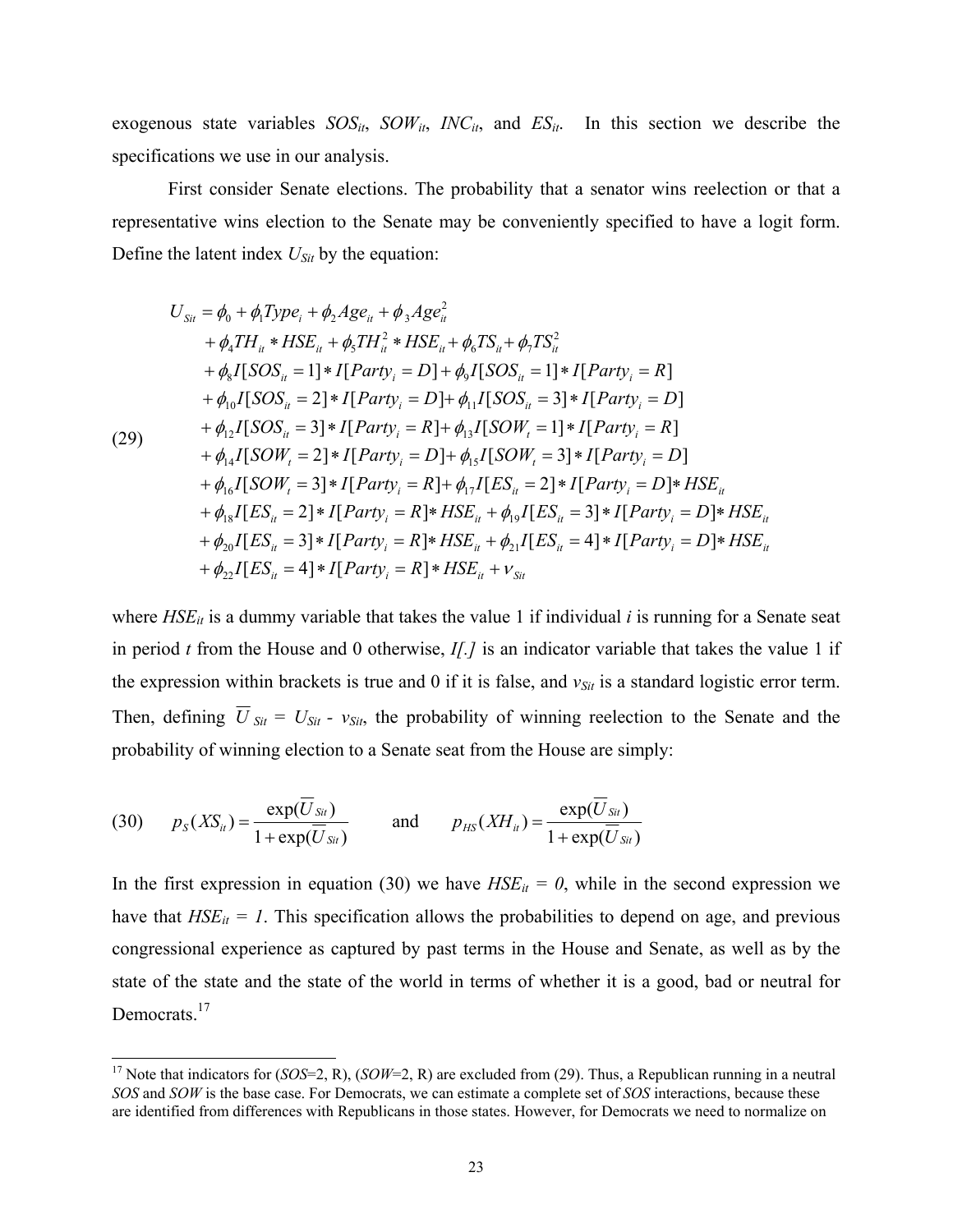Importantly, note that we let the intercept term in  $(29)$  depend on  $Type_i$  thus allowing for unobserved heterogeneity in the probability of winning. Analogous to the wage function intercepts, one may think of the probability of winning function intercepts as differing because politicians have different endowments of political campaigning skills. A key advantage of our framework is that it allows us to obtain estimates of the parameters of probability of winning functions like (29) that are adjusted both for such unobserved heterogeneity and for the selection bias created by politicians decisions about whether to run. At this point, we redefine the *Type<sub>i</sub>* variable discussed in Section 2.1 as indexing not just occupational skill endowment vectors, but the complete vector of occupational wage function intercepts and probability of winning function intercepts.

Similarly, in order to specify the probability that a representative wins reelection to the House, define the latent index  $U_{Hit}$  by the equation:

$$
U_{Hii} = \psi_0 + \psi_1 Type_i + \psi_2 Age_i + \psi_3 Age_i^2
$$
  
+  $\psi_4 TH_{it} + \psi_5 TH_{it}^2 + \psi_6 COM_{it}$   
+  $\psi_7 I[SOD_i = 1] * I[Party_i = R] + \psi_8 I[SOD_i = 2] * I[Party_i = D]$   
+  $\psi_9 I[SOD_i = 3] * I[Party_i = D] + \psi_{10} I[SOD_i = 3] * I[Party_i = R]$   
+  $\psi_{11} I[SOS_{it} = 1] * I[Party_i = D] + \psi_{12} I[SOS_{it} = 1] * I[Party_i = R]$   
+  $\psi_{13} I[SOS_{it} = 2] * I[Party_i = D] + \psi_{14} I[SOS_{it} = 3] * I[Party_i = D]$   
+  $\psi_{15} I[SOS_{it} = 3] * I[Party_i = R] + \psi_{16} I[SOW_t = 1] * I[Party_i = R]$   
+  $\psi_{17} I[SOW_t = 2] * I[Party_i = D] + \psi_{18} I[SOW_t = 3] * I[Party_i = D]$   
+  $\psi_{19} I[SOW_t = 3] * I[Party_i = R] + \psi_{20} I[Cohort_i = 2]$   
+  $\psi_{21} I[Cohort_i = 3] + \psi_{22} I[Cohort_i = 2] * TH_{it}$   
+  $\psi_{23} I[Cohort_i = 3] * TH_{it} + \psi_{24} I[Cohort_i = 2] * TH_{it}$   
+  $\psi_{25} I[Cohort_i = 3] * TH_{it}^2 + \nu_{Hit}$ 

where *νHit* is another standard logistic error term. As we discussed earlier, we included cohort effects in (31) because prior research and our own preliminary data analysis suggested these are

one *SOW* interaction, since the *SOW* interactions for Democrats are only identified by the differences across Democrats in those states. Thus, we also exclude (*SOW*=1, D).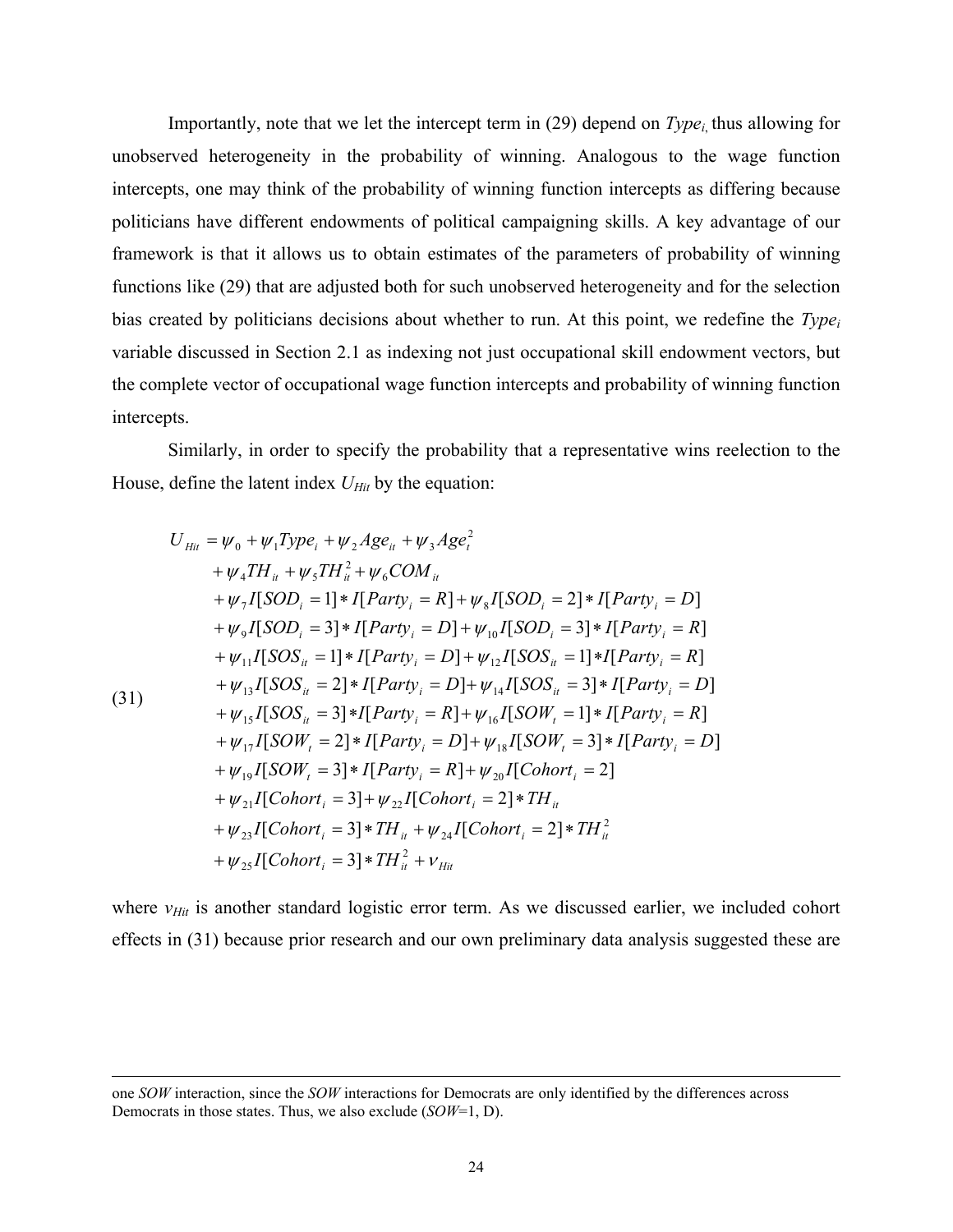important. The expression for the probability of winning election to a House seat,  $p_H(XH_{ii})$ , is then similar to the ones in  $(30)$ .<sup>18</sup>

Similarly, the probability that a representative is named to a major House committee after being elected to the House can also be conveniently specified to have a logit form. Define the latent index  $U_{\text{Cit}}$  by the equation:

$$
U_{\text{Cu}} = \gamma_0 + \gamma_1 \text{Type}_i + \gamma_2 \text{Age}_u + \gamma_3 \text{Age}_i^2 + \gamma_4 \text{COM}_{i,t-1} + \gamma_5 I[SOD_i = 1] * I[Party_i = R] + \gamma_6 I[SOD_i = 2] * I[Party_i = D] + \gamma_7 I[SOD_i = 3] * I[Party_i = D] + \gamma_8 I[SOD_i = 3] * I[Party_i = R] + \gamma_9 I[SOS_u = 1] * I[Party_i = D] + \gamma_{10} I[SOS_u = 1] * I[Party_i = R] + \gamma_{11} I[SOS_u = 2] * I[Party_i = D] + \gamma_{12} I[SOS_u = 3] * I[Party_i = D] + \gamma_{13} I[SOS_u = 3] * I[Party_i = R] + \gamma_{14} I[SOW_t = 1] * I[Party_i = R] + \gamma_{15} I[SOW_t = 2] * I[Party_i = D] + \gamma_{16} I[SOW_t = 3] * I[Party_i = D] + \gamma_{17} I[SOW_t = 3] * I[Party_i = R] + \gamma_{18} I[COM_{i,t-1} = 1] * TH_u + \gamma_{19} I[COM_{i,t-1} = 0] * TH_u + \gamma_{20} I[COM_{i,t-1} = 1] * TH_u + \gamma_{21} I[COM_{i,t-1} = 0] * TH_u^2 + \gamma_{21}
$$

where *νCit* is another standard logistic error term. Again, the expression for the probability of being named to a major House committee,  $p_C(XC_{it})$ , is similar to the one in (30). Like the probability of winning functions, this function also allows for heterogeneity in the intercepts, so that the probability of being named to a committee may also depend on the politician's type.

As noted above, we specify that *(INC, ES)* evolves according to a conditional Markov process with transition probabilities  $P(NC_{i,t+1}, ES_{i,t+1} | Cycle_{it}, INC_{it}, ES_{it})$ . Of the 768 elements in this transition matrix, only 240 are feasible and, within this subset, only 56 are positive. Note that, unlike the probabilities of winning elections or being appointed to committees, it is assumed that these probabilities do not depend on unobserved heterogeneity and are not affected by selection. Thus, rather than impose any structure on these probabilities, we estimate them in an unrestricted way from the data. We then treat those values as known in the solution and estimation our model.

<sup>18</sup> Note that indicators for (*SOD*=2, R), (*SOS*=2, R) and (*SOW*=2, R) are excluded from (31). Thus, a Republican running in a neutral *SOD*, *SOS* and *SOW* is the base case. We also normalize by omitting indicators for (*SOD*=1, D) and (*SOW*=1, D), for reasons similar to those discussed in footnote 17 in the context of equation (29).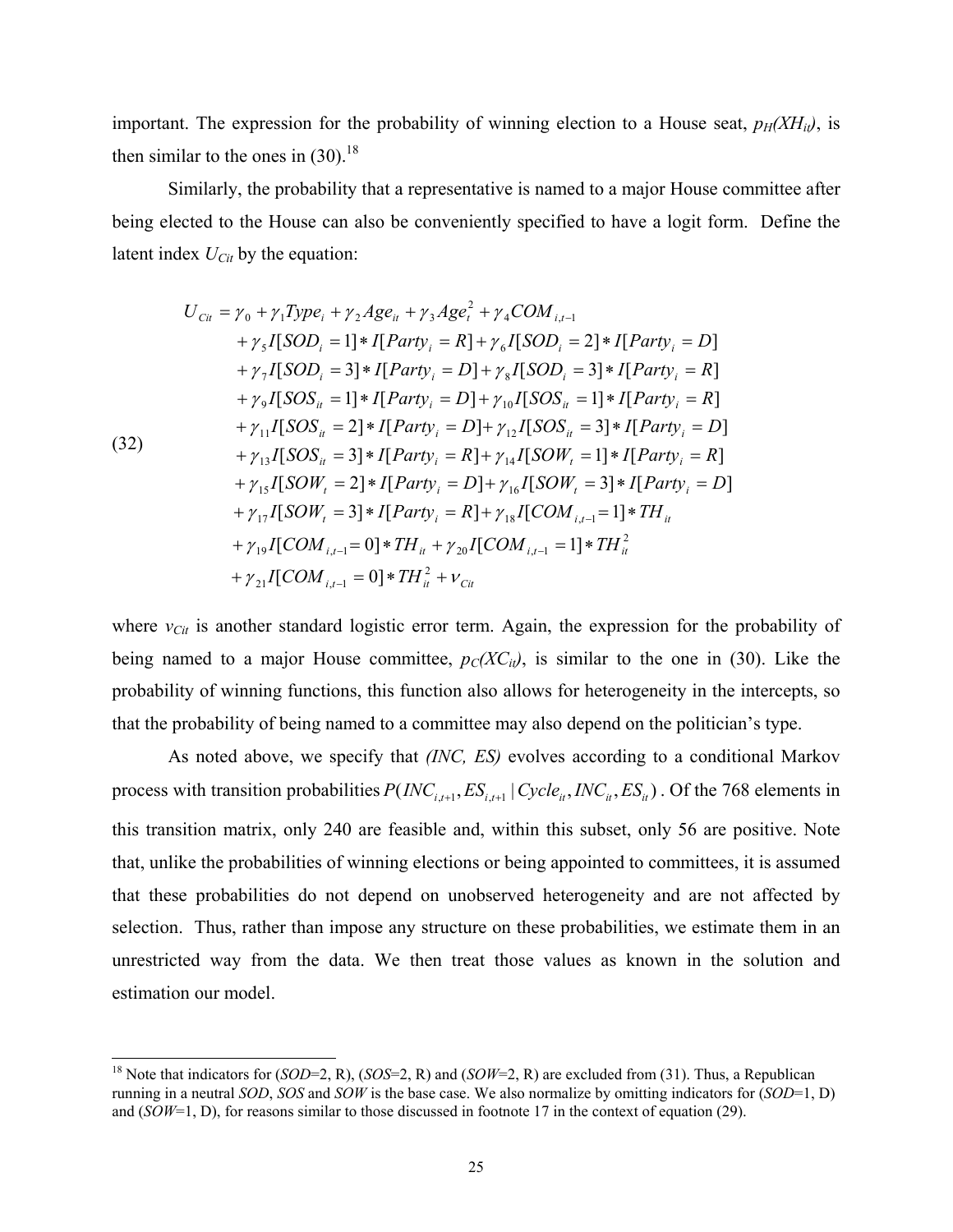The transition probabilities for *SOS* and *SOW* are also assumed to evolve according to two (independent) Markov processes with transition probabilities  $P(SOS_{i,t+1} | SOS_{i,t})$  and  $P(SOW_{t+1} | SOW_t)$ , respectively. Again, we estimate these probabilities in an unrestricted way from the empirical transition frequencies, and use those values in estimation. The same is true for the death probabilities,  $\pi_d$ , which are also estimated from the data for each age in an unrestricted way. Since information on retirement from post-congressional occupations is for the most part unavailable, the same procedure cannot be used to obtain estimates of the retirement probabilities,  $\pi_r$ . Instead, we specify the following simple logistic form for the retirement probability after age 62 (we assume that the retirement probability before age 62 is equal to zero):

(33) 
$$
\pi_r = \frac{\exp(\pi_0 + \pi_1 Age)}{1 + \exp(\pi_0 + \pi_1 Age)}
$$

The parameters  $\pi_0$  and  $\pi_1$  are estimated jointly with the other parameters of the model.

A detailed discussion of the technical issues related to the solution and estimation of the model (including the derivation of the likelihood function), can be found in the Appendix.

## **3. Data**

To estimate our model we use a newly collected data set. The data set contains detailed information on the careers of all House and Senate members who entered Congress between 1947 and 1993 (i.e., the beginning of the  $80<sup>th</sup>$  and  $103<sup>rd</sup>$  Congress, respectively). Our data set ends in 1994 (i.e., the end of the 103<sup>rd</sup> Congress). Thus, we have complete histories on members who left Congress in or before 1994. We have right-censored histories on members who, in November of 1994 (the end of our sampling period), were reelected to serve in the 104<sup>th</sup> Congress.

We define a career as uninterrupted service in Congress. A career is terminated the first time a member leaves Congress and either (i) chooses some other occupation (either in the private or the public sector), (ii) retires from professional life, or (iii) dies. If a member has multiple spells or interrupted service—an event that occurs in less than 1% of the cases—only the first spell is recorded. Individuals in our data set can either serve only in the House; or in the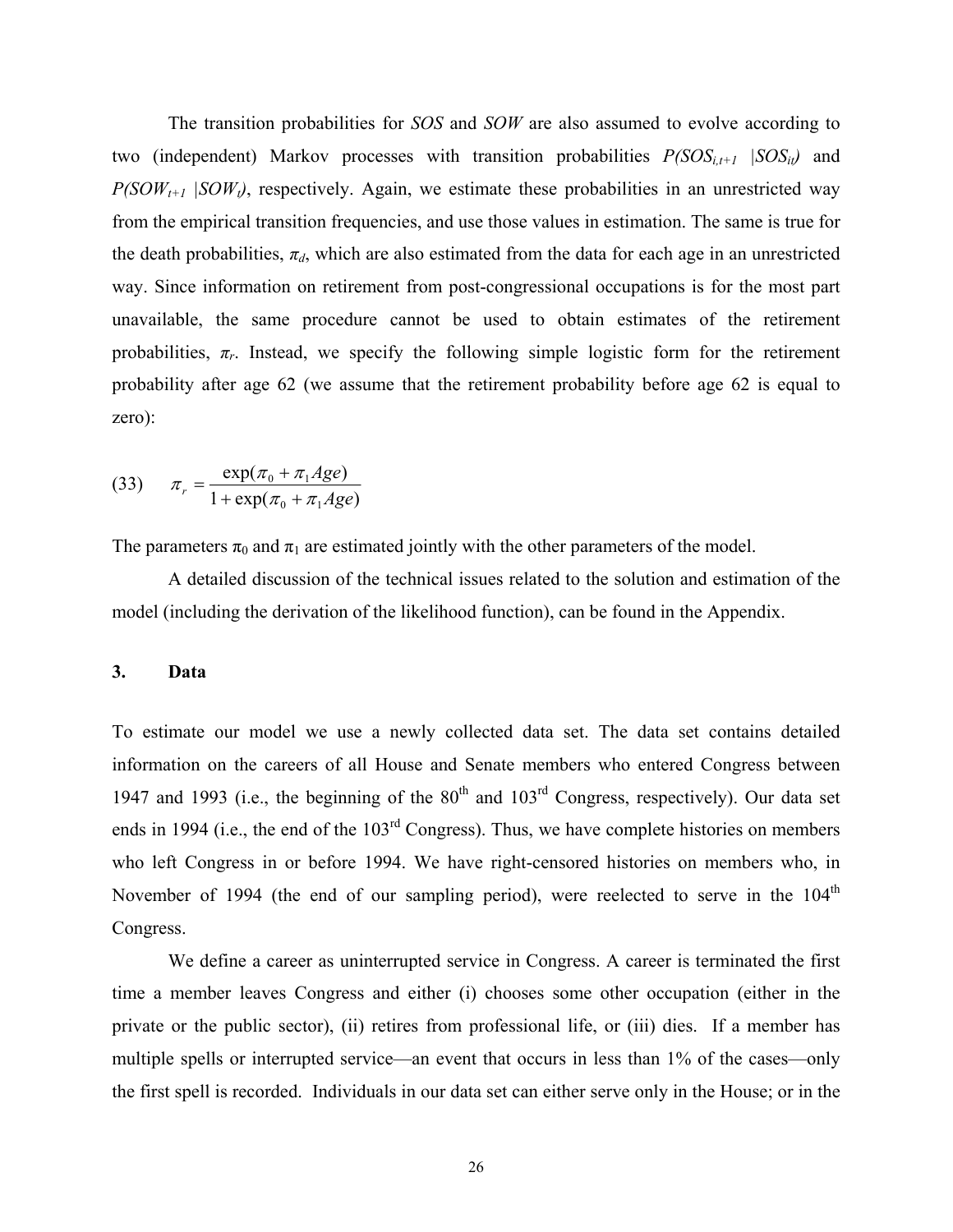House, then the Senate (uninterrupted); or only in the Senate. Members who serve in the Senate and then in the House—an extremely rare event—are not included in our sample. Our final sample contains  $1,899$  career histories.<sup>19</sup>

For each individual in our sample the data set contains the following information: (a) biographical data (i.e., age, educational background, party affiliation, record of congressional service); (b) the record of committee membership and congressional wages; (c) opportunities data (i.e., opportunities to run for a Senate seat, seat vacant or incumbent present, party affiliation of the incumbent); (d) post-congressional data (i.e., type of first job after service, first annual salary, pension benefits).

The following sources were used to construct the different parts of the data set.

(a) Biographical Data:

 $\overline{a}$ 

The main building block of our data set is the *Roster of U.S. Congressional Office Holders* (1789-1993) (ICPSR #7803) for the  $80^{th}$  to  $103^{rd}$  Congress. This data set contains 101 variables that provide information about the members' biographical characteristics as well as a complete record of their congressional service, including the reason why a member left Congress (e.g., because he/she was defeated in an election, retired, died in office, etc.). The official *Biographical Directory of the U.S. Congress (1789-present)* was used to check each relevant entry in our data set.<sup>20</sup> The *Biographical Directory* was also used to collect data on each member's educational background (i.e., whether they have a college degree and whether they have a law degree).

(b) Committee and Congressional Wage Data:

The Kiewiet and Zeng (1993) data set was used to obtain information about committee assignments for the  $80^{th}$  to  $99^{th}$  House. Additional committee data for the  $100^{th}$  to  $103^{rd}$ House were collected using the relevant issues of the *Congressional Quarterly Almanac*. Information on the annual salaries of the members of the U.S. Congress was obtained from the relevant issues of the *Congressional Quarterly Almanac*. 21 All nominal wages were converted into 1995 CPI dollars.

<sup>&</sup>lt;sup>19</sup> Ambiguous entries (e.g., missing information concerning the middle name may not allow us to distinguish between members of Congress with the same first and last name) as well as observations with inconsistent or incomplete congressional records were dropped from our data set.<br><sup>20</sup> The directory is also available online at http://bioguide.congress.gov/biosearch/biosearch.asp.

<sup>&</sup>lt;sup>21</sup> This information is also available online at http://www.congresslink.org/sources/salaries.html.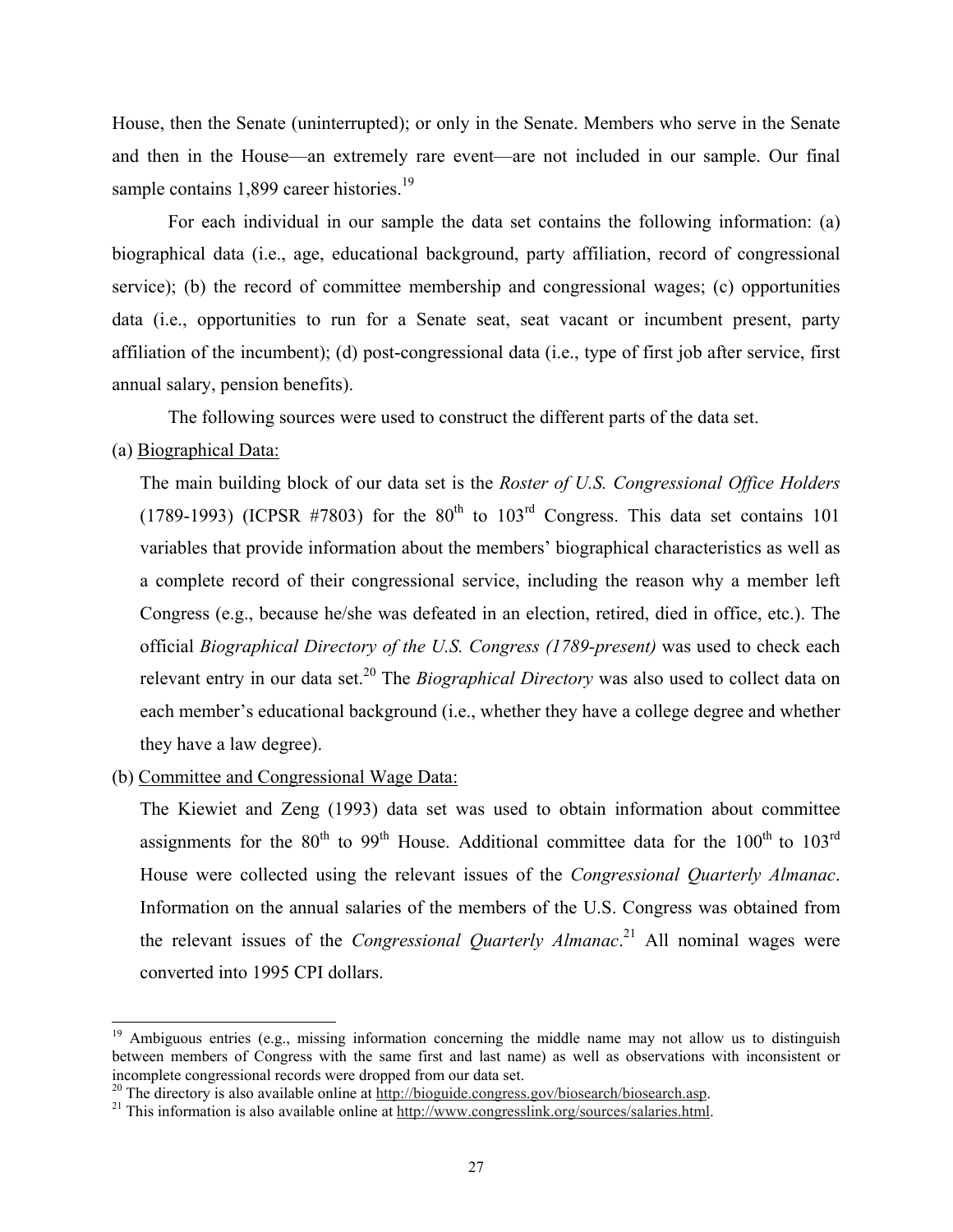#### (c) Opportunities Data:

Information on opportunities for House members to run for a Senate seat and on the identity and party affiliation of the incumbent (if present) was obtained from the *Roster of U.S. Congressional Office Holders (1789-1993)*, supplemented by relevant issues of the *Congressional Quarterly Almanac* for elections to the 103rd Senate.

#### (d) Post-Congressional Data:

 $\overline{a}$ 

For most members of Congress, the official *Biographical Directory of the U.S. Congress (1789-present)* gives a short description of a member's professional life immediately after leaving congressional service, including the date of death if applicable. Based on the available descriptions we assigned all individuals who did not die in office and were not still in Congress at the end of our sampling period to one of the following categories: (i) private sector, (ii) public sector, or (iii) retired.

*(i) Private Sector*: The vast majority of former members of Congress who take jobs in the private sector work as lawyers, lobbyists, or political consultants. In these cases the description contained in the *Biographical Directory* is often sufficiently detailed to identify the specific law firm they join, or at least its location. To obtain estimates of the annual salaries of former members of Congress who choose these post-congressional occupations we relied on survey information. In particular, we used the wage function estimates based on a survey of Chicago lawyers conducted for the years 1975 and 1995 by Sandefur and Laumann (1997). For each of these two years, Sandefur and Laumann (1997) estimate a wage function for lawyers and lobbyists by regressing their log wages on biographical variables such as age, gender, ethnicity and father's occupation, as well as tenure, whether they attended an elite or prestigious law school, whether they were on their school's Law Review, size of their practice, field of practice and their position within the firm (e.g., whether they are partners or associates).<sup>22</sup> To obtain information on all these variables for the relevant members of Congress in our sample we used the *Biographical Directory*, the *Martindale-Hubbell archive* and *State Directories of Registered Professional Lobbyists*. The *Martindale-Hubbell archive* provides detailed information about practicing lawyers in the

 $22$  Law schools are coded as "elite" or "prestigious" according to whether they are ranked in the top-ten or toptwenty schools, respectively, in the U.S. News and World Report surveys.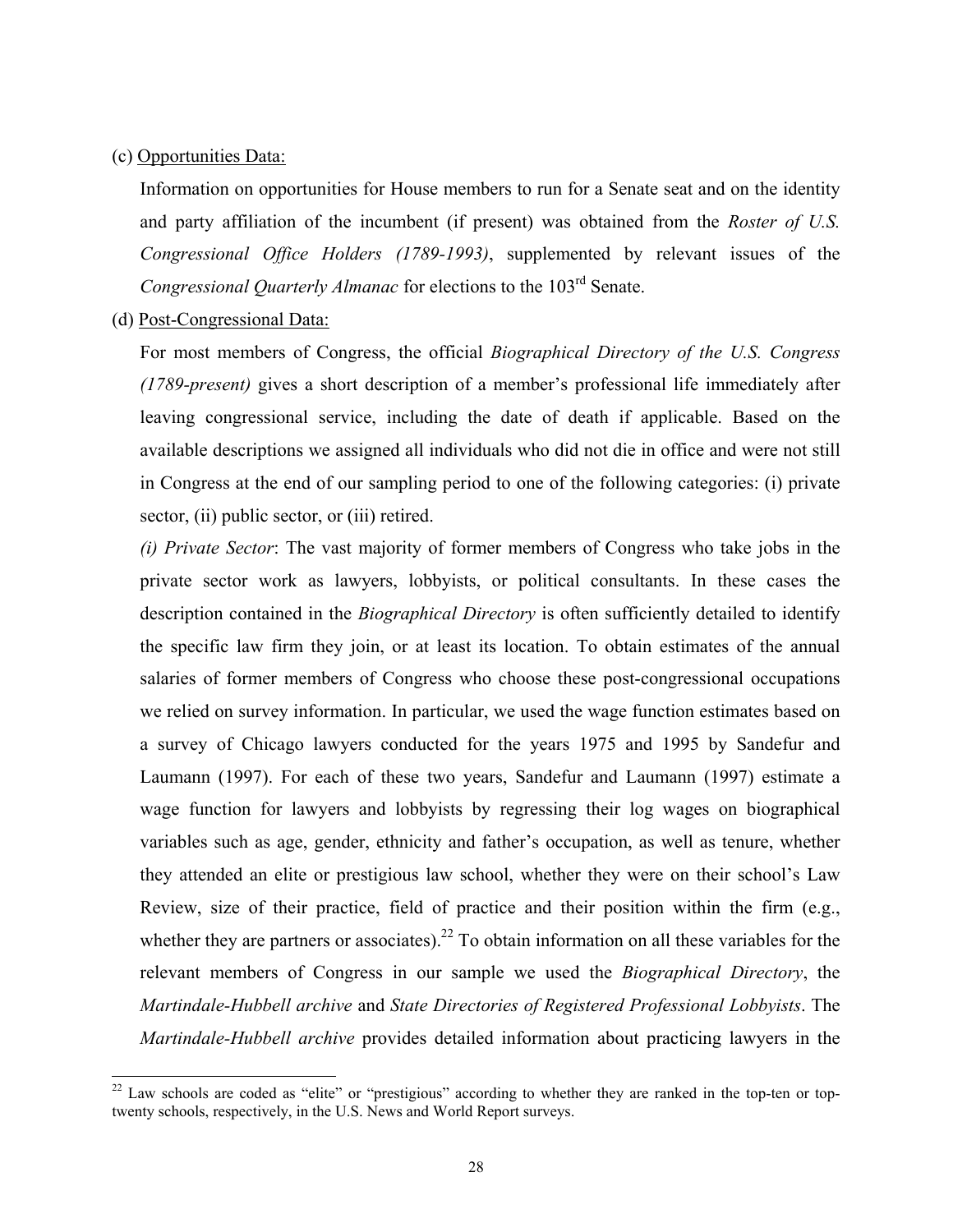U.S. including their address, field of practice, law school attended, year of admittance to bar, and membership of state bar associations.<sup>23</sup> The *Directories of Registered Professional Lobbyists* contain similar information for licensed lobbyists in each state.<sup>24</sup> Individuals that left Congress before 1985 were assigned estimates from the 1975 wage function; the others were assigned estimates from the 1995 wage function. Both estimates are in 1995 dollars. In addition, since only Chicago lawyers participated in the survey used by Sandefur and Laumann (1997), the imputed wages for each of the relevant individuals in our sample were adjusted to account for the actual location of their practice. To make this adjustment we used data on billing rates for partners in law firms in different U.S. cities that we obtained from various issues of the *Lawyer's Almanac*. We then computed the ratios of average billing rates in each U.S. city relative to Chicago and multiplied the estimated wage for each individual by the appropriate coefficient depending of the location of their practice.<sup>25</sup>

*(ii) Public Sector*: To obtain the annual salary of individuals who served in a federal public office in the first year after leaving Congress we used the relevant sections of the *United States Code* for the years 1948-1995. For members who served in a state-level public office after leaving Congress we used the relevant sections of the *Book of the States* for the years 1948-1995. Salary information about members who served in a county/city-level public office after leaving Congress was collected by directly contacting the relevant institution (e.g., the mayoral office).  $2^6$ 

*(iii) Retired*: Information about pensions was collected using the relevant sections of the *United States Code* as well as the *Federal Pensions Regulations* for the years 1948-1995. These sources contain detailed information about eligibility requirements. For instance, annuities are paid only to members who are at least 62 years old and who have completed at least six years of service, members who are at least 60 years old and who have completed at least ten years of service, and members who are at least 50 years old and who have completed at least twenty years of service. In all these cases, members have to be separated

 $^{23}$  Recent editions of the archive are available online at http://www.martindale.com. For earlier years, printed editions of the archive were used. In some cases we used phone interviews to determine the year when an individual had joined a law firm and their position within the firm.<br><sup>24</sup> Most of these directories are available online. Printed editions are also available for each state.

 $25$  If the location of the law practice was not known, the billing rates for the city that is closest to the place of residence were used.

<sup>&</sup>lt;sup>26</sup> All nominal figures were converted into 1995 dollars using the CPI deflator.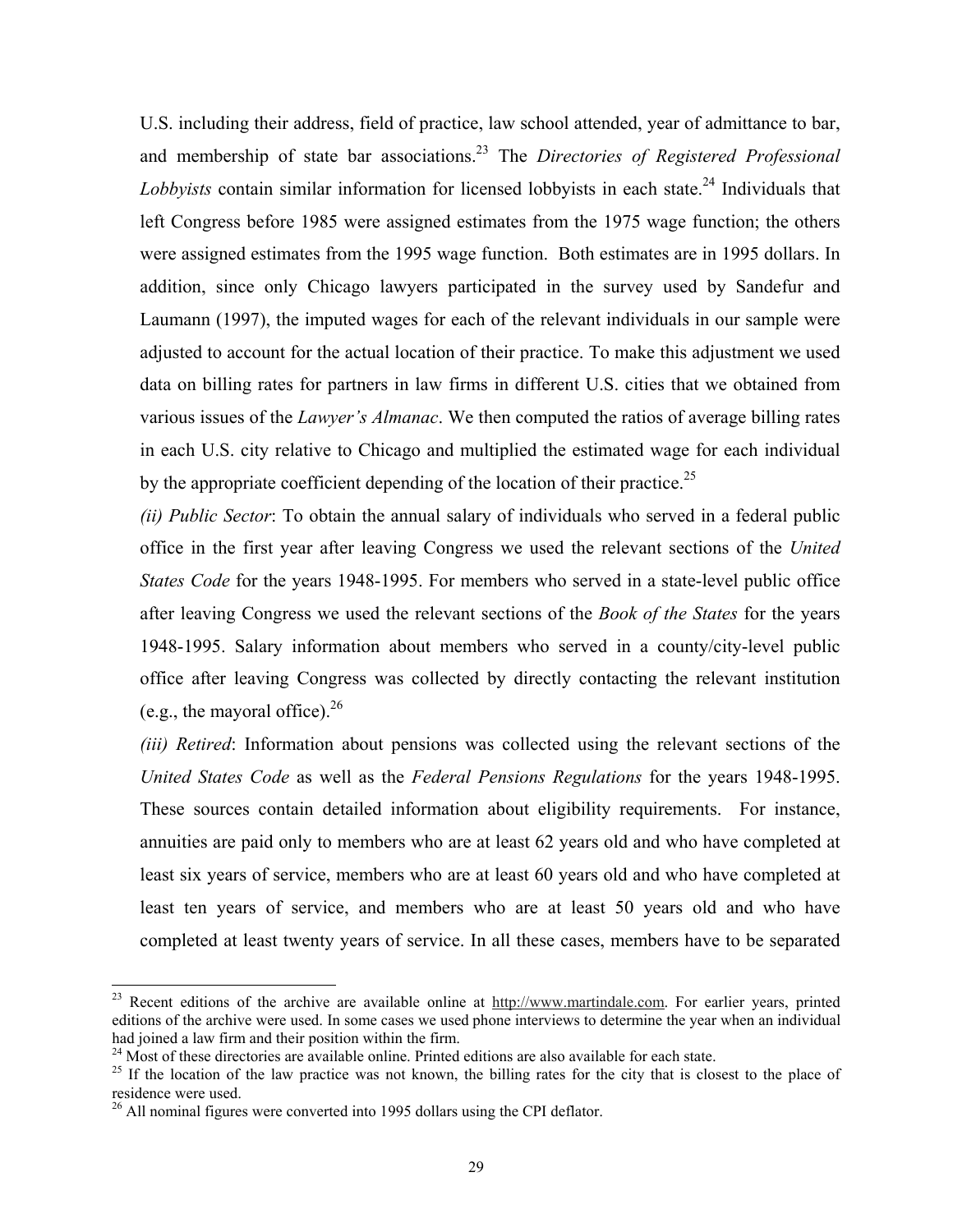from the service to be eligible for benefits. Annuities are equal to 2.5% of a member's average annual salary while in Congress for each year of service, up to 80% of his or her salary prior to exiting Congress.

 Table 1 contains descriptive statistics of the characteristics of the 1,899 people in our sample when they first enter Congress. As we can see from this table, 89% of the sample begins their congressional career in the House while the remaining 11% enters the Senate directly. Consistent with the fact that the Democratic party controlled the majority of the House throughout our sampling period, Democrats account for a majority (56%) of the sample. While an overwhelming majority (86%) of the politicians in our sample have a bachelor's degree, nearly half (49%) of them do not have a law degree. On average, a member of the U.S. Congress starts his or her congressional career at age 48.

Out of the 1,899 people in our sample, 95 die in office and 413 are still in Congress at the end of our sampling period. For 1,141 people out of the 1,391 who are observed to leave Congress, we have information about their post-congressional careers. In 720 of these cases, we have information about either their salary or their pension. The average annual salaries of a former member of Congress in the private and the public sectors in 1995 dollars are \$252,583 and \$122,576, respectively (the standard deviations are \$67,392 and \$43,319, respectively).

 As indicated in the previous section of the paper, we need to construct three additional variables that are relevant to the decisions of House members and Senators. These variables are *SOW* (the aggregate state of the nation), *SOS* (the state of the state in which each Senator or representative has his/her seat), and *SOD* (the state of each representative's district). We classify the overall state of the world to be good, neutral, or bad for the election of Democrats based on the overall vote in all congressional elections to the House of Representatives.<sup>27</sup> Define the normalized Democratic national vote share as  $D(n)/[D(n) + R(n)]$ , where  $D(n)$  is the total vote for Democrats in House elections nationally, and *R(n)* is the total vote for Republicans. If the normalized national vote share is more than 58% Democratic, we classify *SOW* as good for Democrats (*SOW = 1*). If the vote share is in the 55-58% range we classify *SOW* as neutral  $(SOW = 2)$ , and if the vote share is less than 55% Democratic we classify *SOW* as relatively

 $27$  We use the overall House vote rather than the presidential vote for two reasons. First, the presidential vote occurs only every four years. Second, the presidential vote may be dominated by the particular personalities of the presidential candidates, and not accurately reflected circumstances in local elections. In contrast, the cumulative House vote should not be dominated by individual personalities.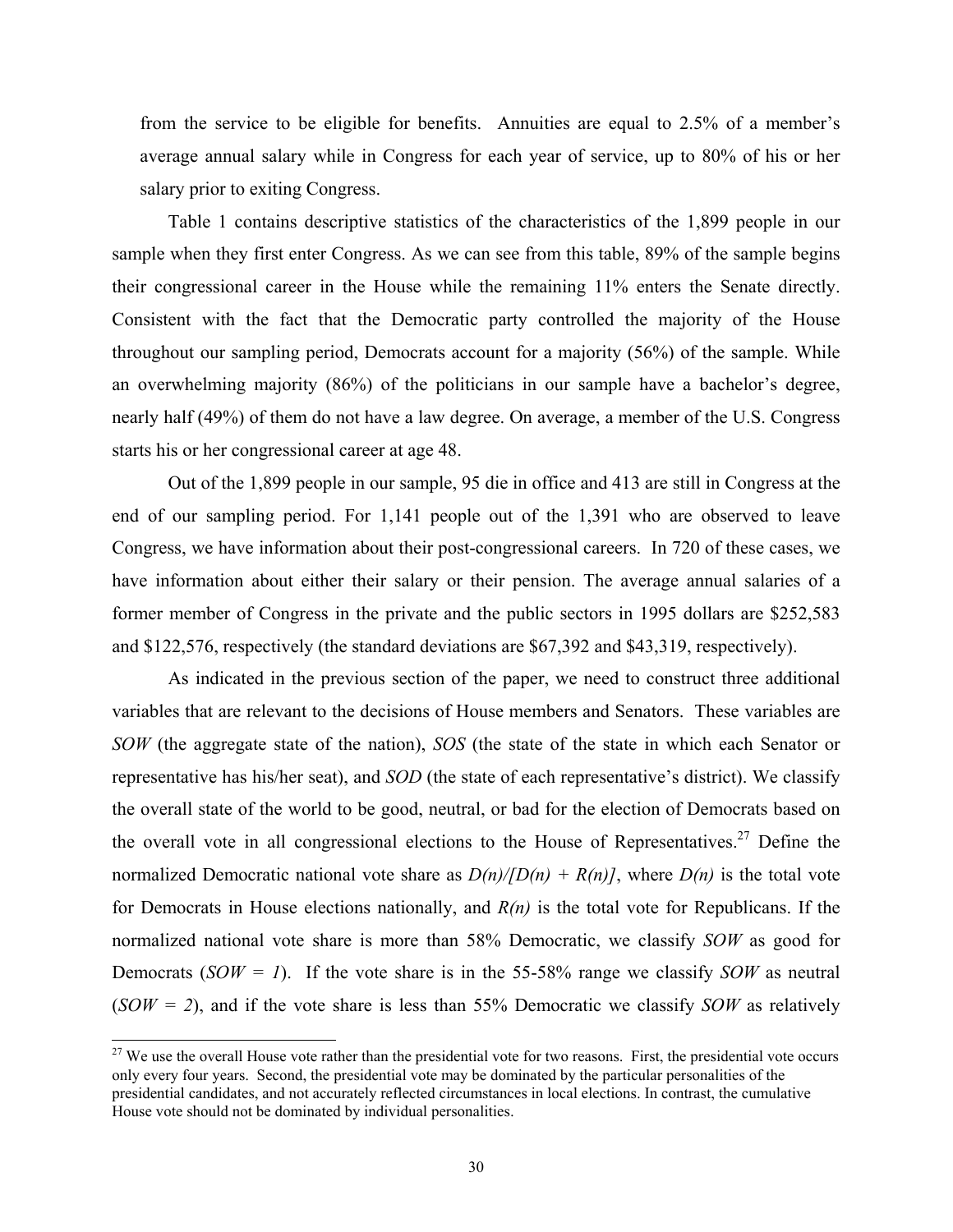good for Republicans (*SOW = 3*). The bias in these figures reflects the fact that Democrats received the majority of the national vote in House elections in all years of our sample period. These cut off points generate a distribution where each value of *SOW* occurs roughly a third of the time.

Next, we construct *SOS* to be a measure of the state of a state *relative* to the national political climate. Define *D(s)/[D(s) + R(s)]* as the normalized vote share for the Democrat in the presidential election in state s in a particular year. Comparing the state level vote share to the national presidential vote share, *SOS* is classified as good for the Democrats (*SOS = 1*) if the difference in vote shares is greater than 4%. *SOS* is classified as neutral (*SOS = 2*) if the difference is between 4% and –4%, and *SOS* is classified as bad for Democrats (*SOS = 3*) if the difference is less than  $-4^{28}$ . These cutoffs again generate a distribution with roughly a third of observations in each range.

Finally, we need to construct *SOD*, which is a (constant over time) measure of the typical political climate in a district.29 First, we construct the intermediate variable *ASOD* using the same procedure we used to construct *SOS*, except that it is based on the district level presidential vote relative to the national vote. Next, to convert this to a constant over time measure, we use the following procedure: For each representative *i* we compute the average difference between  $SOS_{it}$  and  $ASOD_{it}$  over his/her career horizon and we classify a district as "good" for the Democrats relative to the state the districts belongs to  $(SOD = I)$  if the average difference is greater than 0.25, as "bad" (*SOD* = 3) if it less than  $-0.25$ , and as neutral (*SOD* = 2) otherwise.<sup>30</sup> These cutoffs again generate a distribution with roughly a third of observations in each range.

To construct the *SOD*, *SOS* and *SOW* variables we used the Brady and Rivers (unpublished) electoral data set (1952-1996), which is based on the relevant issues of the *Congressional Quarterly Guide to U.S. Elections* as well as the *America Votes* series.

<sup>28</sup> We use the presidential vote shares rather than state-wide House vote shares to construct *SOS* because state-wide House vote shares may be dominated by local personalities, especially in states with only a few congressional districts. We hope the influence of the personalities of particular presidential candidates will cancel out when we take the difference in state vs. national presidential votes.

<sup>29</sup> Our decision to make *SOD* constant over time stemmed from computational considerations. We found that if *SOD* was allowed to vary over time (like *SOW* and *SOD*) then the integration problem in equation (26) became excessively time consuming. Since a preliminary data analysis suggested that *SOD* did not vary much over the tenure of representatives in the vast majority of districts, we decided to assume that *SOD* was constant.<br><sup>30</sup> Note that although we assume that the state of the district a representative is in remains constant over his/h

horizon, the state of a district is allowed to change as the identity of the representative of that district changes.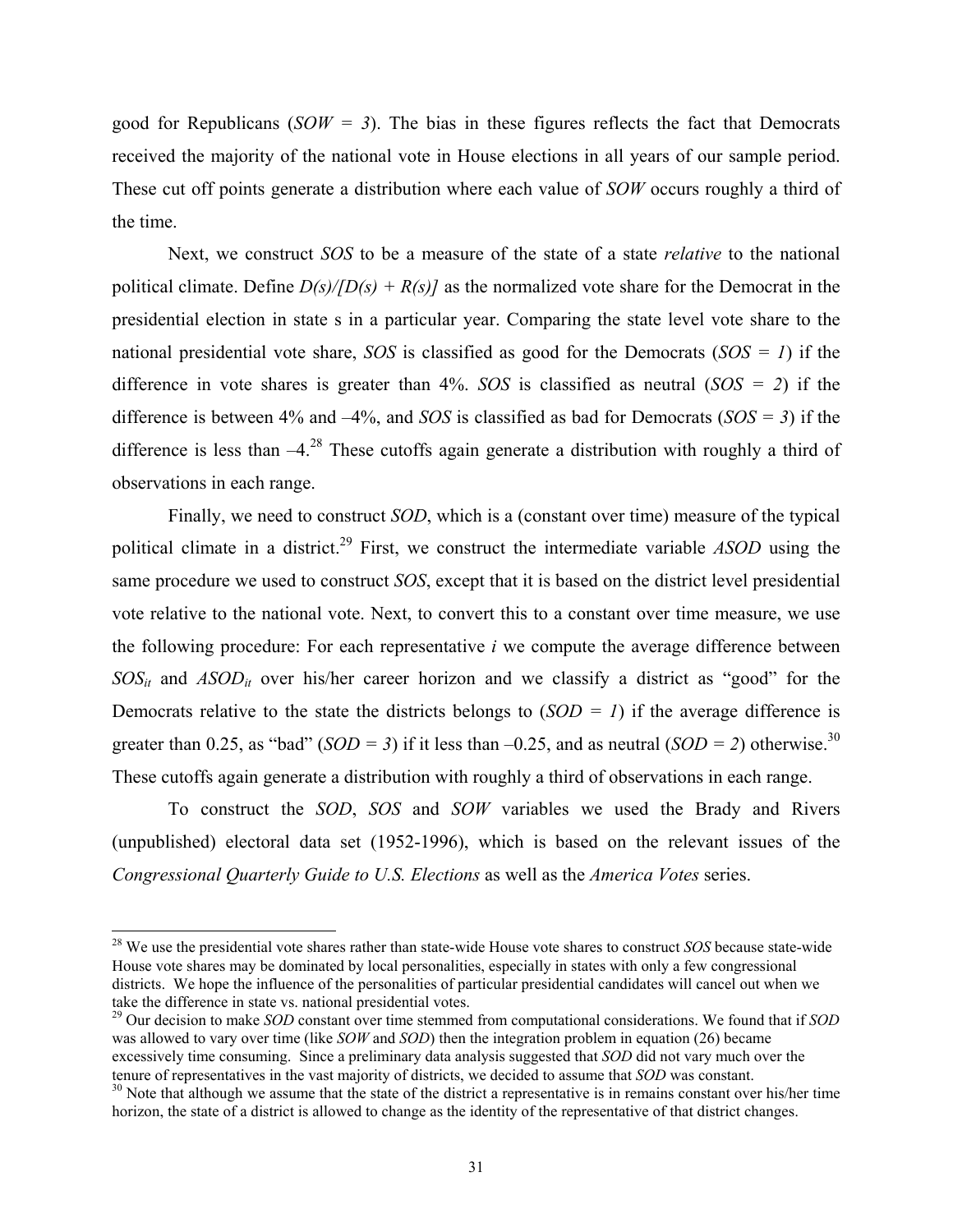## **4. Results**

 $\overline{a}$ 

Tables 2-6 present the maximum likelihood estimates of the parameters of the model. Although all the parameters are estimated jointly, for ease of exposition it is useful to divide them into groups depending on where they enter the model. $31$ 

## **4.1 Probabilities of Winning Elections and Being Named to Committees**

Tables 2, 3 and 4 report estimates of the parameters of the logistic functions for the probability of winning House elections, winning Senate elections, and being named to a major House committee, respectively. Several interesting results emerge from these tables. Accumulated experience or seniority in the House (measured by the number of terms in the House), significantly affects the probability of winning reelection in the House, the probability of being named to a major House committee and the probability of moving from the House to the Senate.<sup>32</sup> On the other hand, accumulated experience or seniority in the Senate (measured by the number of terms in the Senate), does not significantly affect the probability of winning reelection in the Senate. Holding everything else constant, age also has a significant effect on all these probabilities, indicating that general experience may also be a factor. Prior committee status (measured by the indicator variable  $COM_{t-1}$ ), is a strong predictor of the probability of being named to a major House committee, indicating a high degree of persistence in the composition of such committees (as is consistent with a seniority norm).

Unobserved heterogeneity in politicians' abilities (captured by the indicator variable *Type*), plays an important role in determining their chances of winning elections in both chambers of Congress (but not of being named to one of the major House committees). On average, our estimates imply that a House member with a valence or charisma advantage (which we refer to as a "good" politician), has a 98.3% chance of winning a reelection bid in the House, compared to only an 85.5% victory probability for a "normal" type.<sup>33</sup> Similarly, a senator who is a good politician has, on average, an 88.9% chance of winning a reelection bid in the Senate,

 $31$  The maximized value of the Log-Likelihood function is equal to -7423.68.

 $32$  Also note the presence of significant cohort effects in the probability of winning reelection in the House.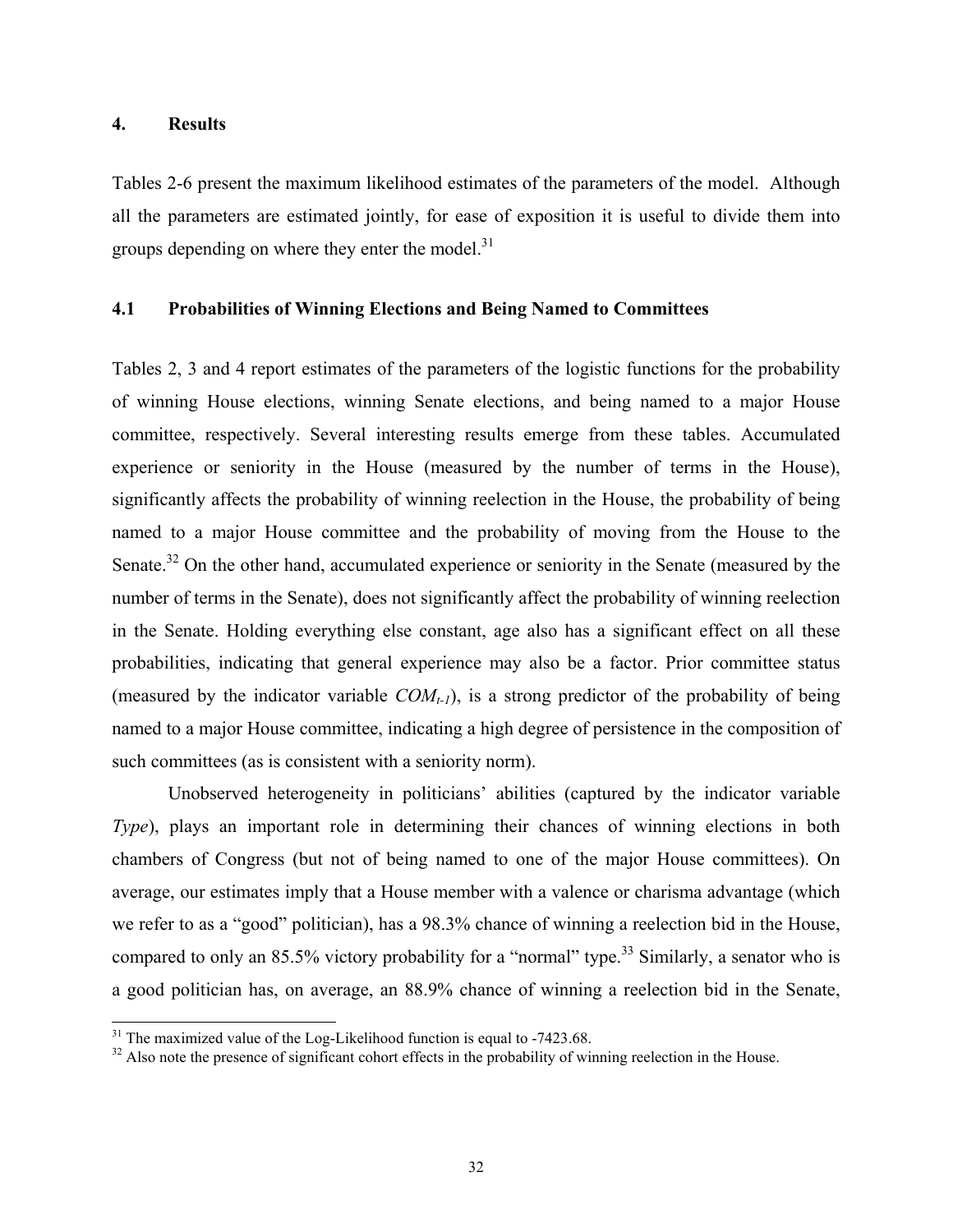compared to only a 69.7% victory probability for a normal type. And a good politician in the House has, on average, a 26.0% chance of winning a bid for the Senate, compared to only a 9.3% chance for a normal type.

To help interpret the estimates of the other parameters in the probability of winning functions, we present the following example. Consider a 48-year-old (the average age in the sample) Democratic representative who is serving his first House term in the  $100<sup>th</sup>$  Congress, is not a member of a major House committee and is a normal type. Suppose an open Senate seat is up for election in his state and *SOD*, *SOS* and *SOW* are all equal to 2, meaning the political climate is neutral for Democrats. In this situation, our estimates imply that the probability of winning a reelection bid for the House is 87.6%, while the probability of winning a bid for the open Senate seat is 19.4%. In contrast, if *SOD*, *SOS* and *SOW* were all equal to 3, meaning the political climate favors Republicans, these probabilities drop to 49.9% and 13%, respectively. On the other hand, if *SOD*, *SOS* and *SOW* were all equal to 1, meaning the political climate favors Democrats, but an incumbent Democrat is running for reelection in the Senate, the probability of winning reelection in the House rises to 99%, but the probability of winning a Senate bid drops to only 5.2%. Similar examples can be constructed for all possible configurations of the state variables.

As we pointed out earlier, by explicitly modeling the dynamic career decisions of the members of Congress and incorporating into our framework their unobserved heterogeneity, our empirical analysis accounts for the selection due to the politicians' decisions about whether or not to run for elections. Ignoring the fact that samples of members of Congress who run for elections are choice based would generate biased estimates of the probabilities of winning elections. To assess the importance of selection on observed victory probabilities, we simulated career histories from our model, and compared average victory probabilities between politicians who chose to run vs. those who did not run.

Our model implies that the average probabilty of winning reelection to the House among members who choose to run is 91.0%, while the average victory probability among those who choose not to run is 87.5%. Unconditionally, the victory probability is 90.7%. These figures are

<sup>&</sup>lt;sup>33</sup> These figures are obtained by averaging over all the states that actually occurred in the data. These are unconditional probabilities, in the sense that observations are included in the average regardless of whether the politician actually chose to run.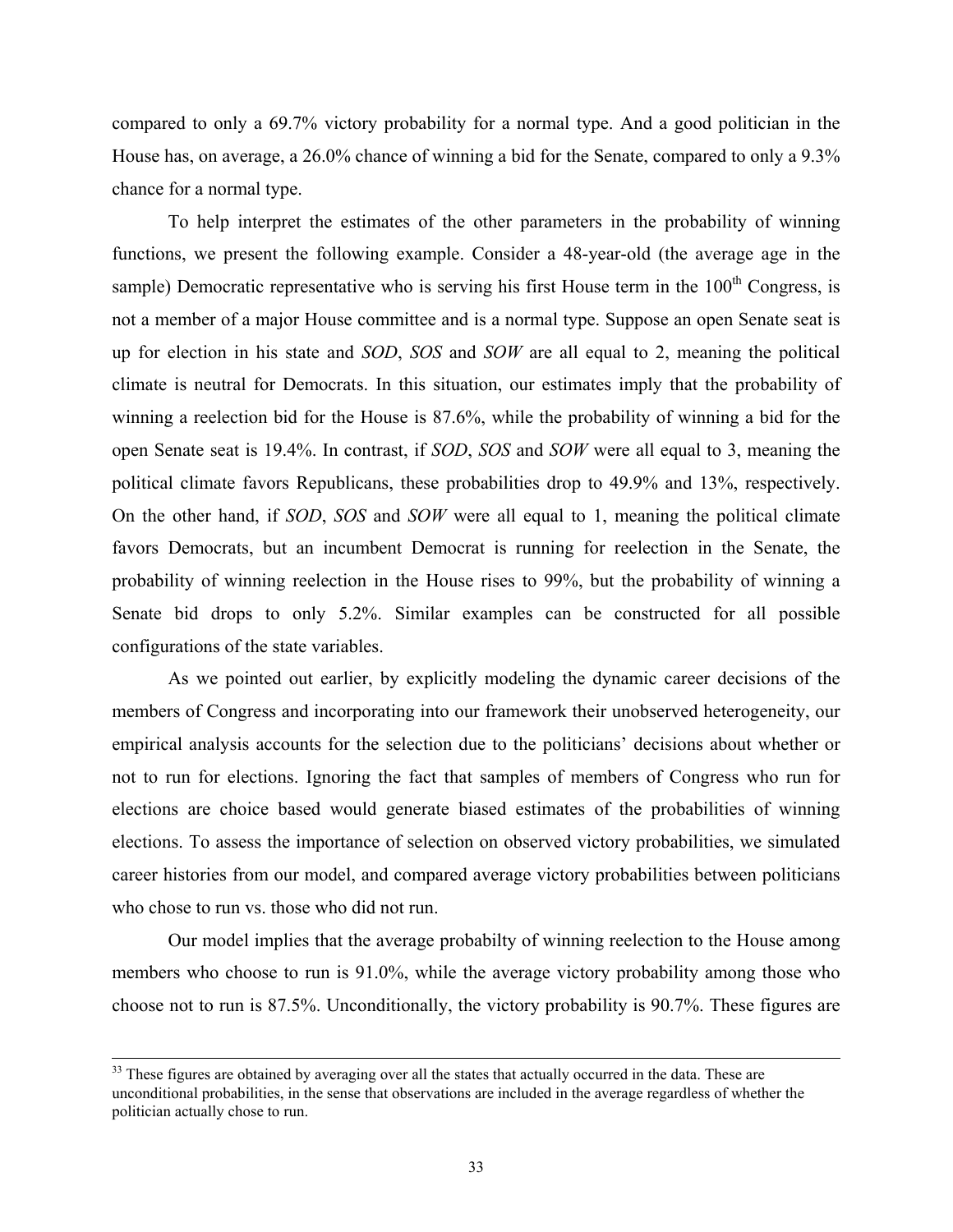open to different interpretations. Obviously, there is selection, in that victory probabilities are higher among those House members who run for reelection than among those who don't. On the other hand, the difference is modest, and the unconditional victory probability is nearly as high as the probability conditional on running. We conclude that very high House reelection probabilities are a real phenomenon, and not an artifact of selection.

The pattern is similar in the Senate. Our model implies that the average victory probabilty among senators who choose to run for reelection is 81.5%, while the average victory probability among those who choose not to run is 78.0%. Unconditionally, the victory probability is 81.0%.

Selection is much more quantitatively important for the probability of winning a bid for higher office. Our model implies that the average victory probabilty among House members who make a bid for a Senate seat is 38.0%. But the unconditional probability of winning a bid for the Senate is only 17.0%. This suggests that decisions of representatives about whether to run for higher office are quite sensitive to their chances of success.

## **4.2 Post-Congressional Wage Functions**

 $\overline{a}$ 

The top panel of Table 5 contains estimates of the parameters of the wage functions.<sup>34</sup> These estimates allow us to quantify the job-market returns to congressional experience, which is one of the primary goals of our research. Our findings indicate that congressional experience significantly increases wages in post-congressional occupations both in the private and in the public sector. However, the marginal effect of an additional term in Congress decreases rather rapidly with experience. Holding everything else constant, winning reelection in the House (Senate) for the first time increases post-congressional wages by 4.3% (16.1%) and 6.1% (20.1%) in the private and public sectors, respectively. On average, the marginal effect on postcongressional wages of an additional term in the House (Senate) is equal to 2.2% (4.5%) in the private sector and 2.5% (1.9%) in the public sector.

<sup>&</sup>lt;sup>34</sup> Our estimates implied that the stochastic terms in the two wage functions were close to perfectly correlated, because estimates of the parameter  $a_{22}$  in equation (11) were insignificantly different from zero. Thus, we decided to peg  $a_2=0$  and estimate only  $a_{11}$  and  $a_{12}$ . This means we are estimating a one-factor model for wages, where  $a_{11}$  and  $a_{12}$  simply scale the error standard deviation in each sector. A one-factor structure is not surprising, given that we only observe one wage at exit. The point estimates for the error standard deviations were  $a_{11} = 0.3706$  and  $a_{12} =$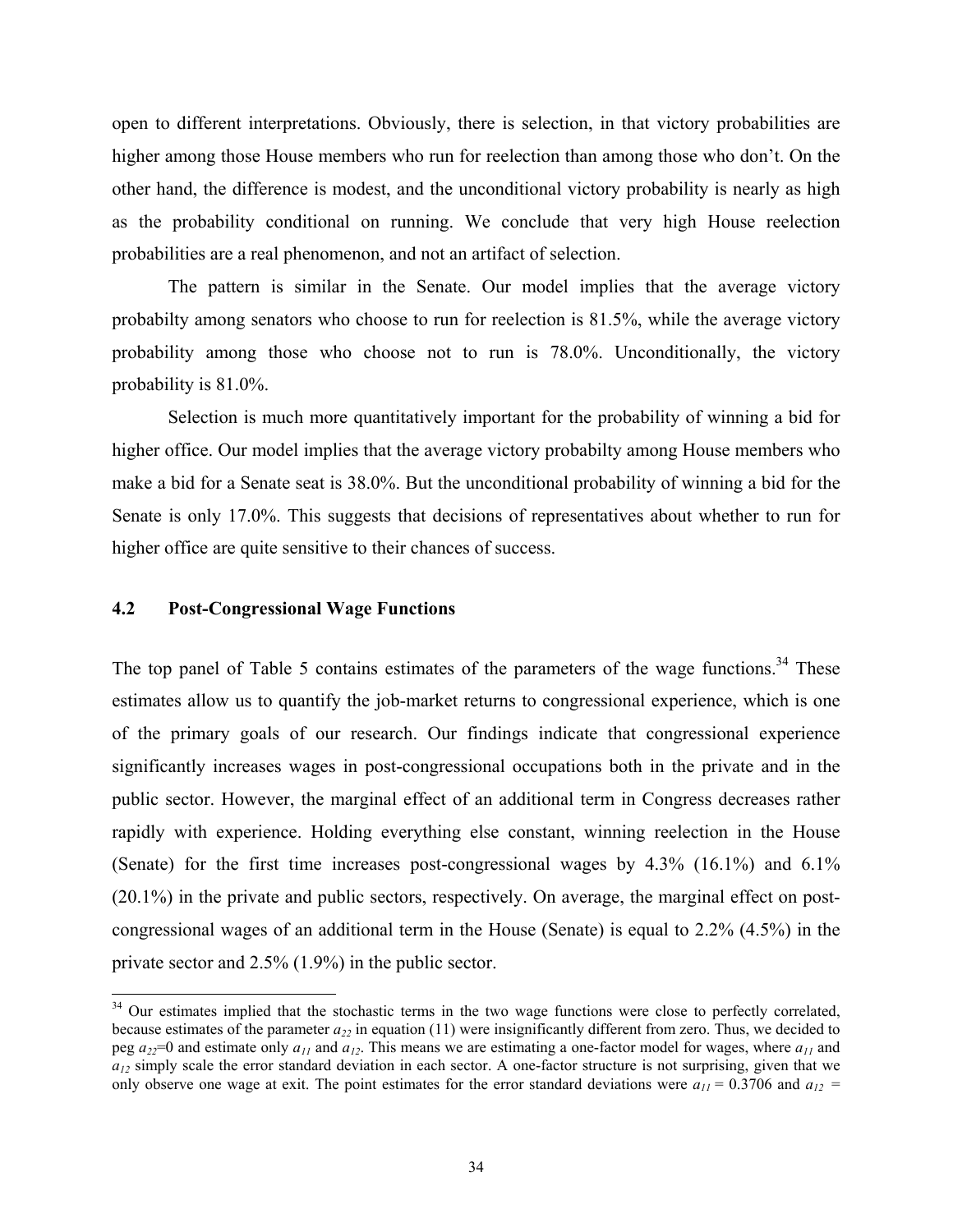Several additional observations are noteworthy. All the other coefficients of the wage functions have reasonable signs and magnitudes. Interestingly, leaving Congress voluntarily is associated with *lower* wages in the private sector (but not in the public sector). As we alluded to earlier, this effect may arise because leaving Congress voluntarily indicates a politician's desire to "slow down," which would induce him/her to pursue lower paying but also less demanding jobs in the private sector. On the other hand, leaving as a "loser" may preclude a member of Congress from pursuing some other political offices.

An important finding is that a politician's unobserved type has no effect on postcongressional wages either in the private or in the public sector. Politicians' unobserved attributes, such as valence or charisma, that, as illustrated above, play an important role throughout their congressional careers by increasing their probability of winning elections, do not seem to directly translate into better job-market opportunities outside of Congress. Thus, good politicians are not more productive in post-congressional employment.

The finding that unobserved heterogeneity does not affect the wage functions does not imply that we could have estimated these functions independently of the other parameters of the model using OLS. There is still selection in terms of which post-congressional career option (private sector, public sector or retirement) is chosen. Variables like congressional experience, voluntary exit, education and committee status will be correlated with the error terms in the wage functions among the selected samples of Congress members who chose a particular exit options, and are therefore endogenous. To illustrate this point, in the bottom panel of Table 5, we report OLS estimates of the (log) wage functions (which obviously do not contain the unobservable variable *Type*).

Comparing the OLS estimates to their counterparts in the estimated model, the differences are rather striking. The OLS estimates imply much smaller effects of both House and Senate experience on wages in the private sector. The OLS estimates imply an implausible negative effect of House experience on public sector wages. Moreover, the OLS coefficient for JD is implausibly large in the private sector equation, while both BA and JD have the wrong sign in the public sector equation.

<sup>0.4462,</sup> with standard errors equal to 0.0257 and 0.0304, respectively. Thus, the stochastic component of wage draws is more variable in sector 2 (the public sector).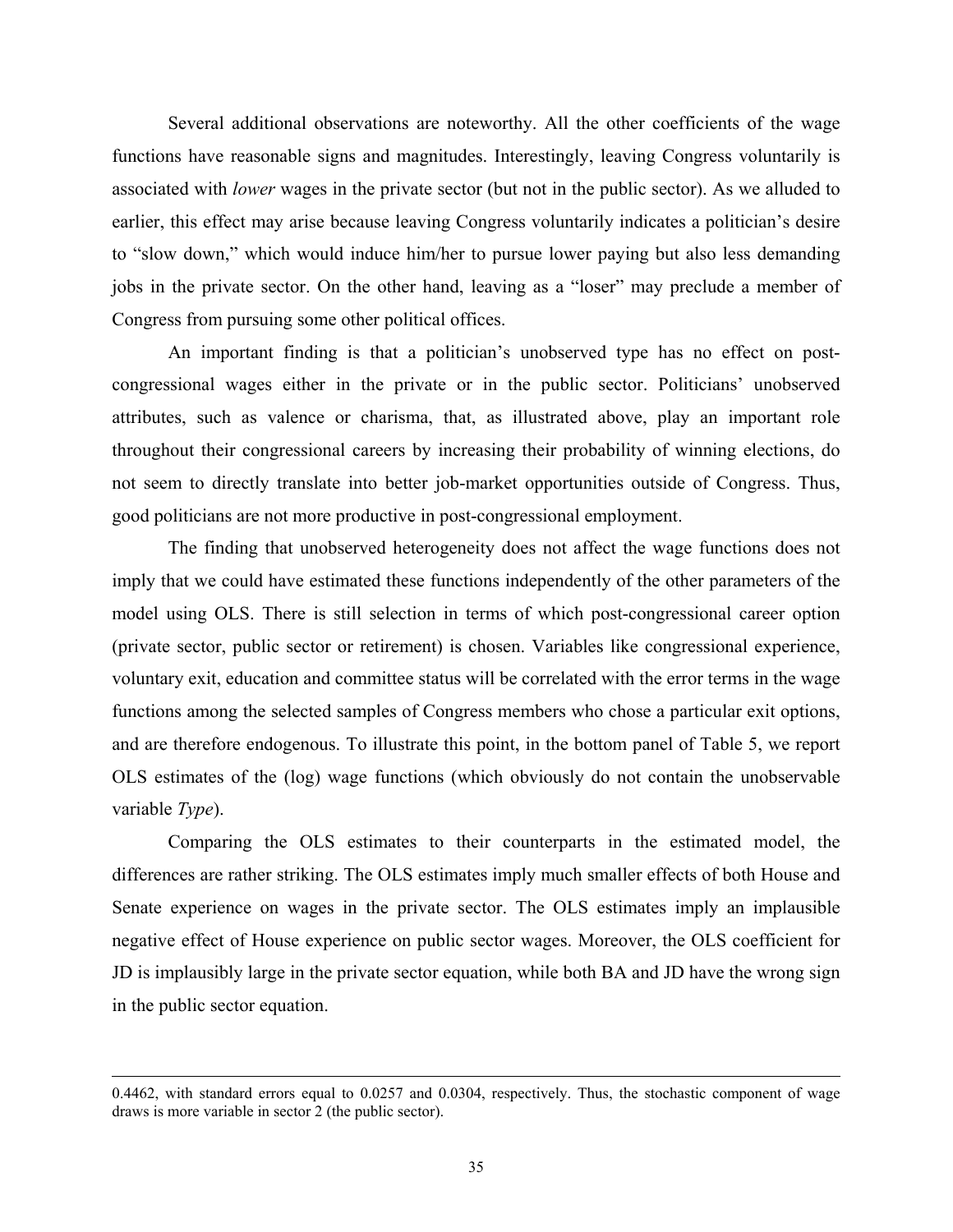## **4.3 Utility Function and Other Parameters**

The top three panels of Table 6 present estimates of the utility function parameters in our model. In addition to the monetary returns to working in Congress (that is, wages in the House and Senate, and post-congressional payoffs), there may be additional non-pecuniary rewards. These rewards may be generated by the utility politicians derive from affecting policy outcomes, or from additional perks and benefits enjoyed by the members of Congress.<sup>35</sup> The parameters  $\alpha_H$ and  $\alpha_s$  measure the monetized value of these non-pecuniary rewards from serving a two-year term in the House or the Senate, respectively. The parameter  $\alpha_C$  measures the monetized value of the additional non-pecuniary rewards from serving a two-year term as a member of a major House committee.

As we can see from the estimates reported in the top panel of Table 6, these nonpecuniary rewards amount to over \$200,000 a year for a senator and to either about \$35,000 or \$20,000 a year for a representative, depending on whether or not he/she is a member of a major House committee. To provide a term of comparison, note that the average annual salary of a member of Congress in 1995 dollars over our sampling period is equal to \$120,000.<sup>36</sup> We conclude that the non-pecuniary rewards from being in Congress are rather large (especially in the Senate), perhaps suggesting that policy motivations play an important role in the career decisions of politicians.<sup>37</sup>

The second panel of Table 6 reports estimates of the monetized values of the utilities of running for office. These estimates imply that House and Senate members get utility from running for reelection, which in our view is quite plausible. The estimate of  $\alpha_{\text{H}S}$  implies that there is substantial disutility for a House member in making a bid for the Senate. This seems plausible, given the inherent difficulty in making such a bid.

The third panel of Table 6 contains estimates of utilities upon exit. The estimate of <sup>α</sup>*<sup>L</sup>* implies a monetized value of leisure of about \$127,500 per year. The estimate of  $\alpha_{VE}$ , a

 $35$  Data limitations do not allow us to separately estimate these two (unobservable) components of the non-pecuniary rewards from being in Congress.

<sup>&</sup>lt;sup>36</sup> To convert nominal amounts into real we used the CPI deflator and set 1995 as the base year.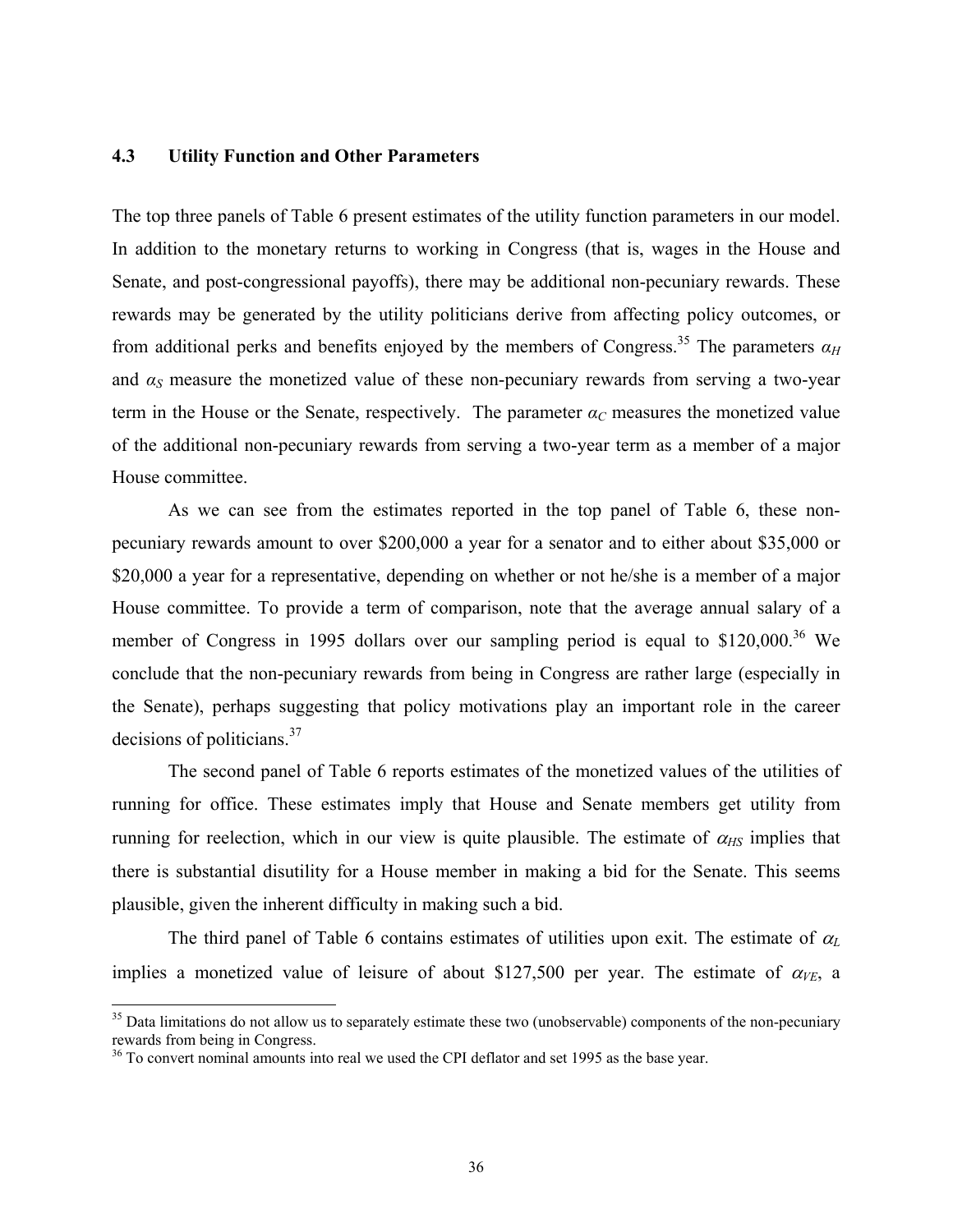parameter we discussed at some length earlier, implies that members of Congress who voluntarily exit Congress exhibit a greater taste for leisure when making post-congressional decisions, making them more likely to retire completely from the labor market at exit. The positive estimate of  $\alpha_{2W}$  implies that politicians, who, as we have seen, get utility from sitting in Congress, also get utility from other political jobs outside Congress. This seems quite plausible. Finally, the estimates of  $\alpha_{1C}$  and  $\alpha_{2C}$  imply that members of important committees get above average utility from political jobs after exiting congress, and below average utility in private sector jobs (but these effects are not significant).

Table 6 also contains estimates of the remaining parameters of the model. The most important of these is the population frequency for the good type politician, which we estimate to be 37.5%. Finally, bearing in mind that the length of a period in our model is two years, our 0.8617 estimate of the discount factor corresponds to an annual interest rate of about  $8\%$ .<sup>38</sup>

### **4.4 Goodness-of-Fit**

Before we evaluate the fit of our model, some comments are in order regarding how we arrived at a specification with two unobserved types. We also estimated an extended version of our model in which there were four unobserved types of politicians. In this extended model, we also allowed the utility function parameters  $\alpha_H$  and  $\alpha_S$  to differ across types. This meant that the extended model had 18 additional parameters. These additional parameters led to a trivial 3.9 point improvement in the log likelihood, and no improvement in the fit of the model along any important dimension we could discern. Thus, we decided to choose the two-type model, and remain with the homogenous specification for  $\alpha_H$  and  $\alpha_S$ .

 Our final model is quite parsimonious, given the number of outcomes and behaviors that the model must fit (i.e., winning probabilities, committee appointments, choice probabilities

<sup>&</sup>lt;sup>37</sup> Not withstanding the caveat in footnote 35, this conjecture is supported by the fact that the estimated value of  $a_{2W}$ , which measures the monetized value of the additional utility from another political job after exiting Congress, is also large.

 $38$  Turning to the less interesting parameters, the scaling parameters for the logistic taste shocks for House members,  $\rho_{1H}$  through  $\rho_{4H}$ , which apply in the electoral situations ES=1,..,4, are all about equal, suggesting is was not necessary to allow them to differ. The scaling parameters for the taste shocks confronting senators,  $\rho_{IS}$  through  $\rho_{IS}$ , are monotonically increasing, suggesting more variability in senators' decisions as they near the end of their terms. The retirement logit parameters  $\pi_0$  and  $\pi_1$  imply that the retirement hazard has a peak at 65 and then declines thereafter, which is consistent with retirement hazard estimates for the general population.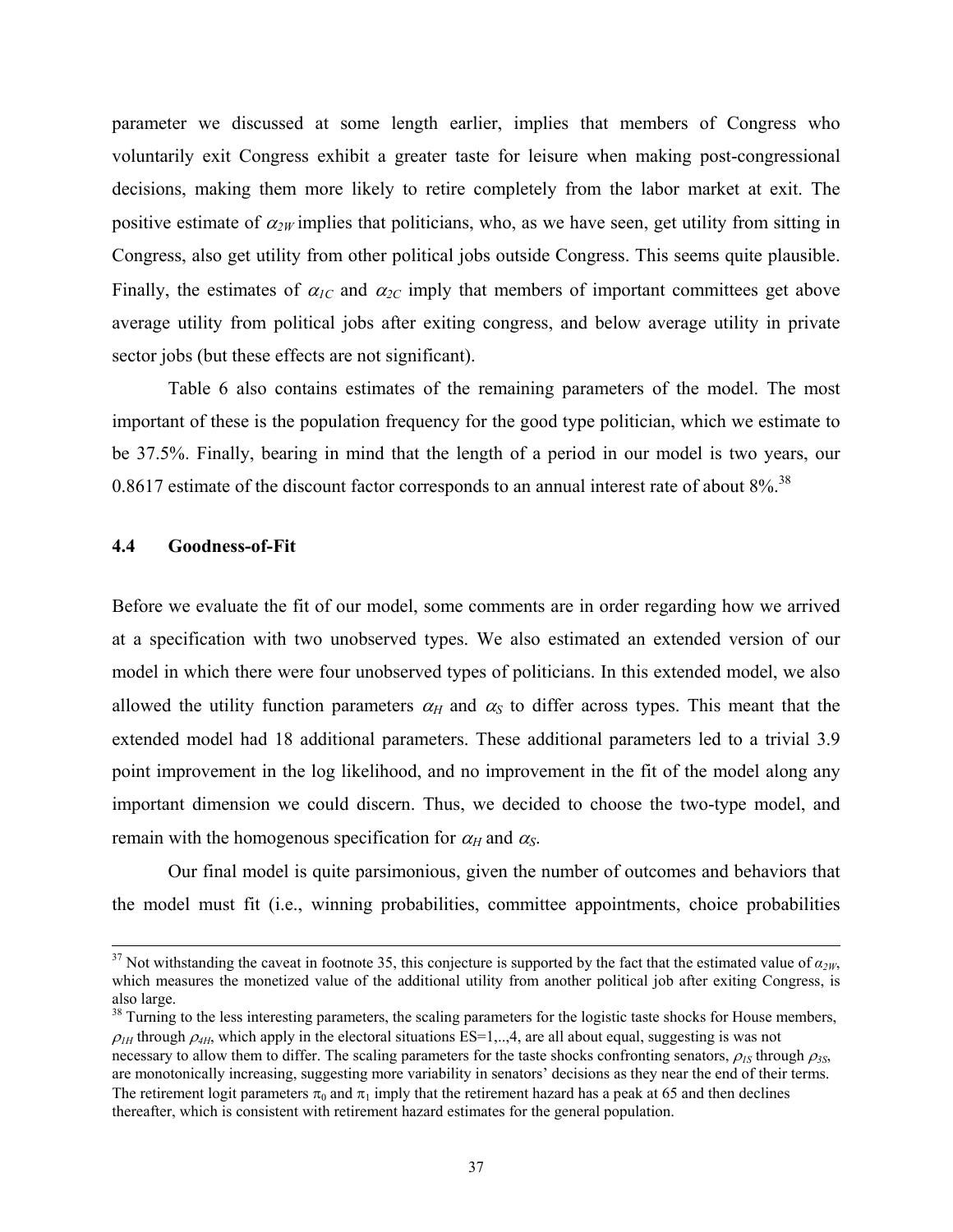while in Congress, wages, occupational choices and retirement after exiting Congress). Our logit functions for probabilities of winning elections and appointment to committees have a large number of parameters, but the specifications of these functions are quite natural in light of the existing literature. Our wage functions are quite simple, and seem to be rather natural extensions of standard Mincer earnings functions to include congressional experience variables.

The only component of the model where we obviously have a great deal of leeway in terms of specification is in the utility function, but here we adopted a very simple specification with only 11 fundamental parameters. We would argue that this is extremely parsimonious, given the need to capture both decisions while in Congress (6 dedicated parameters) and postcongressional occupational choices (5 dedicated parameters).

To assess the overall fit of our model we begin by presenting Table 7 and Figures 1-3, where we focus on different aspects of the data on congressional careers and compare the predictions of the model to their empirical counterparts.39 Overall the model tracks the behavior of politicians throughout their congressional careers remarkably well.

In the top panel of Table 7, we summarize the behavior of representatives for each possible "election status" as described by the state variable *ES*. Recall that if *ES = 1* there is no Senate seat up for election in the representative's state. If *ES = 2* or *3* a Senate seat is up for election in the representative's state, and an incumbent Democratic or Republican senator is running for reelection, respectively. If  $ES = 4$  the Senate seat is open. The model predicts representatives' choices in each context so accurately that, if we were to round to the nearest integer, the choice frequencies would be exact, with one exception. When there is an open seat  $(ES = 4)$ , the model predicts that 86% of representatives run for reelection, while in the data only 85% run. To compensate, the model under-predicts exit in this case (by 0.8%), and slightly under-predicts the fraction of representatives who run for the open seat (7.9% vs. 8.4%).

As we can see from Table 7, the overwhelming majority of House members rerun for their seat, regardless of *ES*. Only a small fraction of representatives choose to give up their seat in the House to run for a seat in the Senate. This fraction is about four times larger when no incumbent senator is running for reelection.

 $39$  The model predictions are based on simulations of the estimated model. The simulated sample contains 10,000 individuals with the same distribution of initial conditions as in the data.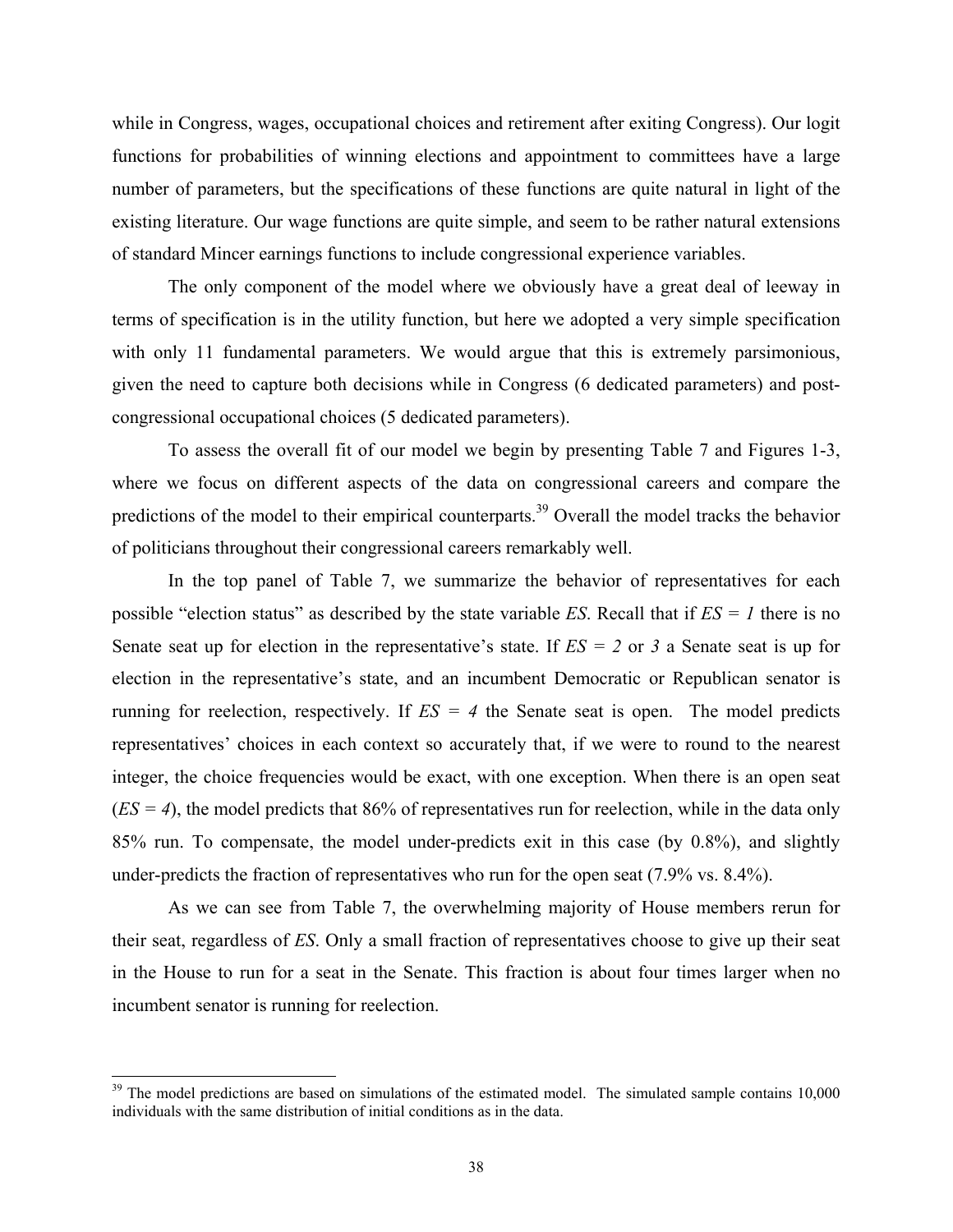In the bottom panel of Table 7, we summarize the behavior of senators for each possible value of *ST* ("Senate term"), which is equal to 1, 2 or 3 as the senator has served 2, 4 or the full 6 years of his/her term, respectively. Again the predictions of the model are extremely accurate. The probability a senator runs for reelection is slightly overstated (85% vs. 84%). Note that the fraction of senators who run for reelection is considerably smaller than that for representatives but still very high.

In Figures 1 and 3, we plot the survival functions for a member of the House and the Senate, respectively.<sup>40</sup> In Figure 2, we plot the survival function for a House member only with respect to the "risk" of running for the Senate. Interestingly, as we can see from Figure 2, the members of the House who choose to run for the Senate do so relatively early in their careers as representatives. If a representative does not run for the Senate by about his/her 5<sup>th</sup> term, he/she is very unlikely to ever do so. The model accurately captures this pattern.

In Table 8, we summarize the career decisions of politicians after they exit Congress, distinguishing between politicians who leave Congress voluntarily (in which case the state variable *VE = 1*) and politicians who are forced out via losing an election (in which case *VE = 0*). Like in the previous table, in Table 8 we compare the predictions of the model to the empirical distribution.

After exiting Congress, the majority of politicians pursue alternative professional careers either in the private or in the public sector (with relatively more going into the private sector). The fraction of former members of Congress who choose to retire is much larger among politicians who exit Congress voluntarily (23%) than among those who exit Congress by losing an election  $(4\%)$ <sup>41</sup>. Those who voluntarily exit are also much less likely to enter the private sector. This observation is consistent with our earlier finding in Section 4.2 that politicians who exit Congress voluntarily are offered lower wages in the private sector. By and large, the model reproduces the key features of the post-congressional behavior of politicians quite well.<sup>42</sup>

<sup>&</sup>lt;sup>40</sup> In the data, conditional on being elected to the House, the average number of terms served as a representative before exiting Congress is 4.9 and conditional on being elected to the Senate, the average number of terms served as a senator before exiting Congress is 1.9. The average numbers of House and Senate terms predicted by the model are equal to 4.5 and 2.1, respectively.

<sup>&</sup>lt;sup>41</sup> In the data, the fraction of politicians who leave Congress voluntarily is equal 47.3%. The fraction predicted by the model is equal to 43.5%.

 $42$  In the case of post-congressional salaries, recall that the average annual salaries of former members of Congress in the private and in the public sector in 1995 dollars are equal to \$252,583 and \$122,576, respectively. The average salaries in the two sectors predicted by our model are equal to \$265,925 and \$132,296, respectively.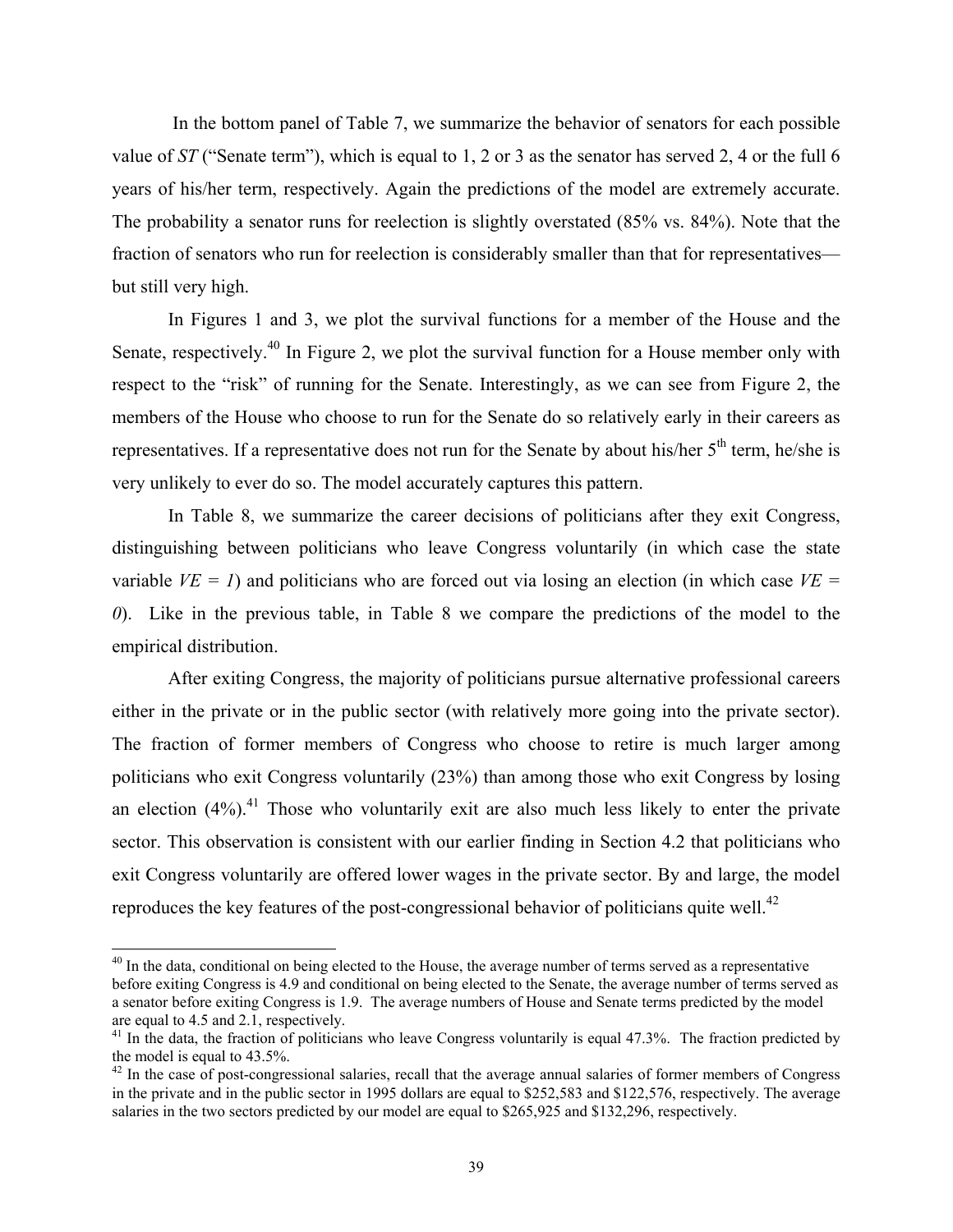#### **5. The Value of a Seat in Congress**

In this section we use our model to assess the value of a seat in Congress. Much of the recent literature on retirements from Congress has focused on monetary incentives, such as the possibility of converting unspent campaign funds to personal use (Groseclose and Krehbiel (1994) and Groseclose and Milyo (1999)). Our model allows us to address the following more general question: How much money would a member of Congress need to be paid to make him/her *ex ante* indifferent between giving up his/her seat prior to the expiration of his/her current term and continuing his/her congressional career? Let *Value<sub>it</sub>* denote the answer to this question for politician *i* at time *t*, which we interpret as the monetized value of a seat in Congress for a sitting member of Congress. Using our model, this value can be easily calculated and is equal to the *ex ante* difference between the value function of remaining in Congress and the value function of voluntarily exiting Congress.<sup>43</sup> In particular, for a sitting member of the House we have:

(34) 
$$
Value_{it} = \begin{cases} \overline{V}_{RH}(XH_{it}, h) - V_E(XP_{it}) & \text{if} \quad ES = 1\\ \max{\{\overline{V}_{RH}(XH_{it}, h), \overline{V}_{RS}(XH_{it}, h)\}} - V_E(XP_{it}) & \text{if} \quad ES = 2,3,4 \end{cases}
$$

while for a sitting member of the Senate we have:

(35) 
$$
Value_{it} = \begin{cases} \overline{V}_S(XS_{it}, S) - V_E(XP_{it}) & \text{if } ST = 1,2\\ \overline{V}_{RS}(XS_{it}, S) - V_E(XP_{it}) & \text{if } ST = 3 \end{cases}
$$

<sup>&</sup>lt;sup>43</sup> Note that by *ex ante* we mean before the politician's taste shocks at the time of the decision to run for reelection are realized. The continuation of the politician's congressional career may entail him/her exiting Congress after the shocks are realized. If the ex-ante value functions are equalized, there is a 50/50 chance the politician will choose to exit. This is identical to the definition used in Groseclose and Milyo (1999).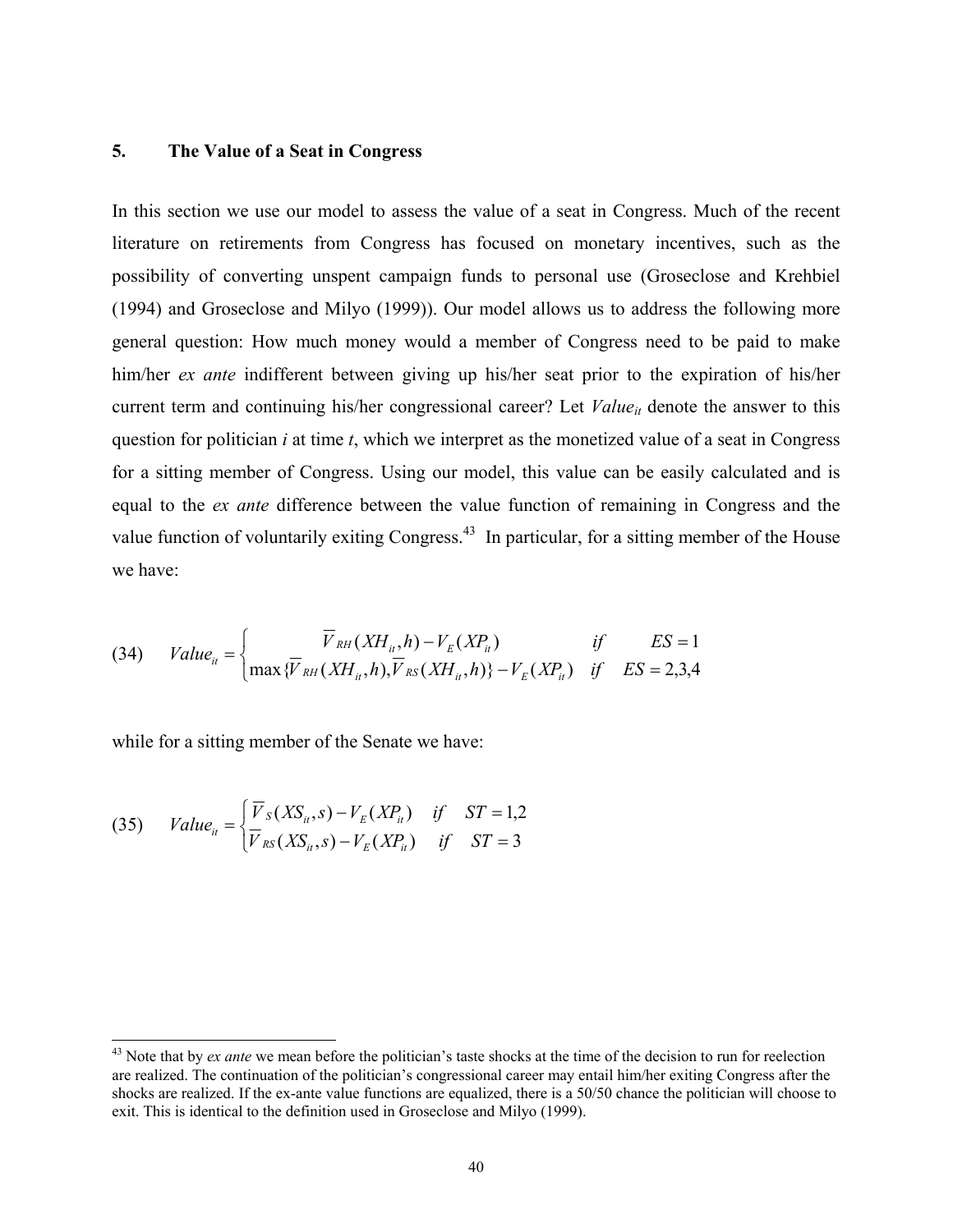The mean and standard deviation of the monetized value of a House seat in 1995 dollars computed using our estimated model are equal to  $$683,739$  and  $$197,826$ , respectively.<sup>44</sup> For a Senate seat, they are equal to  $$1,729,621$  and  $$327,812$ , respectively.<sup>45</sup>

Table 9 contains estimates of the coefficients of OLS regressions of the natural logarithm of the monetized values of a congressional seat,  $ln(Value_{il})$ , on individual characteristics (i.e., *BA*, *JD*, *Age* and *Type*), congressional experience, and the estimated probability of winning reelection, for members of the House and the Senate, respectively. Several interesting findings emerge from this table. As we would expect, *ceteris paribus*, individual characteristics that increase the outside opportunities of a member of Congress (like having a BA or a JD) lower the value of a seat in Congress. On the other hand, being a "good" politician increases the value of a House seat by 20% and that of a Senate seat by 8%. For a sitting member of the House, being on a major committee also increases the value of a set in Congress by about 15%. Holding everything else constant, a 1% increase in the probability of winning reelection translates in approximately a 1% increase in the value of a congressional seat.

It is interesting to compare our estimates of the values of House and Senate seats to estimates that have been obtained using alternative approaches, particularly Groseclose and Milyo (1999). As discussed by Groseclose and Krehbiel (1994), a 1979 amendment to the Federal Election Campaign Act prohibited members of the House from transferring unspent campaign funds to personal use after they left office.<sup>46</sup> However, this amendment also contained what came to be known as the "golden parachute provision," which granted to all members of the House elected prior to 1980 grandfather status until 1992, when a second amendment that passed into law in 1989 abolished it. Hence, in 1992, 158 members of the House were presented with a one-time choice between voluntarily exiting Congress and keeping their campaign war chests for personal use, or running for reelection and forever foregoing this opportunity. While not directly comparable, this situation provides at least a benchmark to assess the outcome of our

 $\overline{\phantom{a}}$ 

 $44$  Like all other model predictions, these values are obtained by simulating 10,000 career histories using our estimated model. The simulated sample has the same distribution of initial conditions as in the data.

 $45$  Note that these amounts do not correspond to what individuals who are not in Congress would be willing to pay to *obtain* a seat in Congress. In fact, our counterfactual experiment holds any accumulated congressional experience (and the present discounted value of all future returns it is expected to generate) as constant and simply compares the *ex ante* values of continuing in Congress vs. that of exiting prior to the termination of a congressional term. To answer the alternative question about value of entry, we would need to collect additional data on unsuccessful candidates and then model the initial decision to run for Congress. We intend to pursue this line of inquiry in future work.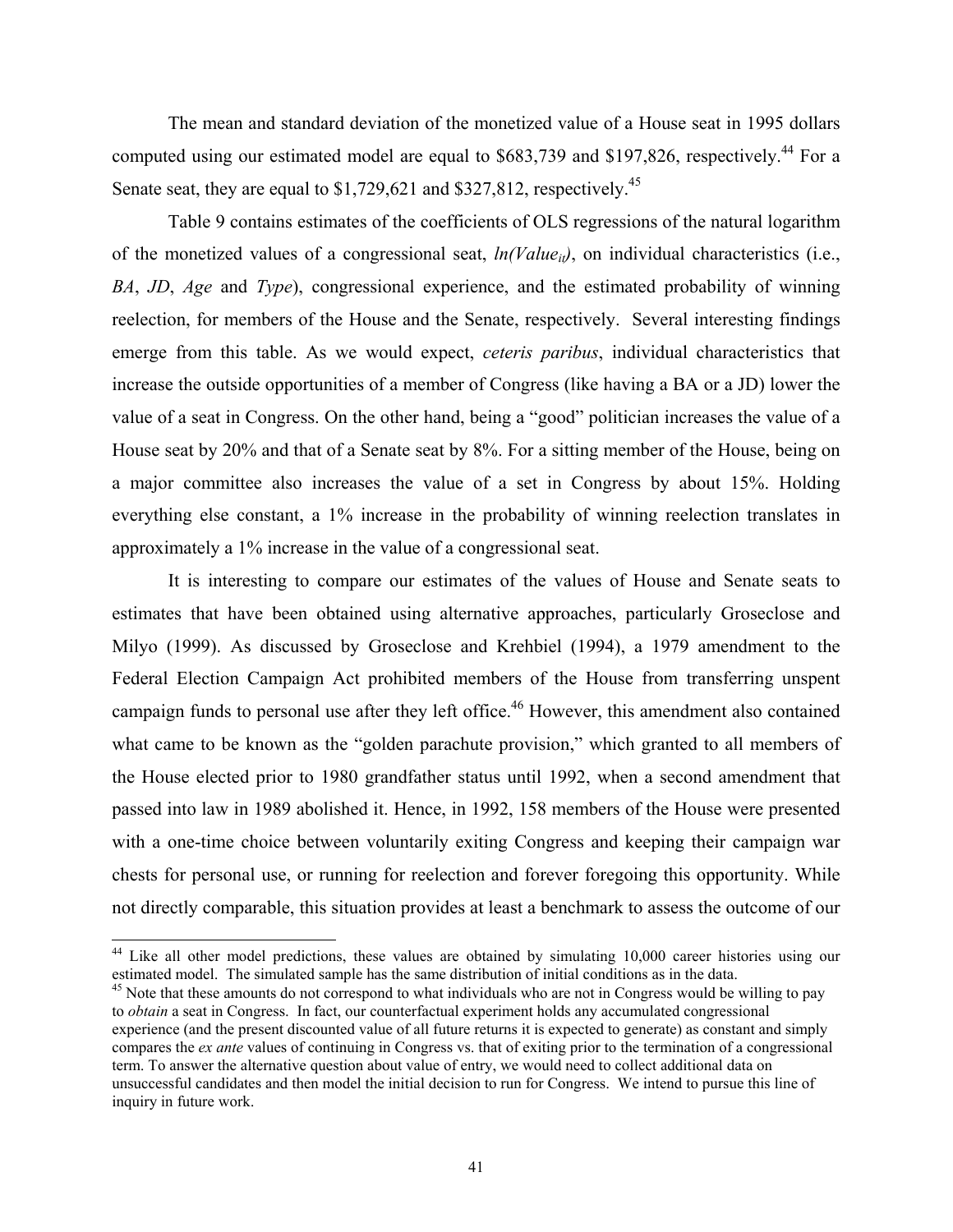counterfactual experiment. In particular, from the politicians' decisions to forego specific amounts of money we can make some inference regarding properties of the distribution of the value of a House seat. Using the Groseclose and Krehbiel (1994) data, for the 158 members of the House who faced this decision, we computed descriptive statistics of the dollar amounts in their campaign war chest depending on whether they actually chose to rerun or exit Congress.<sup>47</sup> The mean and standard deviation of these amounts (in 1995 dollars) for the 33 members of the House who voluntarily exited Congress are \$307,280 and \$235,028, respectively. For the remaining 125 House members who decided to rerun for their seat, they are equal to \$234,809 and \$232,711, respectively.

Using this data Groseclose and Milyo (1999) estimate a model of the decisions of the affected House members to run for reelection in 1992 vs. exit Congress. The amounts in each member's campaign war chest then provides an arguably exogenous source of variation in the value of the exit option, which helps to identify the model parameters. Groseclose and Milyo assume politicians' utility is a concave (CRRA) function of their wealth, and use imputed measures of the personal wealth of House members to estimate their utility from the convertible campaign cash. Their maximum likelihood estimates imply that the value of a House seat for a member of median age and median wealth is about three million dollars.

It is important to point out, however, that the Groseclose and Milyo estimates of the value of a congressional seat are very sensitive to the coefficient of risk-aversion in the politicians' utility function, and the likelihood function of their model is very flat in this parameter. According to Groseclose (2002) their estimate of the value of a House falls to only about a quarter of a million dollars if they assume a linear utility function. Given the flatness of their likelihood surface, they cannot reject linear or nearly linear utility, so in fact their estimate does not strongly contradict ours.<sup>48</sup>

<sup>&</sup>lt;sup>46</sup> This amendment did not affect the members of the Senate since this option was never available to them.

<sup>&</sup>lt;sup>47</sup> All amounts were converted into 1995 dollars using the CPI deflator.

<sup>&</sup>lt;sup>48</sup> A second important point is that the House members who were grand-fathered by the 1979 amendment to the Federal Election Campaign Act and were still serving in 1992 were not a random sample of the population of all members of Congress. This sample only includes those members with unspent campaign funds who were not defeated and chose not to exit Congress prior to 1992. Those House members who repeatedly rejected the option of leaving during the 1980-1990 period (during which they could have exited at any time and taken the campaign cash), are likely to be members who had relatively high values of remaining in Congress. Hence, any inference based solely on their observed behavior may not generalize to the overall population.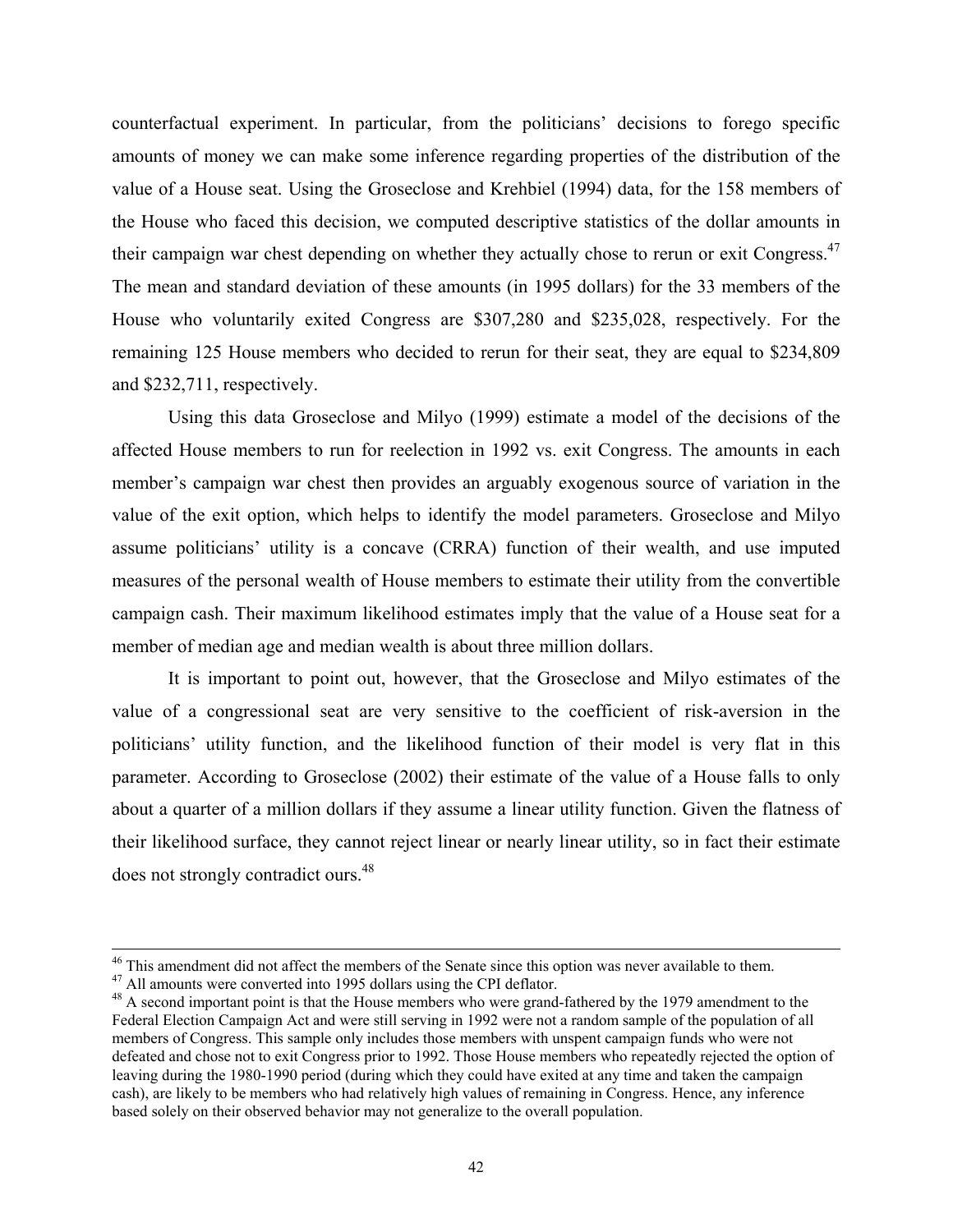### **6. Term Limits**

 $\overline{\phantom{a}}$ 

An appealing feature of our approach to the study of congressional careers is that we can use the estimated model to evaluate the effects of various policy experiments on the career decisions of politicians and the value of a congressional seat. Here, we analyze the effects of the introduction of term limits.49 In particular, we consider an environment where politicians can serve a maximum of four terms in the House and two terms in the Senate. This situation corresponds to an actual proposal that was considered in the early 1990s. In fact, between 1990 and 1994, many states approved initiatives to limit the number of terms served by their state legislators, and proposed to extend these limits to their members of Congress (see, e.g., Benjamin and Malbin  $(1992)$ .<sup>50</sup>

 We begin by presenting Table 10, where we summarize the behavior of members of the House and the Senate, respectively, with and without term limits.<sup>51</sup> In the top panel of Table 10, for each possible election status  $(ES = 1, ..., 4)$  we describe the choices of House members under the two different scenarios prior to their fourth term in office (when, under the term limit scenario, they would have to exit the House). In the bottom panel of Table 10, for each possible point in the Senate term (*ST = 1,2,3*) we describe the choices of Senate members under the two different scenarios prior to their second term in the Senate (when, under the term limit scenario, they would have to exit the Senate).

Perhaps not surprisingly, we find that the presence of term limits substantially increases early voluntary exit both from the House and the Senate. Averaged over all states, the probability a House member runs for reelection (to a  $2<sup>nd</sup>$  or  $3<sup>rd</sup>$  term) drops from 93.3% to 81.8%. And the probability a senator runs for a  $2<sup>nd</sup>$  term drops from 87.7% to 79.9%. For the members of the House, the imposition of term limits also increases their probability of running for the Senate.<sup>52</sup>

 $49$  In future work, we will evaluate the effects of changes in the pension regime, changes in the wages in Congress, changes in the seniority rule for committee appointments, and the introduction of restrictions on the postcongressional occupations of former members of Congress.

 $50$  These proposals range from imposing limits of as little as 3 terms to as many as 6 terms in the House. In our analysis, we experimented with all possible combinations. Qualitatively, the results that obtain from all the different cases remain the same.

 $51$  All the numbers reported in this section are based on simulations of 10,000 career histories using our estimated model.

 $52$  These findings are consistent with the observed behavior of state legislators following the introduction of term limits in the California state legislature in 1994 (see, e.g., Caresa (1996)).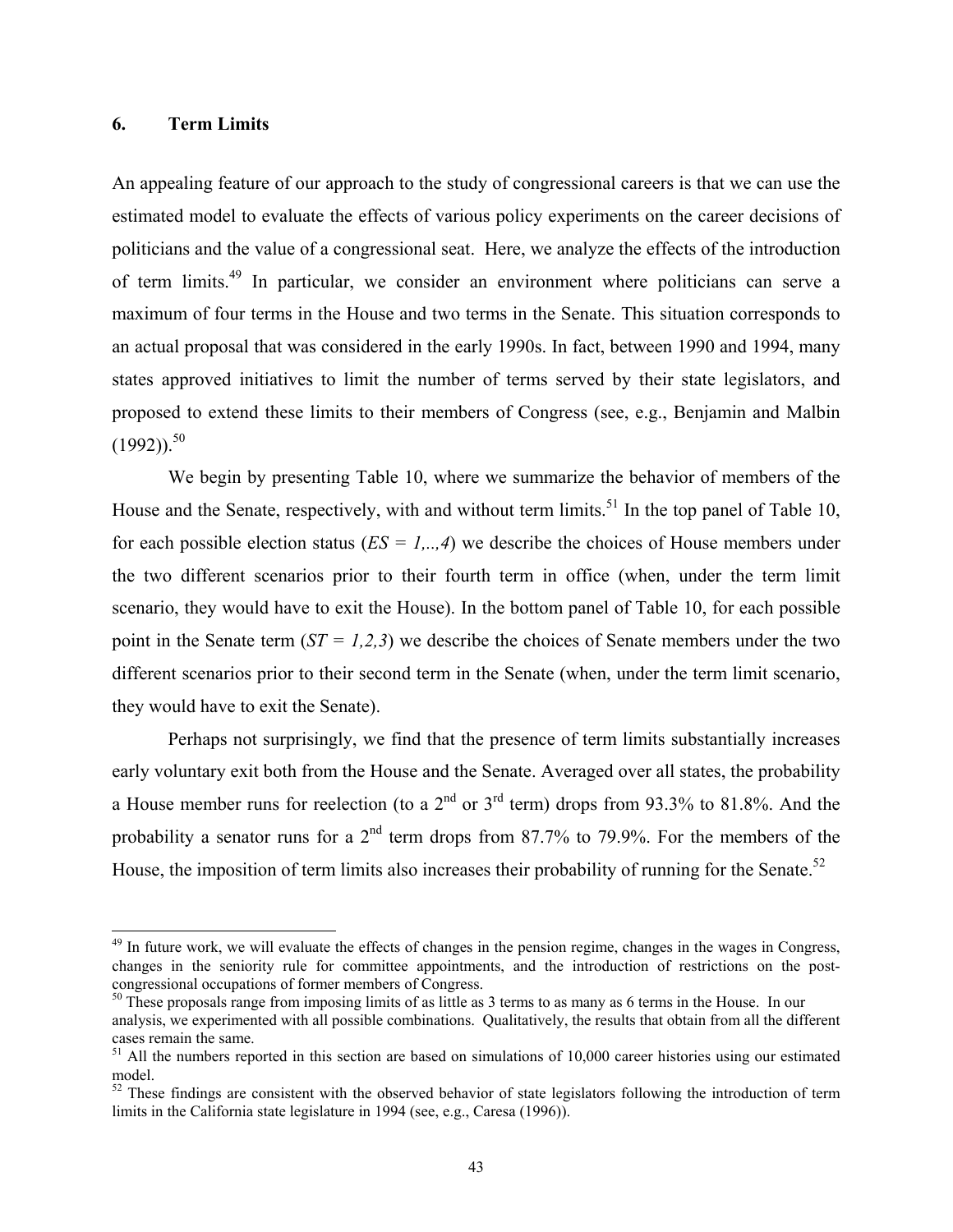A perhaps more interesting question, however, is whether term limits impact all individuals in the same way or whether politicians with different observable and unobservable characteristics are affected differently. We find that the imposition of term limits has a relatively larger impact on the behavior of relatively more skilled politicians and, to a lesser degree, politicians who are relatively older. On average, the imposition of term limits reduces the probability that a politician of normal type runs for reelection (to a  $2<sup>nd</sup>$  or  $3<sup>rd</sup>$  term) in the House from 92.8% to 82.4%—a 10.4% decline. But for a good politician this probability goes from 94.1% to 81.0%—a 13% decline. Thus, after term limits, the good politician is actually slightly less likely to run for reelection than the normal type. The story is similar in the Senate. The imposition of term limits reduces the probability that a politician of normal type runs for a  $2<sup>nd</sup>$ term in the Senate from 85.0% to 76.7%—an 8.3% decline. But for a good politician this probability goes from 89.8% to 79.3%—a 10.5% decline.

Differences are also apparent by age. On average, the imposition of term limits reduces the probability that a relatively young politician (i.e., less than or equal to the mean age of 48) runs for reelection to a  $2^{nd}$  or  $3^{rd}$  term in the House from 93.8% to 82.9% —a 10.8% decline. But for an older politician this probability goes from 92.8% to 80.5% —a 12.3% decline. Thus, term limits reduce the probability of running for reelection somewhat more for older politicians.<sup>53</sup>

We conclude our analysis by evaluating the effect of term limits on the value of a congressional seat. Overall, the imposition of term limits reduces the average value of a seat in the House by 31.4% and the average value of a seat in the Senate by 34.6%. Consistently with our previous findings, the members of Congress who are most negatively affected by term limits are those who have relatively better politicians' skills, such as valence, competence or charisma, and are relatively older. Many arguments have been proposed to illustrate the *pros* and *cons* of legislative term limits (see, e.g., Benjamin and Malbin (1992) for a survey). Most have emphasized that since reelection prospects create incentives for politicians to serve their constituents, imposing term limits may induce politicians to exercise less effort on behalf of their voters (see, e.g., Banks and Sundaram (1998) and Besley and Case (1995)). The results of our analysis suggest that another potential effect of term limits is that they may discourage relatively "good" politicians from pursuing a career in Congress. Our results suggest that term limits might

 $53$  We find no significant differential effect by age for senators. Also, we find that the imposition of term limits has no significant effects on the post-congressional behavior of politicians.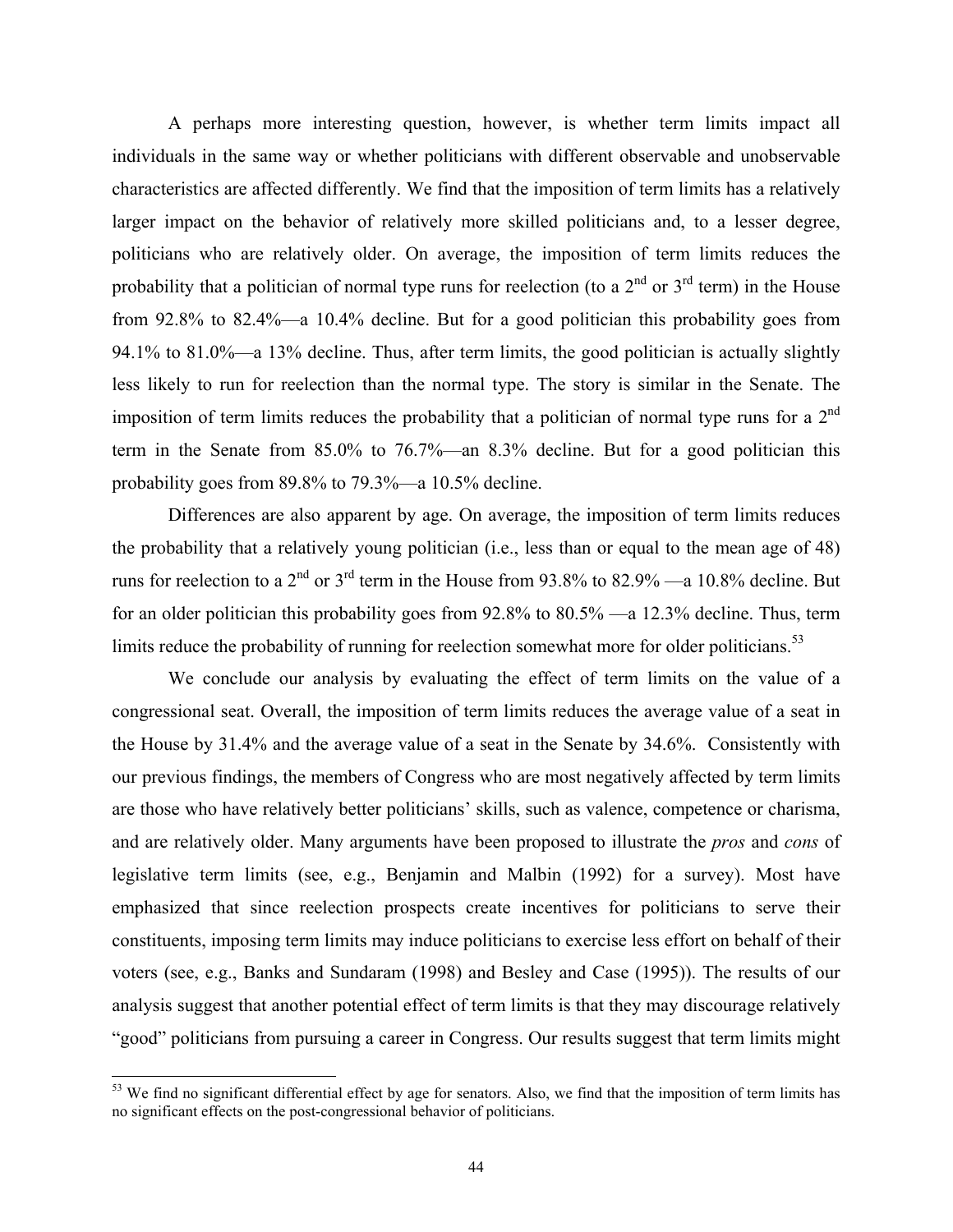tend to tilt the composition of Congress toward younger and less skilled politicians. It is well beyond the scope of our analysis to comment on this from a social welfare perspective.

## **REFERENCES**

Alesina, Alberto. 1988. "Credibility and Policy Convergence in a Two-Party System with Rational Voters." *American Economic Review* 78: 796-806.

Aragones, Enriqueta and Thomas Palfrey. 2002. "Mixed Equilibrium in a Downsian Model with a Favored Candidate." *Journal of Economic Theory* 103: 131-161.

Banks, Jeffrey S. and Rangarajan K. Sundaram. 1998. "Optimal Retention in Agency Problems." *Journal of Economic Theory* 82: 293-323.

Bauer, M. and John R. Hibbing. 1989. "Why Incumbents Lose in House Elections: A Response to Jacobson's 'The Marginals Never Vanished'." *American Journal of Political Science* 33:262- 271.

Becker, Gary S. 1964. *Human Capital: A Theoretical and Empirical Analysis, with Special Reference to Education.* New York: Columbia University Press (for NBER).

Benjamin, Gerald and Michael Malbin, *eds*. 1992. *Limiting Legislative Terms*. Washington, DC: Congressional Quarterly Press.

Besley, Timothy and Anne Case. 1995. "Does Electoral Accountability Affect Economic Policy Choices? Evidence from Gubernatorial Term Limits." *Quarterly Journal of Economics* 110:769- 798.

Besley, Timothy and Stephen Coate. 1997. "An Economic Model of Representative Democracy." *Quarterly Journal of Economics* 112:85-114.

Calvert, Randall L. 1985. "Robustness of the Multidimensional Voting Model: Candidate Motivations, Uncertainty, and Convergence." *American Journal of Political Science* 29:69-95.

Caress, Stanley M. 1996. "The Impact of Term Limits on Legislative Behavior: An Examination of a Transitional Legislature." *Political Science and Politics* 29: 671-676.

Deering, Christopher J. and Steven S. Smith. 1990. *Committees in Congress*. Washington, DC: Congressional Quarterly Press.

Downs, Anthony. 1957. *An Economic Theory of Democracy*. New York: Harper Collins.

Eckstein, Zvi and Kenneth I. Wolpin. 1989. "The Specification and Estimation of Dynamic Stochastic Discrete Choice Models." *Journal of Human Resources* 24:562-598.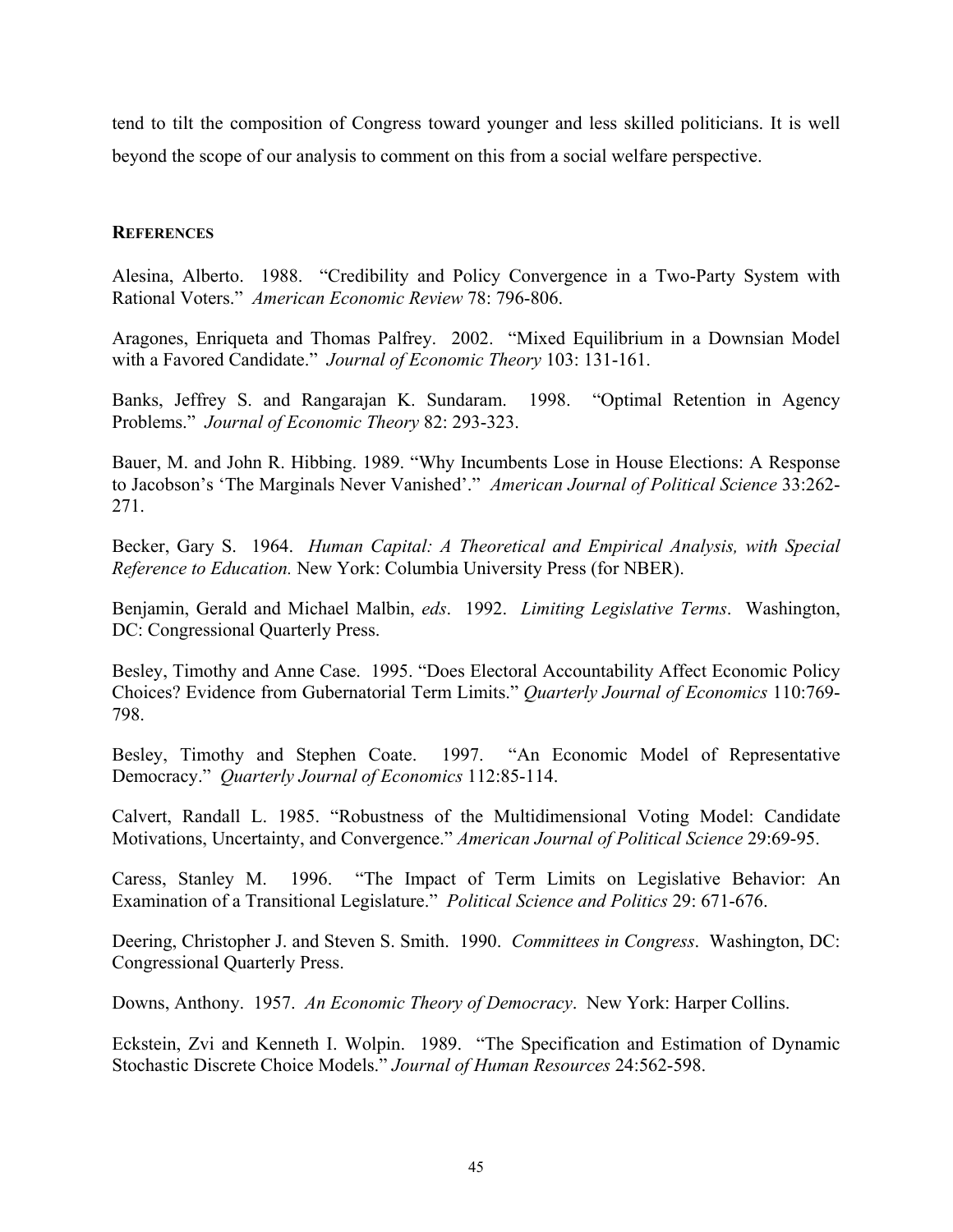Groseclose, Timothy. 2001. "A Model of Candidate Location When One Candidate Has a Valence Advantage." *American Journal of Political Science* 45:862-887.

Groseclose, Timothy, and Keith Krehbiel. 1994. "Golden Parachutes, Rubber Checks, and Strategic Retirements from the 102nd House." *American Journal of Political Science* 38(1): 75- 99.

Groseclose, Timothy and Jeff Milyo. 1999. "Buying the Bums Out: What's the Dollar Value of a Seat in Congress?" mimeo. Graduate School of Business, Stanford University.

Groseclose, Timothy. 2002. Personal communication.

Hall, Richard L., and Robert van Houteling. 1995. "Avarice and Ambition in Congress: Representatives' Decisions to Run or Retire from the U.S. House". *American Political Science Review* 89(1):121-136.

Heckman, James J. 1974. "Shadow Prices, Market Wages and Labor Supply." *Econometrica* 42:679-694.

Heckman, James J. 1979. "Sample Selection Bias as a Specification Error." *Econometrica* 47:153-162.

Hibbing, John R. 1991. *Congressional Careers: Contours of Life in the U.S. House of Representatives.* Chapel Hill, NC: University of North Carolina Press.

Jacobson, Gary. 1987. "The Marginals Never Vanished: Incumbency and Competition in Elections to the House of Representatives, 1952-1982." *American Journal of Political Science*  31:126-141.

Keane, Michael P. and Kenneth I. Wolpin. 1994. "The Solution and Estimation of Discrete Choice Dynamic Programming Models by Simulation and Interpolation: Monte Carlo Evidence." *Review of Economics and Statistics* 76: 648-672.

Keane, Michael P. and Kenneth I. Wolpin. 1997. "The Career Decisions of Young Men." *Journal of Political Economy* 105: 473-522.

Kiewiet, D. Roderick, and Langche Zeng. 1993. "An Analysis of Congressional Career Decisions, 1947-1986". *American Political Science Review* 87:928-944.

Mayhew, David R. 1974a. *Congress: The Electoral Connection*. New Haven, Conn.: Yale University Press.

Mayhew, David R. 1974b. "Congressional Elections: The Case of the Vanishing Marginals." *Polity* 6:295-317.

Mincer, Jacob. 1958. "Investment in Human Capital and Personal Income Distribution." *Journal of Political Economy* 66:281-302.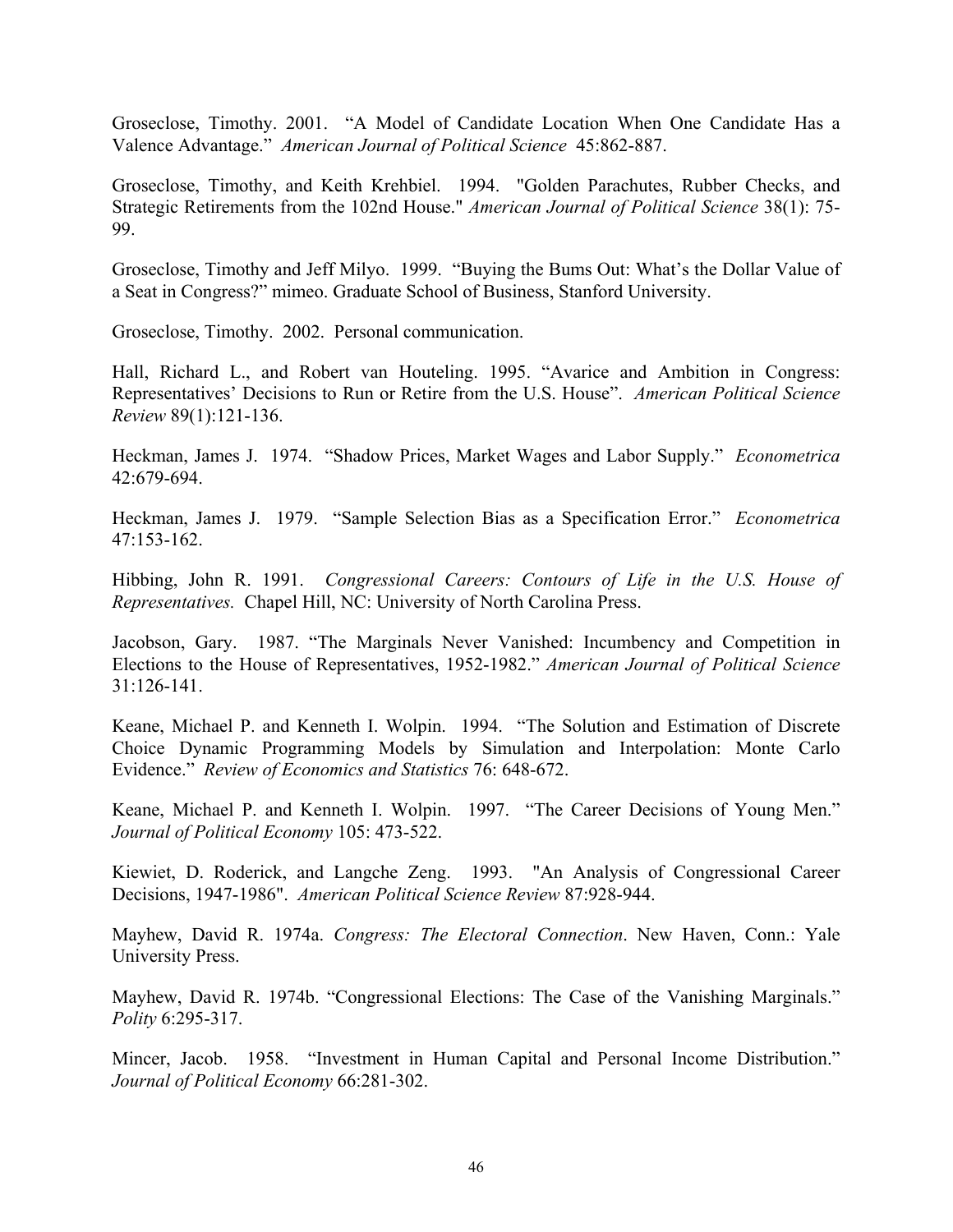Osborne, Martin J. and Al Slivinski. 1996. "A Model of Political Competition with Citizen-Candidates." *Quarterly Journal of Economics* 111:65-96.

Rust, John. 1987. "Optimal Replacement of GMC Bus Engines: An Empirical Model of Harold Zurcher." *Econometrica* 55:999-1033.

Rust, John. 1994. "Structural Estimation of Markov Decision Processes." In *Handbook of Econometrics*, vol. 4 edited by Robert F. Engle and Daniel L. McFadden, Amsterdam: North – Holland, Chapter 51, 3082-3139.

Rust, John. 1997. "Using Randomization to Break the Curse of Dimensionality." *Econometrica* 65:487-516.

Sandefur, R. L. and E. O. Laumann (1997). "Changing Patterns of Income Stratification in the Chicago Bar" mimeo. Northwestern University. School of Law.

Schlesinger, Joseph. 1966. *Ambition in Politics: Political Careers in the United States.*  Chicago: Rand McNally.

Sinclair, Barbara. 1989. *The Transformation of the U.S. Senate.* Baltimore: Johns Hopkins University Press.

Wittman, Donald. 1977. "Candidates with Policy Preferences: A Dynamic Model." *Journal of Economic Theory* 14:180-189.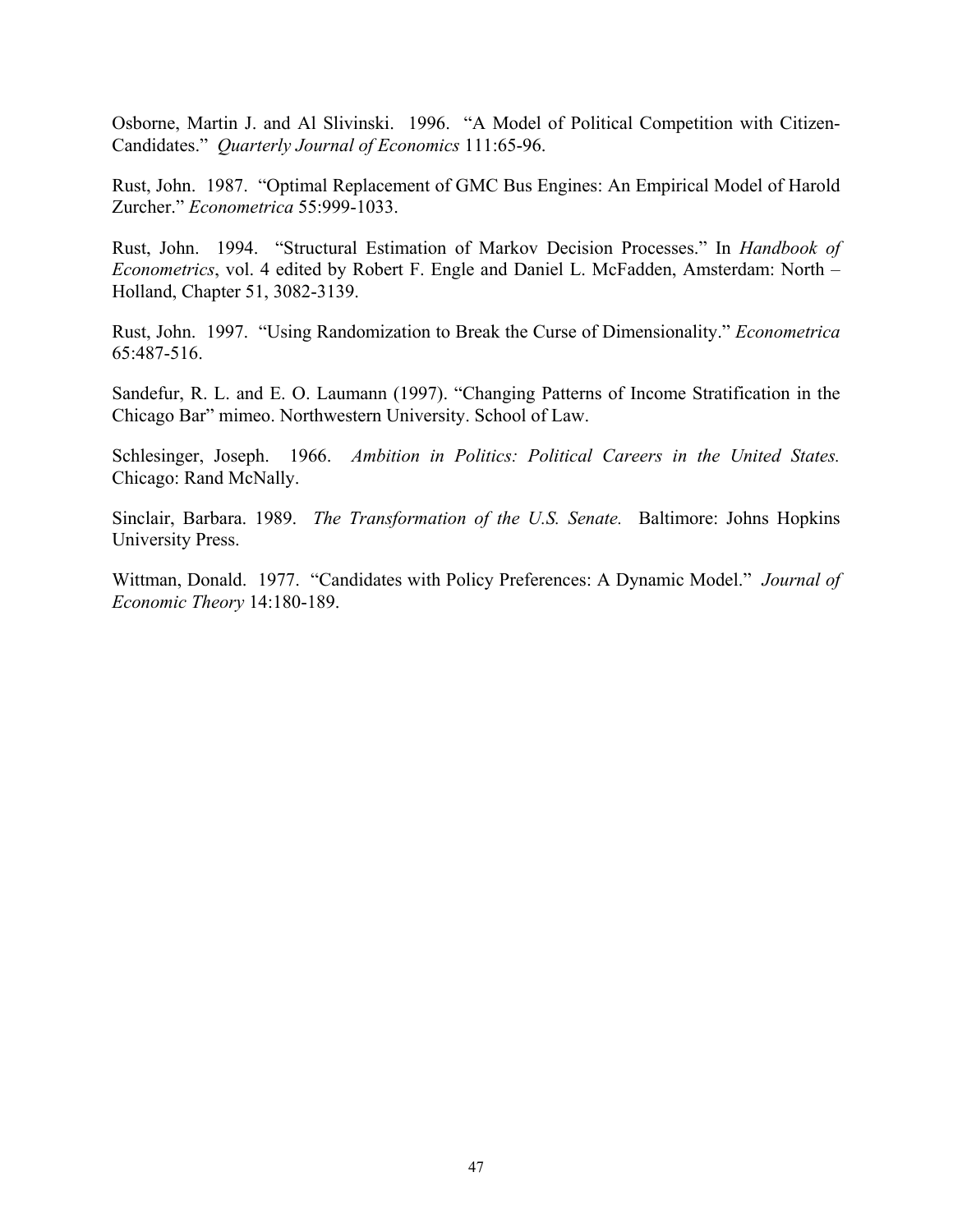#### **APPENDIX : Solution of the DP Problem and Estimation**

#### **A.1 Computational Issues**

 $\overline{\phantom{a}}$ 

Estimation of a model like that described in Section 2 proceeds iteratively. Given an initial guess for the values of the complete vector of model parameters, one solves the DP problem at those values. Then, given the solution of the DP problem, the likelihood is straightforward to construct, because, as we have seen, the choice probabilities are rather simple expressions, as are the wage densities for the wage data at the point of exit from Congress. At that point one forms derivatives of the likelihood, and determines a step for updating the parameter vector. Once the parameter vector is updated, one solves the DP problem again, obtains a new likelihood, and determines another step. And so on.

The computational problem in estimating this type of model arises because hundreds or thousands of steps are typically required before the search algorithm converges to an optimum. And, on each step, the DP problem must be solved again at a new parameter vector. Thus, it must be possible to solve the DP problem quickly if estimation is to be feasible. Computational time depends critically on the size of the state space, since the value of each possible state must be computed to solve the DP problem.

 In spite of the fact that the DP problem described in Section 2 is very large in terms of the size of the state space, our distributional assumptions allow us to obtain an "exact" solution. This means that we are able to calculate the value functions at every point in the state space, and we do not resort to approximate solution methods such as those described in Keane and Wolpin (1994) or Rust (1997), in which one only solves for value functions at randomly selected subsets of the state points and then interpolates to the remaining points.<sup>54</sup> Given the large number of state variables in our model, and hence the large size of the state space, it is rather unusual that we can adopt an exact approach of solving at every state point. Thus, in this section, we provide some discussion of how this is feasible.

Consider the size of the state space. In period  $t = 23$ , politicians can be in approximately 300,000 states, given our specification of the state space. This is the largest size that the state space ever takes on. In period  $t = 24$  the size of the state space falls, because politicians know that if they are elected to Congress at  $t = 24$  they will have to exit at  $t = 25$  (when they reach 80). Thus, variables which enter the state space at *t* only because they are relevant for forecasting the opportunity for running for higher office or getting re-elected at  $t+1$  are irrelevant at  $t = 24$ . At  $t = 25$ , when agents must exit Congress, the state space becomes much smaller, because many of the state variables are not relevant to  $V_E(XP_{ii})$ , the value of exiting Congress. The relevant set of state variables,  $XP_{it}$ , is a rather small subset of the complete set of state variables. In fact, we calculate that at  $t = 25$  politicians can only be in about 1800 different states that are relevant to post-congressional payoffs.

When we sum over all periods  $t = 1, \ldots, 25$ , we calculate that there are approximately 4 million points in the entire state space, but only about 24,000 points in the state sub-space spanned by the state variables in  $XP$ . The fact that the number of possible values of the vector of state variables  $XP_{it}$  that are relevant to post-congressional payoffs is (relatively) small is crucial to our being able to solve the DP problem exactly. The most computationally burdensome part of the solution of the DP problem is the evaluation of the integrals in (10), and this only needs to be done at this rather small subset of state points.

In general, in our exposition of the model in Section 2, we showed how only certain subsets of the complete state space, which we denoted by *XP*, *XH*, *XS*, and *XC*, were relevant for decision-making in various contexts. Most of the calculations needed to solve the DP problem only need to be done at the state points in one of these subsets. Then, these sub-calculations can be added up (a fast operation) to form the value functions at all points in the complete state space.

Next we consider the inclusion of unobserved heterogeneity in the model. Recall that the log wage function intercepts  $\beta_{0j}$  and  $\beta_{1j}$  are assumed to be specific to both an individual and an occupation.

<sup>&</sup>lt;sup>54</sup> We put "exact" in quotes because, as always, the evaluation of integrals, transcendental functions, etc. on a digital computer is a numerical procedure subject to various forms of rounding and approximation error. In particular, in our case we use Monte-Carlo integration to evaluate the integrals over wages draw in (10) and (12). We use 100 draws to evaluate these integrals. Results were not sensitive to increasing the number of draws.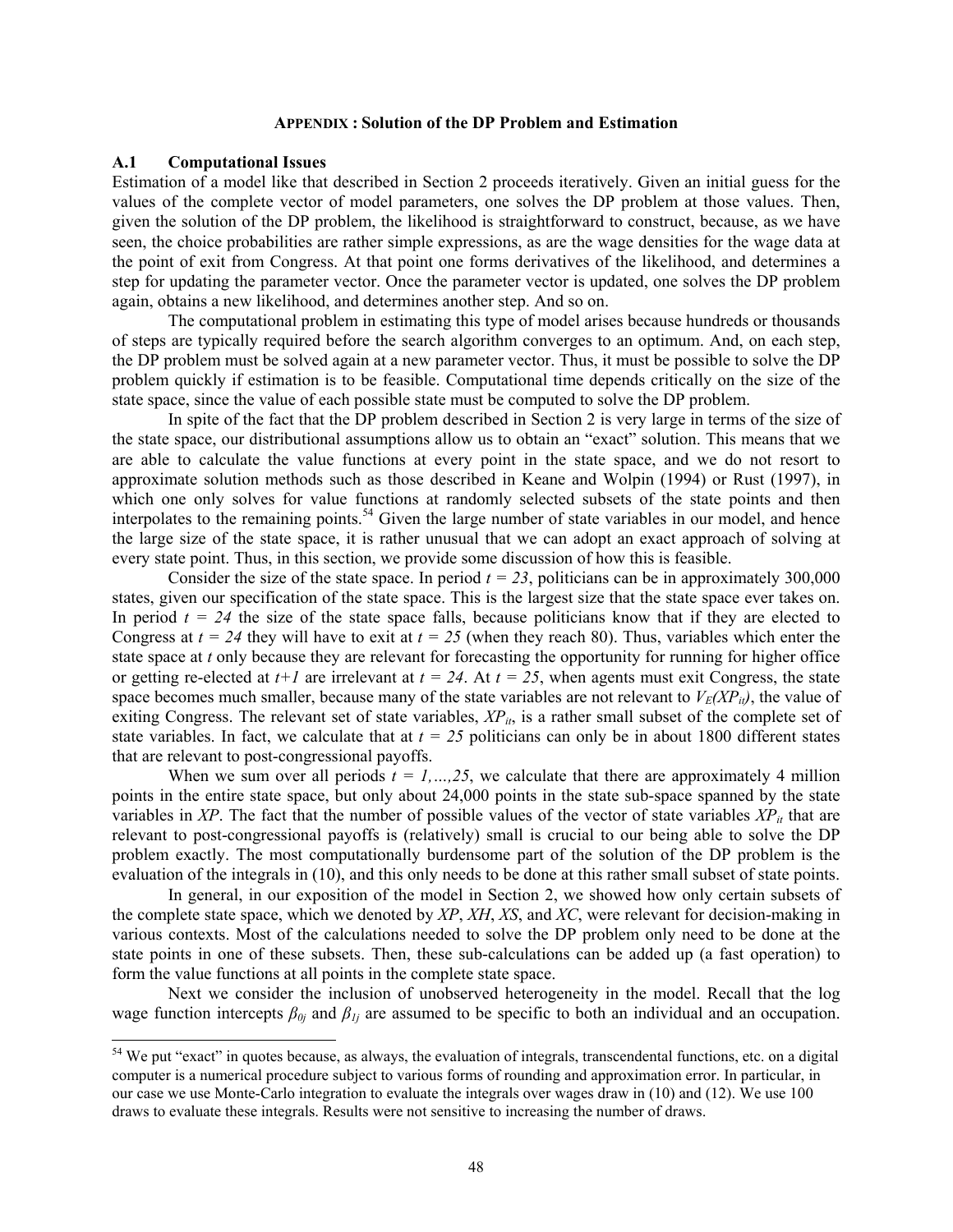This allows for the possibility that individuals have different initial endowments of skill that is useful for each occupation (see Keane and Wolpin (1997)). We also allow for heterogeneity in the intercepts of the functions that determine probabilities of winning elections and of being named to important House committees. A difficulty that arises in the estimation of dynamic discrete choice models with unobserved heterogeneity is that the DP problem must be solved for each type of agent. In forming the likelihood one then weights choice probabilities conditional on the agent being each type by the probability the agent is each type. The need to solve the DP problem for each type makes it infeasible to assume a continuous distribution of types or even a large, discrete number of types. It was computationally feasible to estimate versions of our model with up to four types. But, as noted in Section 4.4, improvements in fit were trivial when we went beyond two types, so we chose a model with two types as our preferred specification.

#### **A.2 Likelihood Function**

It is useful to write the likelihood function in terms of separate components. The likelihood contribution at exit is:

$$
(36) \qquad L_{it}^{E} = \left[ \prod_{j=1}^{2} P\left(d_{ijt} = 1 \mid XP_{it}\right)^{d_{ijt}} \phi_{j} \left(W_{ijt} \mid XP_{it}\right)^{d_{ijt}o_{it}} \right] P\left(d_{i3t} = 1 \mid XP_{it}\right)^{d_{i3t}}
$$

Here, the first term is the likelihood contribution if the politician takes a job in the private sector  $(j = 1)$  or in the public sector  $(j = 2)$ .  $\phi_i(\cdot | X P_i)$  denotes the wage density in sector *j*. This term only enters the likelihood for the subset  $(42%)$  of observations where we observe the wage.  $o_{it}$  is a dummy variable which indicates if the wage is observed. The second term is the likelihood contribution if the politician retires  $(j = 3)$ . Note that  $XP_{it}$  is the same regardless of whether the politician exits Congress voluntarily ( $VE_{it} = 1$ ) or via losing an election ( $VE_{it} = 0$ ), except for the component  $VE_{it}$  (see equation 7). Also note that all the components of  $XP_{it}$  are observed by the econometrician except for *Type<sub>i</sub>*. For our further exposition of the likelihood function, it will be useful to make the dependence of  $L_i^E$  on  $VE_{it}$  and  $Type_i$ explicit by writing  $L_i^E(VE_i, Type_i)$ .

Next, consider the likelihood contribution for a sitting senator at time *t*. Recall that if  $ST_{it} = 1$  or 2 the senator's choice is to stay in the Senate or exit Congress. If  $ST_{it} = 3$  then it is the end of the senator's six-year term and the choice is to run for reelection or exit Congress. If  $ST_{it} = 3$  then we have:

$$
(37) \quad L_{ii}^{S}(Type_{i}) = \left\{ P\left(d_{ii}^{RS} = 1 \mid XS_{ii}, s \right) \left[ WIN_{ii}p_{S}(XS_{ii}) + LOSE_{ii}(1 - p_{S}(XS_{ii}))L_{ii}^{E}(0, Type_{i}) \right] \right\}^{d_{ii}^{RS}} \\ \times \left\{ P\left(d_{ii}^{E} = 1 \mid XS_{ii}, s \right) \left[ L_{ii}^{E}(1, Type_{i}) \right]^{d_{ii}^{E}} \right\}
$$

The first term is the likelihood contribution if the senator runs for reelection. In this case, he/she will either win  $(WIN_{it} = I)$  or lose  $(LOSE_{it} = I)$ , so the winning probability  $p_S(XS_{it})$  enters the expression. In the event of a loss, the senator exits Congress, and gets the exit likelihood contribution associated with involuntary exit,  $L_{it}^{E}(0, Type_{i})$ . The second term is the likelihood contribution if the senator chooses to exit Congress. In this case, the senator gets the exit likelihood contribution associated with voluntary exit,  $L_{it}^{E}(1, Type_{i})$ . If  $ST_{it} = 1$  or 2 then we have the simpler expression:

$$
(38) \qquad L_{it}^{S}(Type_i) = P\big(d_{it}^{S} = 1 \mid XS_{it}, s\big)^{d_{it}^{S}} \big[P\big(d_{it}^{E} = 1 \mid XS_{it}, s\big) L_{it}^{E}(1, Type_i)\big]^{d_{it}^{E}}
$$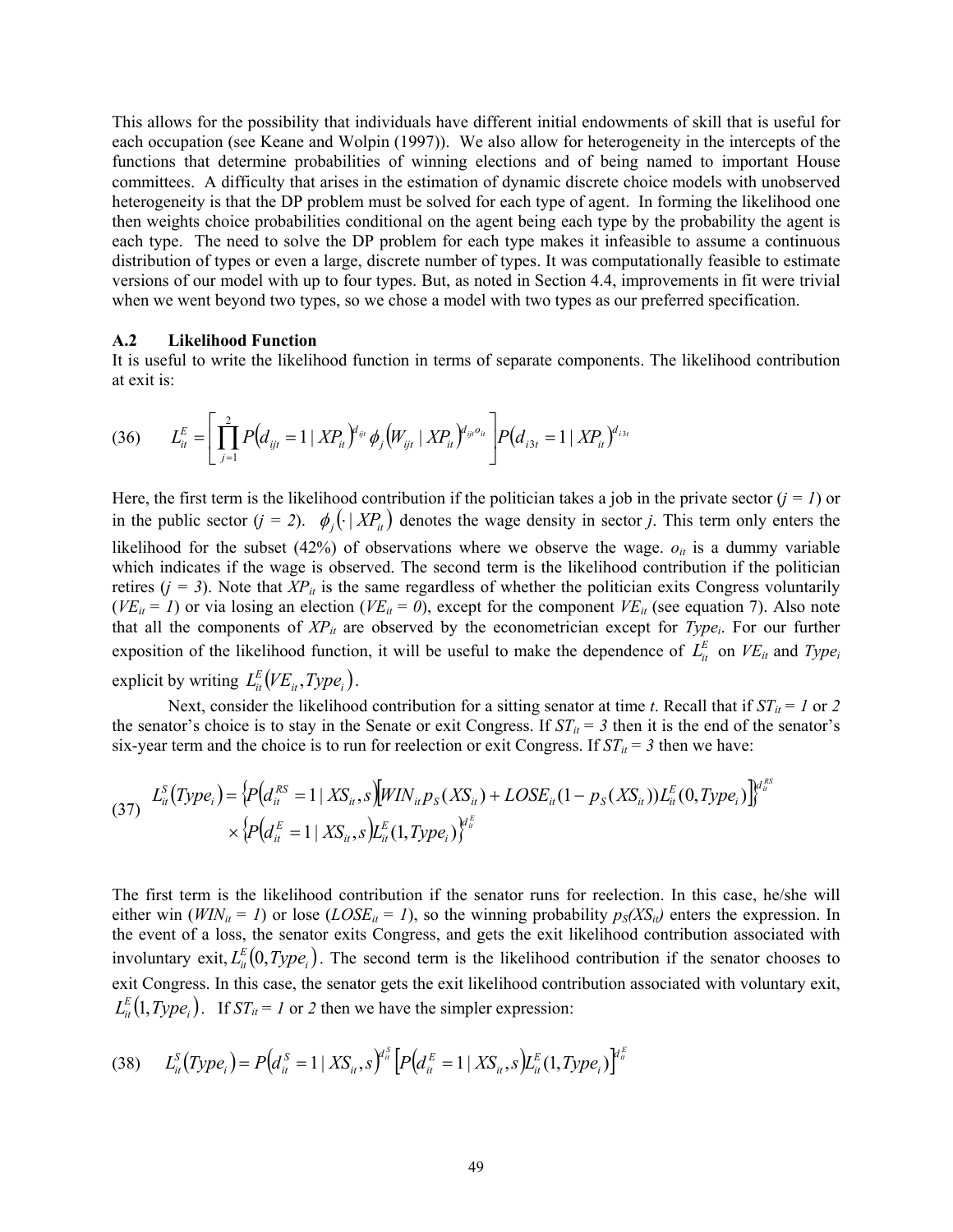Next, consider the likelihood contribution of a sitting member of the House at time *t*. In the case that  $ES_{it} = 2$ , 3 or 4, so that the option to run for Senate is available, this is:

$$
L_{ii}^{H}(Type_{i}) =
$$
\n
$$
\{P\Big(d_{ii}^{RH} = 1 \mid XH_{ii}, h\Big)[WIN_{ii}p_{H}(XH_{ii})L_{ii}^{C}(XC_{ii}) + LOSE_{ii}(1 - p_{H}(XH_{ii}))L_{ii}^{E}(0, Type_{i})\Big]^{d_{ii}^{RH}}
$$
\n
$$
\times \{P\Big(d_{ii}^{RS} = 1 \mid XH_{ii}, h\Big)[WIN_{ii}p_{HS}(XH_{ii}) + LOSE_{ii}(1 - p_{HS}(XH_{ii}))L_{ii}^{E}(0, Type_{i})\Big]^{d_{ii}^{RS}}
$$
\n
$$
\times \{P\Big(d_{ii}^{E} = 1 \mid XH_{ii}, h\Big)L_{ii}^{E}(1, Type_{i})\Big\}^{d_{ii}^{E}}
$$

The first term is the likelihood contribution if the House member runs for reelection. In this case, he/she will either win or lose. In the event of a win, the representative will receive a draw for whether he/she is appointed to a major House committee. The term  $L_i^C(XC_i)$  is the likelihood contribution that derives from this committee assignment. It is defined as:

(40) 
$$
L_{ii}^{C}(XC_{ii}) = COM_{ii}p_{C}(XC_{ii}) + (1 - COM_{ii})(1 - p_{C}(XC_{ii}))
$$

Returning to the main expression in equation (39), obviously, the second term is the likelihood contribution if the representative decides to run for the Senate, and the third term is the likelihood contribution if he/she voluntarily exits Congress.

Now, consider a person who is first elected to the House at time  $t_0$ , serves in the House for  $R+1$ terms (i.e., he/she is reelected *R* times) and exits at  $t_0 + R + I$ . His/her likelihood contribution is:

(41) 
$$
L_i = \sum_{Type=1}^{2} P(Type) \prod_{t=t_0+1}^{t_0+R+1} L_{it}^H(Type)
$$

where  $P(Type)$  for  $Type = 1,2$  are the type proportions, which are parameters that have to be estimated.

Next, consider a person who enters Congress via election to the Senate at time  $t_0$ . Suppose he/she chooses to remain in the Senate and/or is reelected in *S* consecutive two-year periods and then exits Congress. His/her likelihood contribution is:

(42) 
$$
L_i = \sum_{Type=1}^{2} P(Type) \prod_{t=t_0+1}^{t_0+S+1} L_{it}^{S}(Type)
$$

Finally, consider a person who is first elected to the House at time  $t_0$ , is reelected to the House *R* times, then is elected to the Senate at time  $t_0+R+1$ , and then chooses to remain in the Senate and/or is reelected in *S* consecutive two-year periods before exiting Congress. His/her likelihood contribution is:

$$
(43) \qquad L_i = \sum_{Type=1}^{2} P(Type) \prod_{t=t_0+1}^{t_0+R+1} L_{it}^H(Type) \prod_{t=t_0+R+2}^{t_0+R+S+2} L_{it}^S(Type)
$$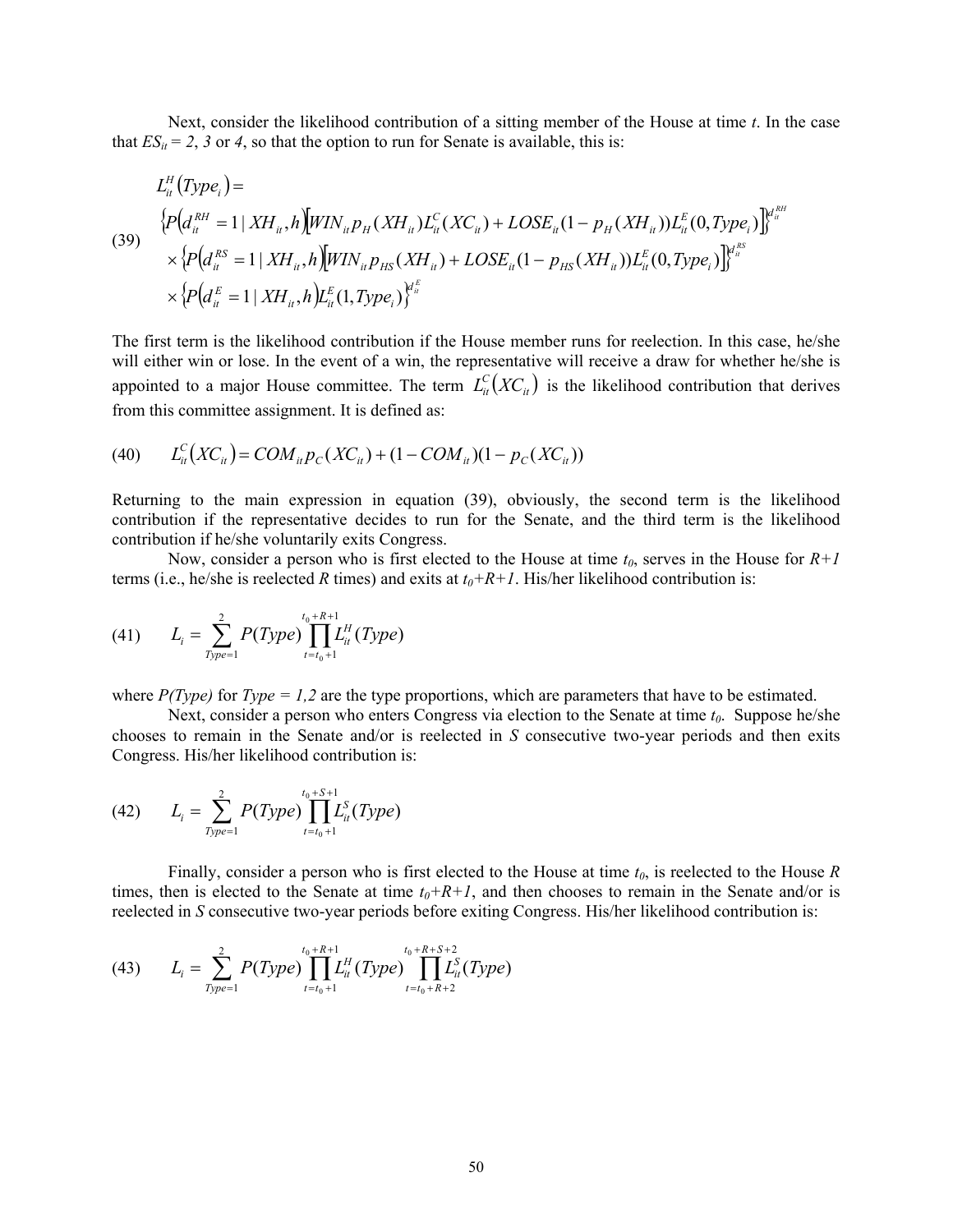| <b>Variable</b>   | Mean | <b>Standard</b><br><b>Deviation</b> | <b>Minimum</b> | <b>Maximum</b> |
|-------------------|------|-------------------------------------|----------------|----------------|
| Age               | 48   | 9                                   | 30             | 78             |
| BA                | .86  | .34                                 |                |                |
| JD                | .51  | .50                                 |                |                |
| ${\it Party} = D$ | .56  | .50                                 |                |                |
| ${\it Party} = R$ | .44  | .50                                 |                |                |
| <b>HSE</b>        | .89  | .32                                 |                |                |
| $Cohort = 1$      | .45  | .50                                 |                |                |
| $Cohort = 2$      | .20  | .40                                 |                |                |
| $Cohort = 3$      | .35  | .48                                 |                |                |

## **Table 1: Descriptive Statistics at Entry**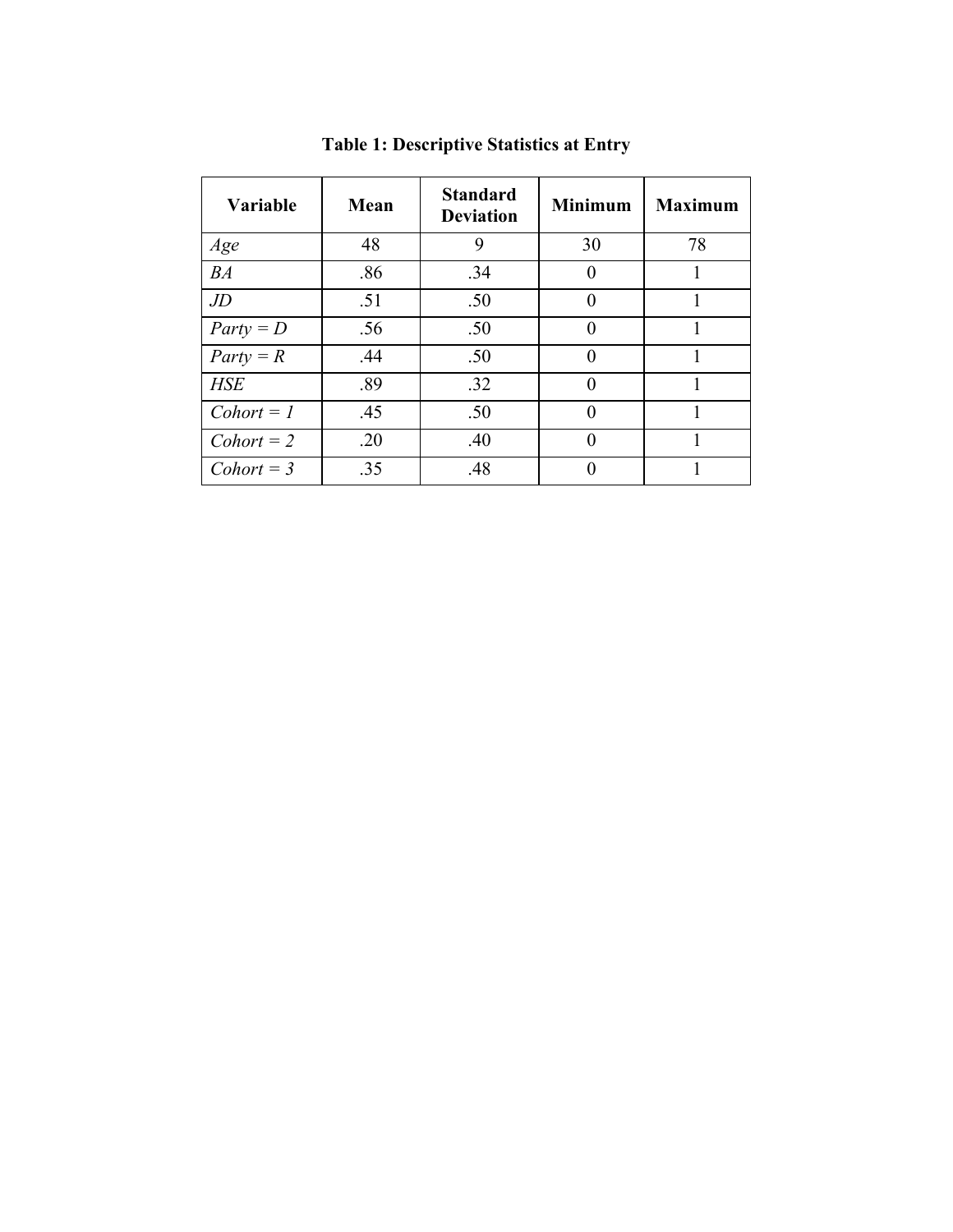| Variable                            | Coefficient | S. E.  |
|-------------------------------------|-------------|--------|
| Intercept                           | $-3.8016$   | 0.3180 |
| $I[SOW=1]*I[Party=R]$               | 0.8641      | 0.2770 |
| $I[SOW=2]*I[Party=D]$               | 0.8036      | 0.1521 |
| $I[SOW=3]^*I[Party=D]$              | 1.1528      | 0.1740 |
| $I[SOW=3]^*I[Party=R]$              | $-1.3891$   | 0.1731 |
| $I[SOS=1]*I[Party=D]$               | $-2.0679$   | 0.3044 |
| $I[SOS=1]*I[Party=R]$               | 0.7927      | 0.2664 |
| $I[SOS=2]*I[Party=D]$               | $-1.4349$   | 0.2759 |
| $I/SOS=3$ <sup>*</sup> $I[Party=D]$ | $-0.7644$   | 0.2557 |
| $I[SOS=3]*I[Party=R]$               | $-0.7170$   | 0.2743 |
| $I[SOD=1]*I[Party=R]$               | 1.1564      | 0.2418 |
| $I[SOD=2]*I[Party=D]$               | 0.5190      | 0.1805 |
| $I[SOD=3]*I[Party=D]$               | 2.1619      | 0.2526 |
| $I[SOD=3]*I[Party=R]$               | 0.0888      | 0.2622 |
| $T\!H$                              | 0.2658      | 0.0552 |
| $TH^2$                              | $-0.0129$   | 0.0036 |
| COM                                 | 0.3185      | 0.2268 |
| Age                                 | 0.2495      | 0.0087 |
| $Age^2$                             | $-0.0029$   | 0.0001 |
| $I/COHORT=2J$                       | 0.8572      | 0.2907 |
| I[COHORT=2]*TH                      | $-0.3260$   | 0.1163 |
| $I[COHORT=2]*TH^2$                  | 0.0227      | 0.0096 |
| $I/COHORT=3$ ]                      | 0.1555      | 0.2537 |
| $I/COHORT=3$ <sup>*</sup> TH        | 0.3177      | 0.1412 |
| $I/COHORT=3$ <sup>*</sup> $TH^2$    | $-0.0608$   | 0.0163 |
| Type                                | 2.6029      | 0.3268 |

**Table 2: Probability of Winning House Election**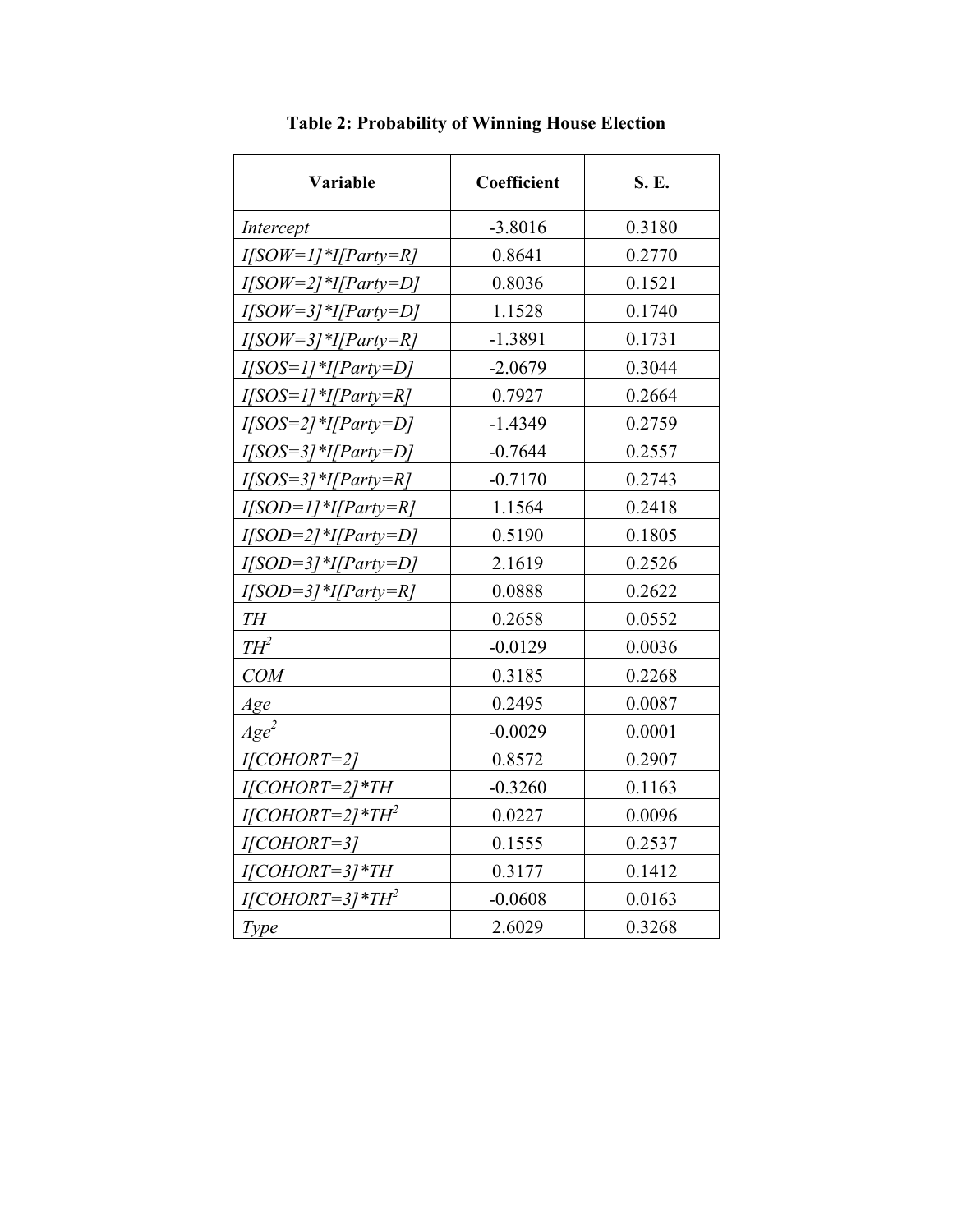| Variable                                             | Coefficient | S. E.  |
|------------------------------------------------------|-------------|--------|
| Intercept                                            | 0.4492      | 0.3340 |
| $I[SOW=1]^*I[Party=R]$                               | $-0.0699$   | 0.1427 |
| $I/SOW=2$ <sup>*</sup> $I/Party=D$ ]                 | 0.5028      | 0.1835 |
| $I[SOW=3]^*I[Party=D]$                               | 0.6010      | 0.1925 |
| $I/SOW=3$ <sup>*</sup> $I/Party=R$ ]                 | $-0.4439$   | 0.1741 |
| $I/SOS=1$ <sup>*</sup> $I/Party=DI$                  | 0.1442      | 0.2925 |
| $I[SOS=1]*I[Party=R]$                                | 0.5617      | 0.1999 |
| $I[SOS=2]*I[Party=D]$                                | 0.1196      | 0.2921 |
| $I[SOS=3]*I[Party=D]$                                | $-0.1206$   | 0.2906 |
| $I[SOS=3]*I[Party=R]$                                | $-0.0775$   | 0.2167 |
| $I[ES=2]$ *I[Party=D]*HSE                            | $-4.8981$   | 0.4093 |
| $I[ES=2]$ *I[Party=R]*HSE                            | $-3.4083$   | 0.3365 |
| I[ES=3]*I[Party=D]*HSE                               | $-4.0872$   | 0.3704 |
| $I/ES=3$ <sup>*</sup> $I/Party=R$ <sup>*</sup> $HSE$ | $-4.4189$   | 0.4513 |
| $I[ES=4]*I[Party=D]*HSE$                             | $-3.5721$   | 0.3643 |
| $I/ES=4$ <sup>*</sup> $I/Party=R$ <sup>*</sup> $HSE$ | $-2.9244$   | 0.3475 |
| TH*HSE                                               | 0.3158      | 0.0720 |
| $TH^2*HSE$                                           | $-0.0344$   | 0.0081 |
| TS                                                   | $-0.1637$   | 0.3369 |
| $TS^2$                                               | 0.0715      | 0.0796 |
| Age                                                  | 0.0756      | 0.0074 |
| $Age^2$                                              | $-0.0012$   | 0.0001 |
| Type                                                 | 1.3521      | 0.2818 |

**Table 3: Probability of Winning Senate Election**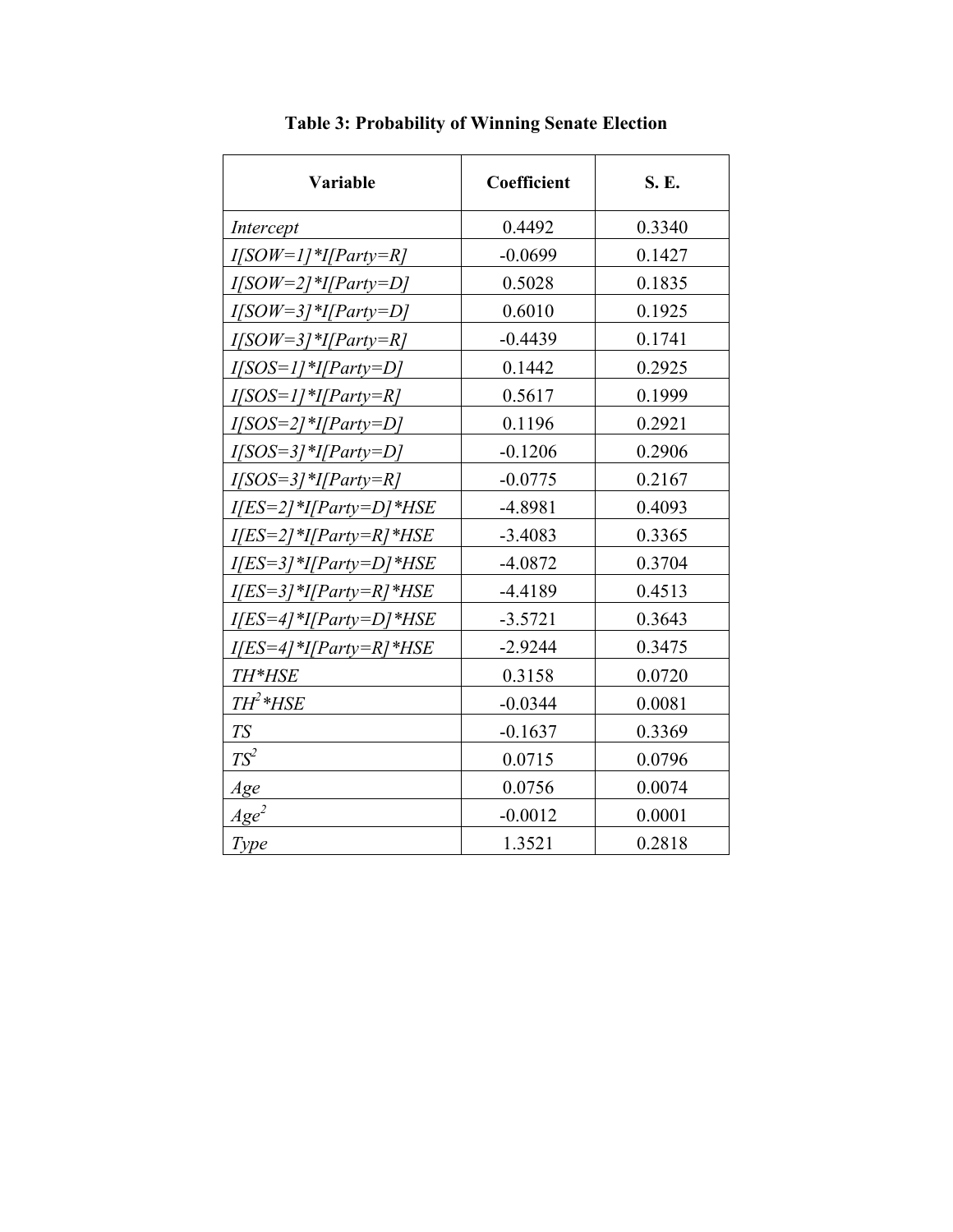| Variable                                 | Coefficient | S. E.  |
|------------------------------------------|-------------|--------|
| Intercept                                | $-8.0203$   | 0.3192 |
| $I[SOW=1]*I[Party=R]$                    | 0.1089      | 0.1956 |
| $I[SOW=2]$ * $I[Party=D]$                | $-0.6173$   | 0.1741 |
| $I[SOW=3]^*I[Party=D]$                   | $-0.3036$   | 0.1652 |
| $I[SOW=3]^*I[Party=R]$                   | 0.3420      | 0.1926 |
| $I/SOS=1$ <sup>*</sup> $I/Party=D$ ]     | 0.9549      | 0.3191 |
| $I[SOS=1]*I[Party=R]$                    | 0.5564      | 0.2629 |
| $I[SOS=2]*I[Party=D]$                    | 0.8447      | 0.3144 |
| $I[SOS=3]*I[Party=D]$                    | 0.8571      | 0.2796 |
| $I[SOS=3]*I[Party=R]$                    | 0.1004      | 0.2756 |
| $I[SOD=1]*I[Party=R]$                    | 0.3385      | 0.2212 |
| $I[SOD=2]*I[Party=D]$                    | 0.2129      | 0.1704 |
| $I[SOD=3]*I[Party=D]$                    | 0.1082      | 0.2000 |
| $I[SOD=3]*I[Party=R]$                    | $-0.0828$   | 0.2508 |
| $I[COM_{t-1}=1]*TH$                      | 0.1559      | 0.0999 |
| I[COM <sub>t-1</sub> =1]*TH <sup>2</sup> | $-0.0065$   | 0.0059 |
| $I[COM_{t-1}=0]*TH$                      | 0.3359      | 0.0667 |
| $I[COM_{t-1} = 0]$ *TH <sup>2</sup>      | $-0.0497$   | 0.0062 |
| $COM_{t-1}$                              | 5.9180      | 0.4221 |
| Age                                      | 0.1765      | 0.0080 |
| $Age^2$                                  | $-0.0018$   | 0.0001 |
| Type                                     | 0.1931      | 0.2594 |

**Table 4: Probability of Committee Appointment**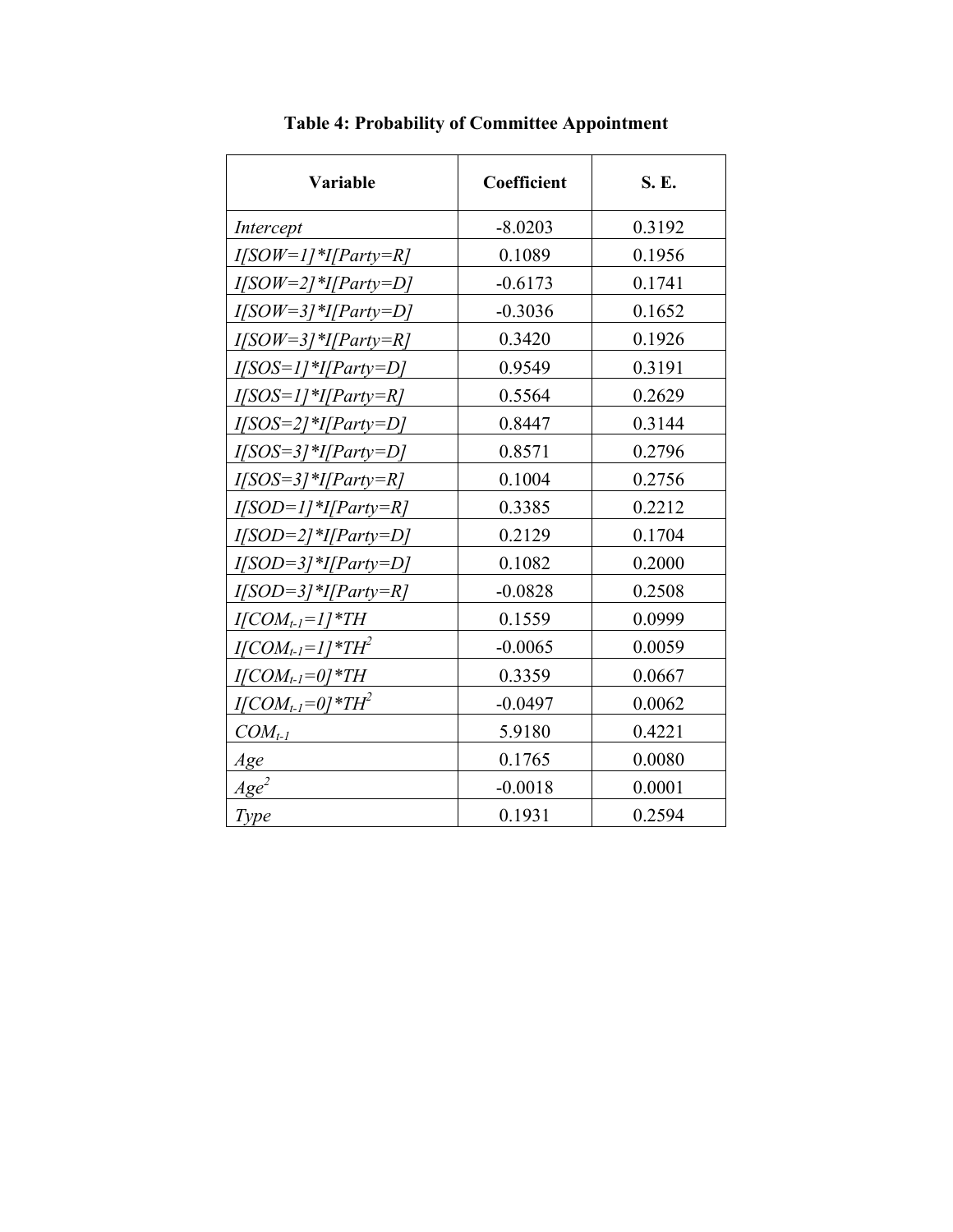|                | <b>Private Sector</b> |                        | <b>Public Sector</b> |        |
|----------------|-----------------------|------------------------|----------------------|--------|
| Variable       | Coefficient           | S. E.                  | Coefficient          | S. E.  |
|                |                       | <b>Model Estimates</b> |                      |        |
| Intercept      | 11.8721               | 0.0468                 | 10.6654              | 0.0826 |
| BA             | 0.0578                | 0.0277                 | 0.0884               | 0.0510 |
| $J\!D$         | 0.0387                | 0.0197                 | 0.0142               | 0.0373 |
| TH <sub></sub> | 0.0487                | 0.0069                 | 0.0716               | 0.0143 |
| $TH^2$         | $-0.0030$             | 0.0005                 | $-0.0053$            | 0.0012 |
| <b>TS</b>      | 0.2905                | 0.0523                 | 0.4056               | 0.0837 |
| $TS^2$         | $-0.0649$             | 0.0147                 | $-0.1025$            | 0.0231 |
| <b>COM</b>     | 0.0267                | 0.0429                 | $-0.1475$            | 0.0875 |
| <b>VE</b>      | $-0.0727$             | 0.0226                 | 0.0144               | 0.0431 |
| Age            | 0.0076                | 0.0011                 | 0.0299               | 0.0020 |
| $Age^2$        | $-0.0001$             | 0.0000                 | $-0.0003$            | 0.0000 |
| Type           | $-0.0362$             | 0.0506                 | $-0.1373$            | 0.0958 |
|                |                       | <b>OLS Estimates</b>   |                      |        |
| Intercept      | 11.0245               | 0.5039                 | 11.8627              | 0.8130 |
| BA             | 0.1832                | 0.3120                 | $-0.1199$            | 0.1181 |
| $J\!D$         | 0.7230                | 0.1784                 | $-0.0889$            | 0.0621 |
| <b>TH</b>      | 0.0284                | 0.0147                 | $-0.0473$            | 0.0345 |
| $TH^2$         | $-0.0020$             | 0.0009                 | 0.0057               | 0.0029 |
| <b>TS</b>      | 0.1306                | 0.0761                 | 0.2270               | 0.1345 |
| $TS^2$         | $-0.0305$             | 0.0230                 | $-0.0738$            | 0.0386 |
| <b>COM</b>     | 0.0516                | 0.0518                 | $-0.1560$            | 0.0859 |
| VE             | $-0.0321$             | 0.0358                 | 0.1466               | 0.0632 |
| Age            | 0.0047                | 0.0170                 | 0.0089               | 0.0308 |
| $Age^2$        | 0.0000                | 0.0002                 | $-0.0001$            | 0.0003 |
| $R^2$          | 0.2312                |                        | 0.1168               |        |

## **Table 5: Wage Functions**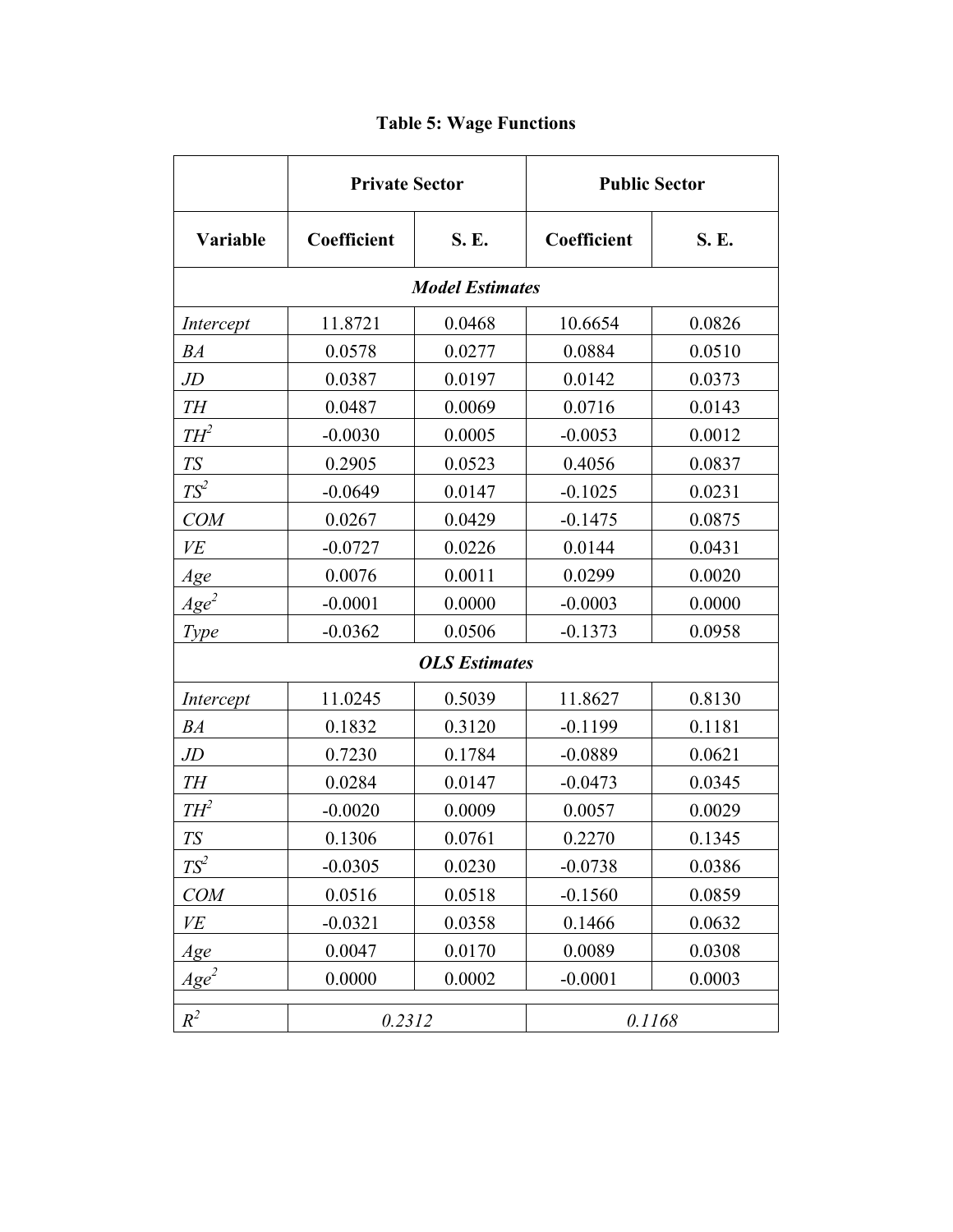| Parameter                                         | <b>Estimate</b>               | S. E.   |  |
|---------------------------------------------------|-------------------------------|---------|--|
| Utilities from Sitting in Congress                |                               |         |  |
| $\alpha_H$                                        | 43,117                        | 24,216  |  |
| $\alpha_C$                                        | 29,106                        | 17,142  |  |
| $\alpha_S$                                        | 441,414                       | 82,545  |  |
|                                                   | <b>Utilities from Running</b> |         |  |
| $\alpha_{RH}$                                     | 239,910                       | 22,920  |  |
| $\alpha$ <sub>HS</sub>                            | $-696,584$                    | 108,360 |  |
| $\alpha_{RS}$                                     | 376,813                       | 275,165 |  |
|                                                   | Utilities on Exit             |         |  |
| $\alpha_L$                                        | 255,081                       | 9,338   |  |
| $\alpha_{VE}$                                     | 61,226                        | 9,165   |  |
| $a_{2W}$                                          | 178,048                       | 9,159   |  |
| $\alpha_{IC}$                                     | $-18,613$                     | 14,066  |  |
| $a_{2C}$                                          | 14,064                        | 12,341  |  |
| Standard Deviations of Taste Shocks in the House  |                               |         |  |
| $\rho_{IH}$                                       | 239,150                       | 25,231  |  |
| $\rho_{2H}$                                       | 236,846                       | 24,404  |  |
| $\rho_{3H}$                                       | 235,662                       | 24,725  |  |
| $\rho_{4H}$                                       | 230,389                       | 27,244  |  |
| Standard Deviations of Taste Shocks in the Senate |                               |         |  |
| $\rho_{IS}$                                       | 402,814                       | 76,164  |  |
| $\rho_{2S}$                                       | 543,585                       | 106,550 |  |
| $\rho_{RS}$                                       | 937,652                       | 220,008 |  |
| Standard Deviations of Taste Shocks on Exit       |                               |         |  |
| $\rho_E$                                          | 99,485                        | 18,627  |  |
| <b>Other Parameters</b>                           |                               |         |  |
| $\pi_0$                                           | 0.8036                        | 1.2625  |  |
| $\pi_I$                                           | $-0.8397$                     | 0.3882  |  |
| $\delta$                                          | 0.8617                        | 0.0206  |  |
| $Pr(Type='good")$                                 | 0.3754                        | 0.0642  |  |

**Table 6: Utility Function and Other Parameters**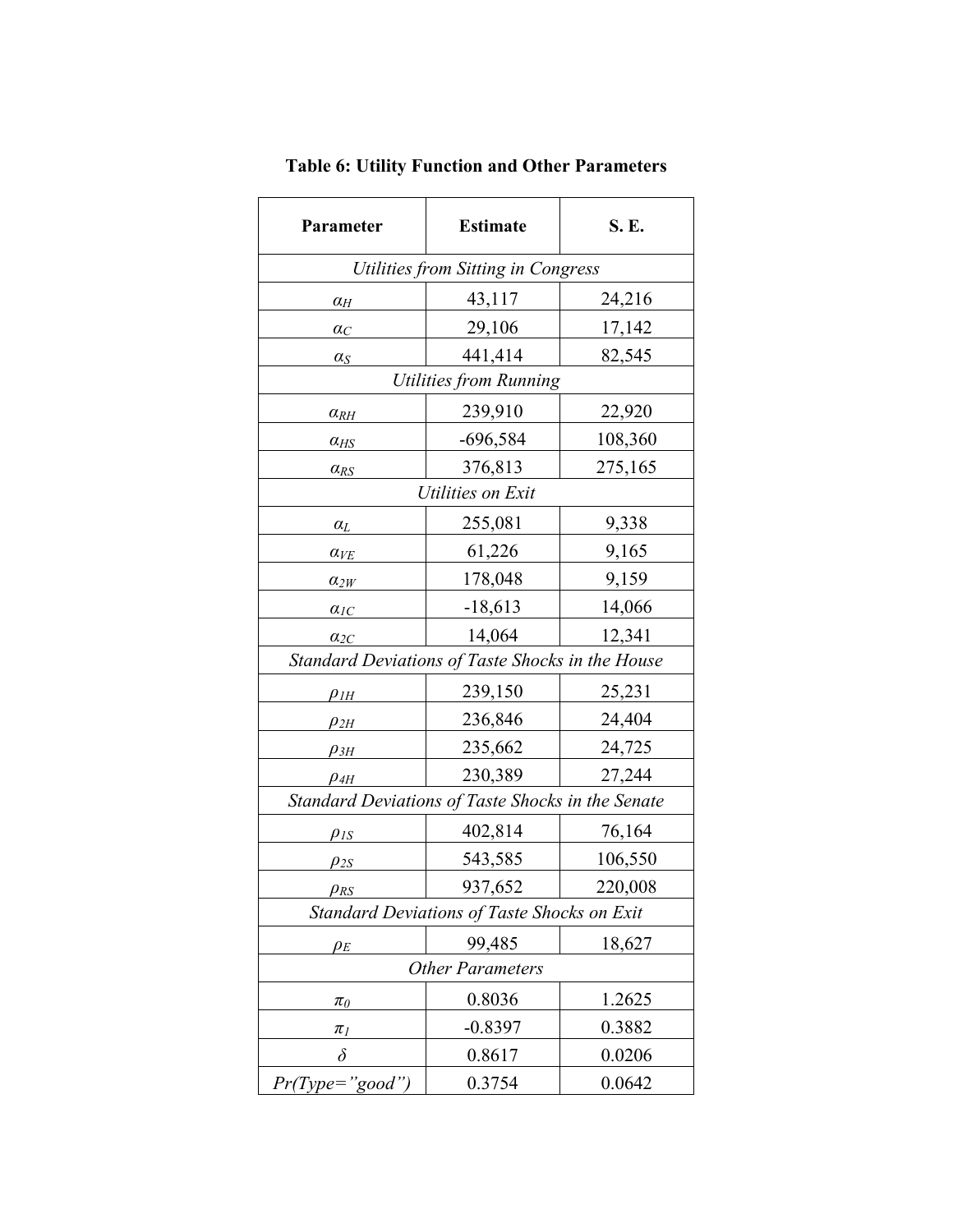|                    | Data                                | <b>Model</b> |
|--------------------|-------------------------------------|--------------|
|                    | <b>Decisions of Representatives</b> |              |
|                    | $ES = 1$                            |              |
| % rerun for House  | 93.15                               | 93.18        |
| % exit Congress    | 6.85                                | 6.82         |
|                    | $ES = 2$                            |              |
| % rerun for House  | 91.06                               | 90.95        |
| % run for Senate   | 2.15                                | 2.35         |
| % exit Congress    | 6.79                                | 6.70         |
|                    | $ES = 3$                            |              |
| % rerun for House  | 91.12                               | 90.76        |
| % run for Senate   | 2.34                                | 2.15         |
| % exit Congress    | 6.54                                | 7.09         |
|                    | $ES = 4$                            |              |
| % rerun for House  | 84.76                               | 86.34        |
| % run for Senate   | 8.42                                | 7.88         |
| % exit Congress    | 6.82                                | 5.78         |
|                    | <b>Decisions of Senators</b>        |              |
|                    | $ST = 1$                            |              |
| % stay in Senate   | 98.17                               | 98.42        |
| % exit Congress    | 1.83                                | 1.58         |
|                    | $ST = 2$                            |              |
| % stay in Senate   | 95.34                               | 95.36        |
| % exit Congress    | 4.66                                | 4.64         |
|                    | $ST = 3$                            |              |
| % rerun for Senate | 83.85                               | 85.37        |
| % exit Congress    | 16.15                               | 14.63        |

# **Table 7: Decisions of Members of Congress**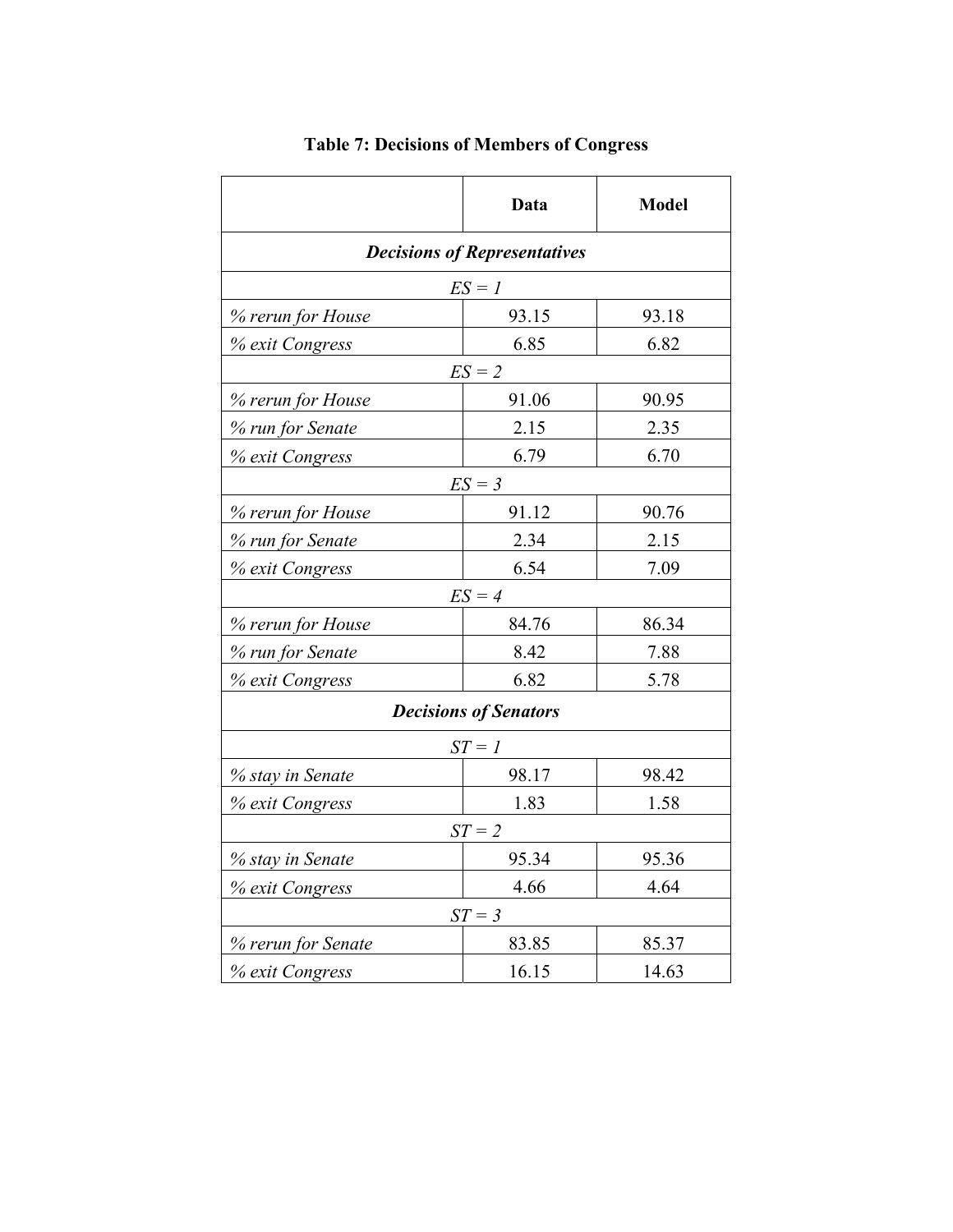|                  | Data     | Model |
|------------------|----------|-------|
|                  | $VE = I$ |       |
| % private sector | 41.61    | 40.61 |
| % public sector  | 35.00    | 31.23 |
| % retire         | 23.39    | 28.06 |
|                  | $VE=0$   |       |
| % private sector | 61.27    | 55.06 |
| % public sector  | 35.11    | 39.41 |
| % retire         | 3.61     | 5.54  |

## **Table 8: Post-Congressional Career Decisions**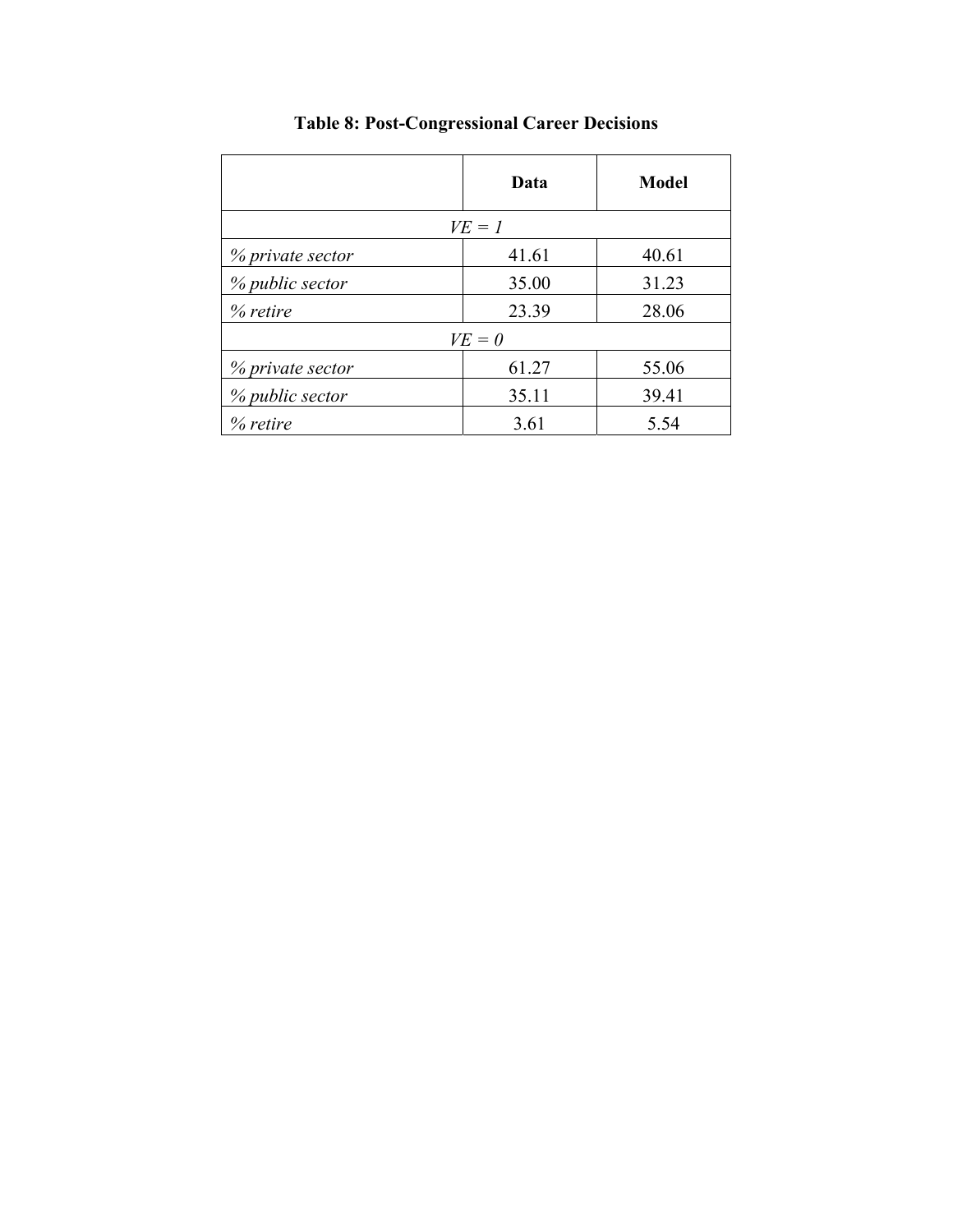| <b>Variable</b>     | Coefficient            | S. E.  |
|---------------------|------------------------|--------|
|                     | Value of a House Seat  |        |
| Intercept           | 12.5200                | 0.0135 |
| BA                  | $-0.0684$              | 0.0015 |
| JD                  | $-0.0349$              | 0.0010 |
| Age                 | 0.0222                 | 0.0005 |
| $Age^2$             | $-0.0003$              | 0.0000 |
| $T\!H$              | $-0.0597$              | 0.0005 |
| $TH^2$              | 0.0002                 | 0.0000 |
| <b>COM</b>          | 0.1451                 | 0.0014 |
| Type                | 0.2000                 | 0.0011 |
| $p_H$               | 0.9149                 | 0.0042 |
| $R^2 = 0.9131$      |                        |        |
|                     | Value of a Senate Seat |        |
| Intercept           | 12.3572                | 0.0468 |
| BA                  | $-0.0286$              | 0.0044 |
| $J\!D$              | $-0.0214$              | 0.0029 |
| Age                 | 0.0558                 | 0.0017 |
| $Age^2$             | $-0.0006$              | 0.0000 |
| $T\!H$              | $-0.0480$              | 0.0023 |
| $TH^2$              | 0.0029                 | 0.0004 |
| T S                 | $-0.0823$              | 0.0050 |
| $TS^2$              | 0.0066                 | 0.0009 |
| <b>Type</b>         | 0.0814                 | 0.0047 |
| $p_S$               | 1.1117                 | 0.0197 |
| $R^2$<br>$= 0.9378$ |                        |        |

**Table 9: OLS Regressions of log Value of a Congressional Seat**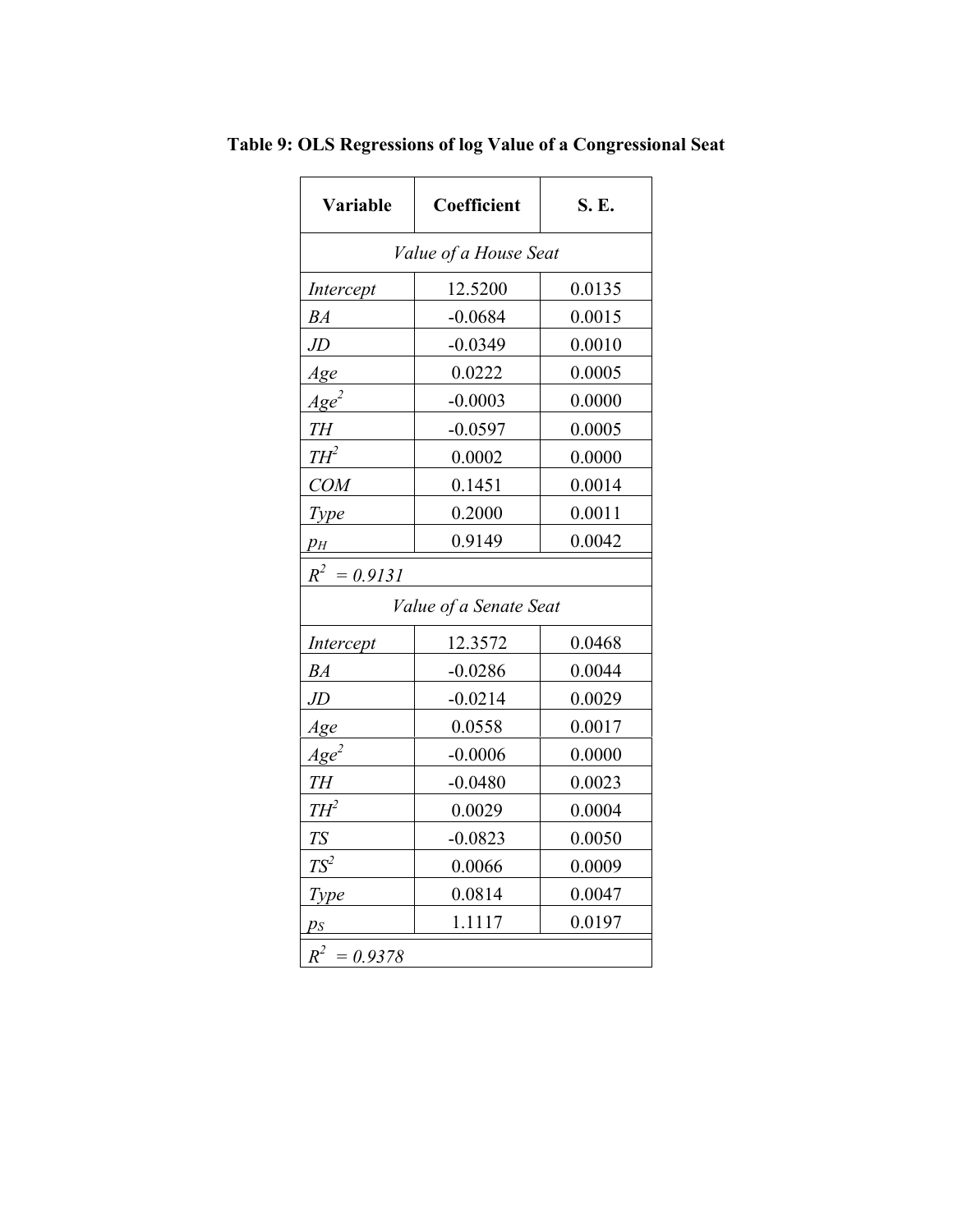|                                     | <b>Baseline Model</b> | <b>Term Limits</b> |  |  |
|-------------------------------------|-----------------------|--------------------|--|--|
| <b>Decisions of Representatives</b> |                       |                    |  |  |
|                                     | $ES = 1$              |                    |  |  |
| % rerun for House                   | 95.78                 | 87.12              |  |  |
| % exit Congress                     | 4.22                  | 12.88              |  |  |
|                                     | $ES = 2$              |                    |  |  |
| % rerun for House                   | 93.04                 | 80.22              |  |  |
| % run for Senate                    | 2.18                  | 5.84               |  |  |
| % exit Congress                     | 4.78                  | 13.94              |  |  |
|                                     | $ES = 3$              |                    |  |  |
| % rerun for House                   | 92.90                 | 80.56              |  |  |
| % run for Senate                    | 2.18                  | 5.86               |  |  |
| % exit Congress                     | 4.92                  | 13.58              |  |  |
|                                     | $ES = 4$              |                    |  |  |
| % rerun for House                   | 87.34                 | 74.23              |  |  |
| % run for Senate                    | 8.08                  | 14.71              |  |  |
| % exit Congress                     | 4.58                  | 11.07              |  |  |
| <b>Decisions of Senators</b>        |                       |                    |  |  |
| $ST = 1$                            |                       |                    |  |  |
| % stay in Senate                    | 99.24                 | 96.93              |  |  |
| % exit Congress                     | 0.76                  | 3.07               |  |  |
| $ST = 2$                            |                       |                    |  |  |
| % stay in Senate                    | 97.11                 | 93.96              |  |  |
| % exit Congress                     | 2.89                  | 6.04               |  |  |
| $ST = 3$                            |                       |                    |  |  |
| % rerun for Senate                  | 87.67                 | 79.85              |  |  |
| % exit Congress                     | 12.33                 | 20.15              |  |  |

**Table 10: Decisions of Members of Congress under Term Limits**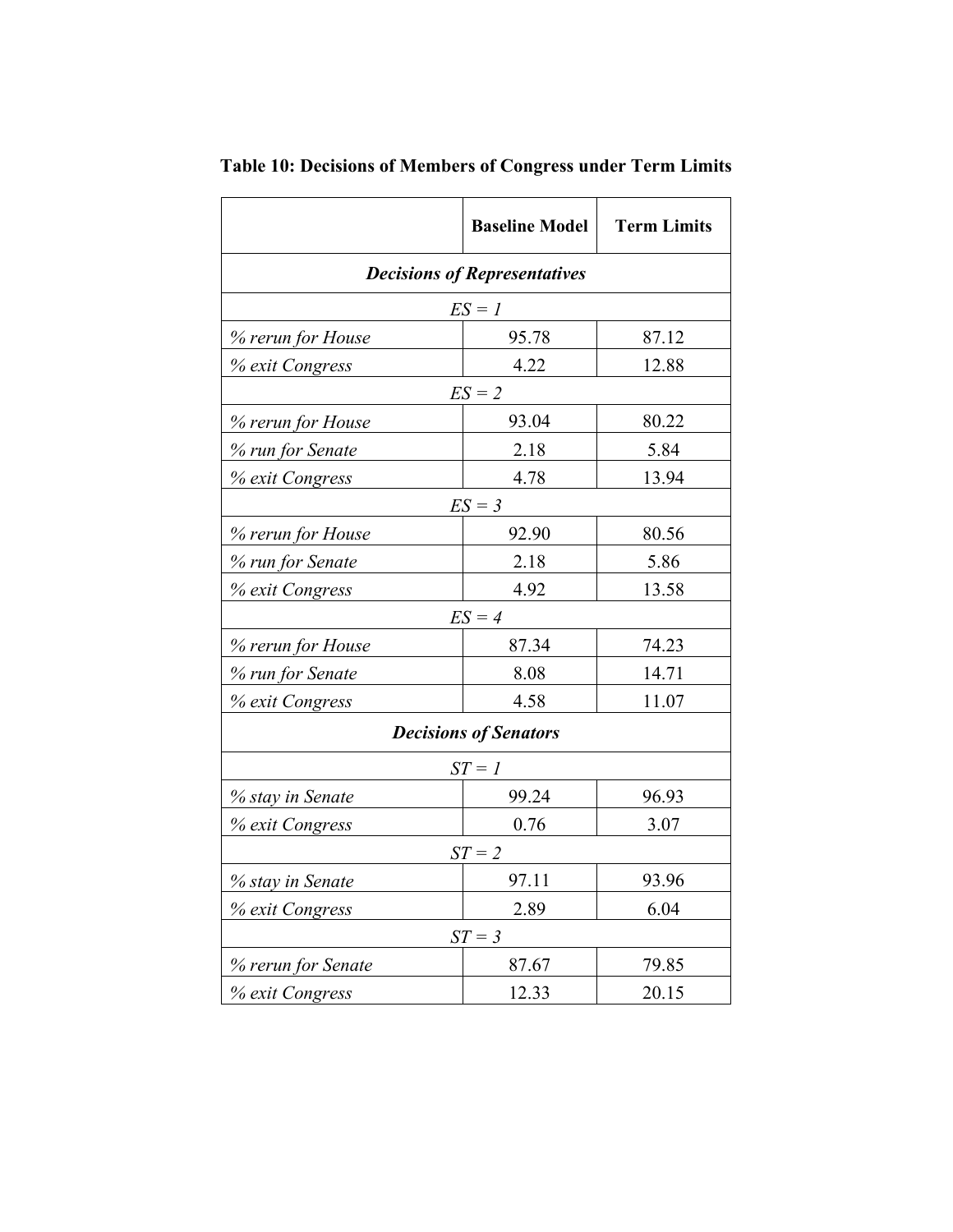

**Figure 1: Survival Function for House**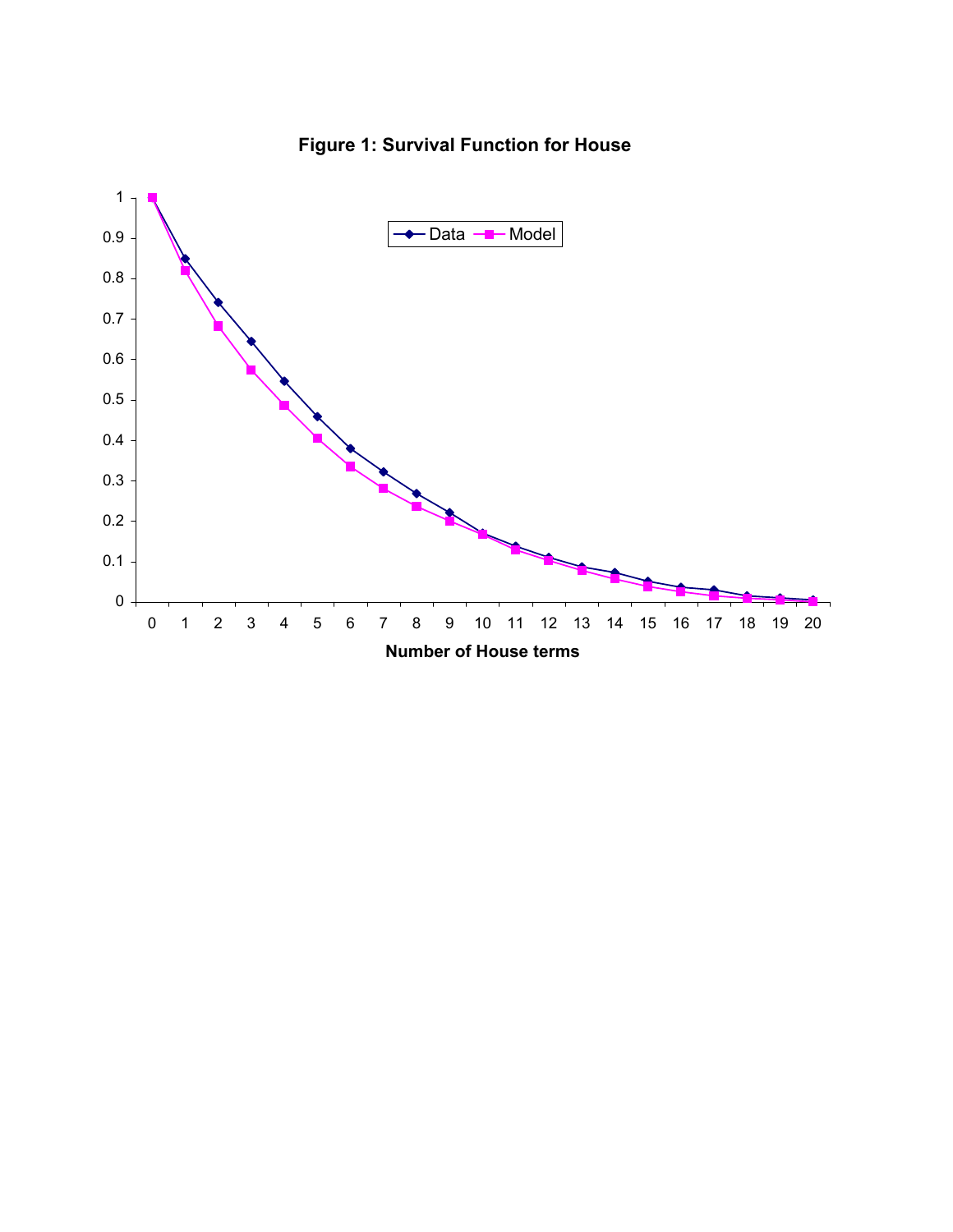

**Figure 2: Survival Function for House--Not Running for Senate**